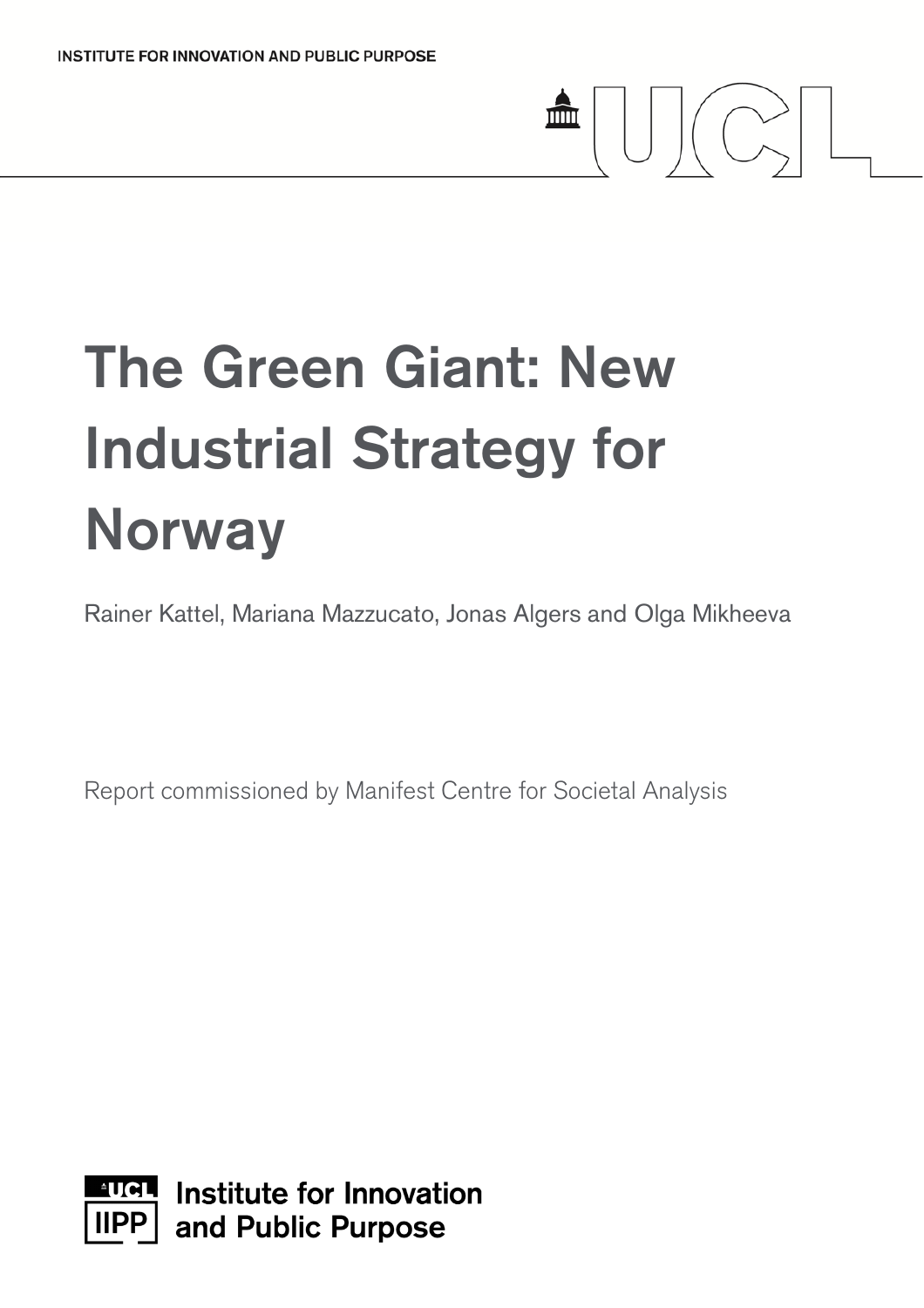#### **Contents**

|                 |                                                       | Summary                                                                 | $\overline{4}$ |  |  |
|-----------------|-------------------------------------------------------|-------------------------------------------------------------------------|----------------|--|--|
|                 |                                                       | The UCL Institute for Innovation and Public Purpose                     | 5              |  |  |
|                 |                                                       | Acknowledgements                                                        | 5              |  |  |
| 1.              |                                                       | Introduction and main recommendations                                   | 7              |  |  |
| 2.              |                                                       | The Norwegian context                                                   | 12             |  |  |
|                 | 2.1                                                   | The Oil Fund and the fiscal rule                                        | 12             |  |  |
|                 | 2.2                                                   | Future green industrial base                                            | 13             |  |  |
|                 |                                                       | Offshore wind                                                           | 13             |  |  |
|                 |                                                       | Hydrogen                                                                |                |  |  |
|                 | Carbon capture and storage                            |                                                                         |                |  |  |
|                 |                                                       | Maritime industry                                                       | 16             |  |  |
|                 |                                                       | <b>Batteries</b>                                                        | 16             |  |  |
| З.              |                                                       | New industrial policy framework: the mission-oriented approach          | 18             |  |  |
|                 | 3.1                                                   | The market-failure approach                                             | 18             |  |  |
|                 | 3.2                                                   | The mission-oriented approach                                           | 19             |  |  |
| 4.              |                                                       | Mission-oriented market shaping                                         | 22             |  |  |
|                 |                                                       | Policy recommendations:                                                 | 22             |  |  |
|                 | 4.1                                                   | The role of finance in directionality                                   | 22             |  |  |
|                 | 4.2                                                   | The scale of investment needed for Norway's green industrial transition | 23             |  |  |
|                 | 4.3                                                   | Norway's emerging green finance landscape                               | 24             |  |  |
|                 | 4.4                                                   | Public procurement                                                      | 27             |  |  |
|                 | 4.5                                                   | The Oil Fund and national savings                                       | 27             |  |  |
|                 |                                                       | Recommendations                                                         | 30             |  |  |
| 5.              |                                                       | State-owned enterprises in the green industrial transformation          | 35             |  |  |
|                 |                                                       | Policy recommendations:                                                 | 35             |  |  |
| Recommendations |                                                       |                                                                         |                |  |  |
| 6.              | Mitigating climate risks through financial regulation |                                                                         |                |  |  |
| Recommendations |                                                       |                                                                         |                |  |  |
| 7.              | Conclusions                                           |                                                                         |                |  |  |
| 8.              | Appendix 1. Environment and financial regulators      |                                                                         |                |  |  |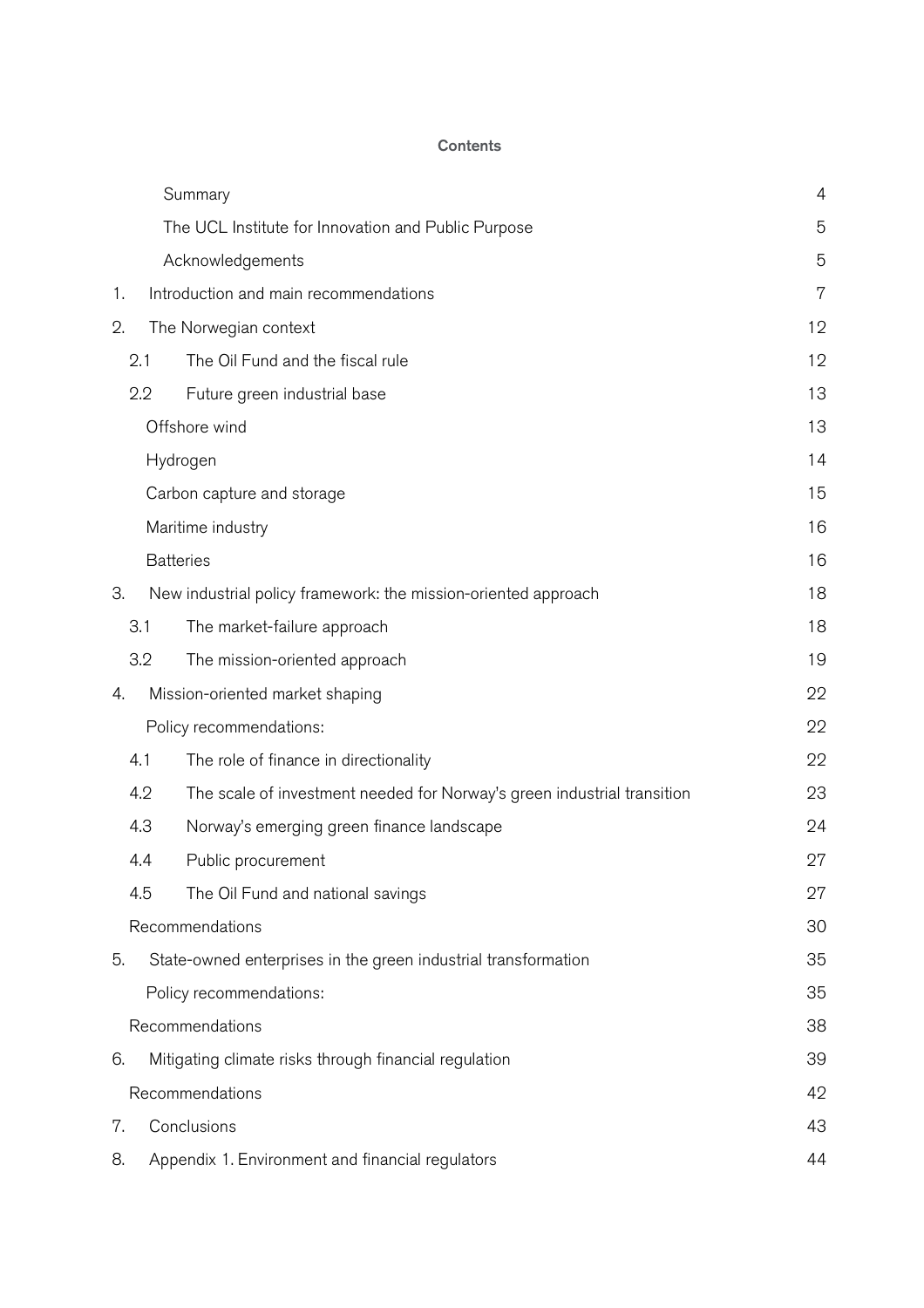Savings from the point of view of an individual and from the point of view of society as a whole are two entirely different concepts. They ought to be distinguished by using two different labels, not the same as now. This just causes confusion. Society as a whole can only save through productive investments.

Ragnar Frisch, *Noen Trekk av Konjunkturlæren*, 1947.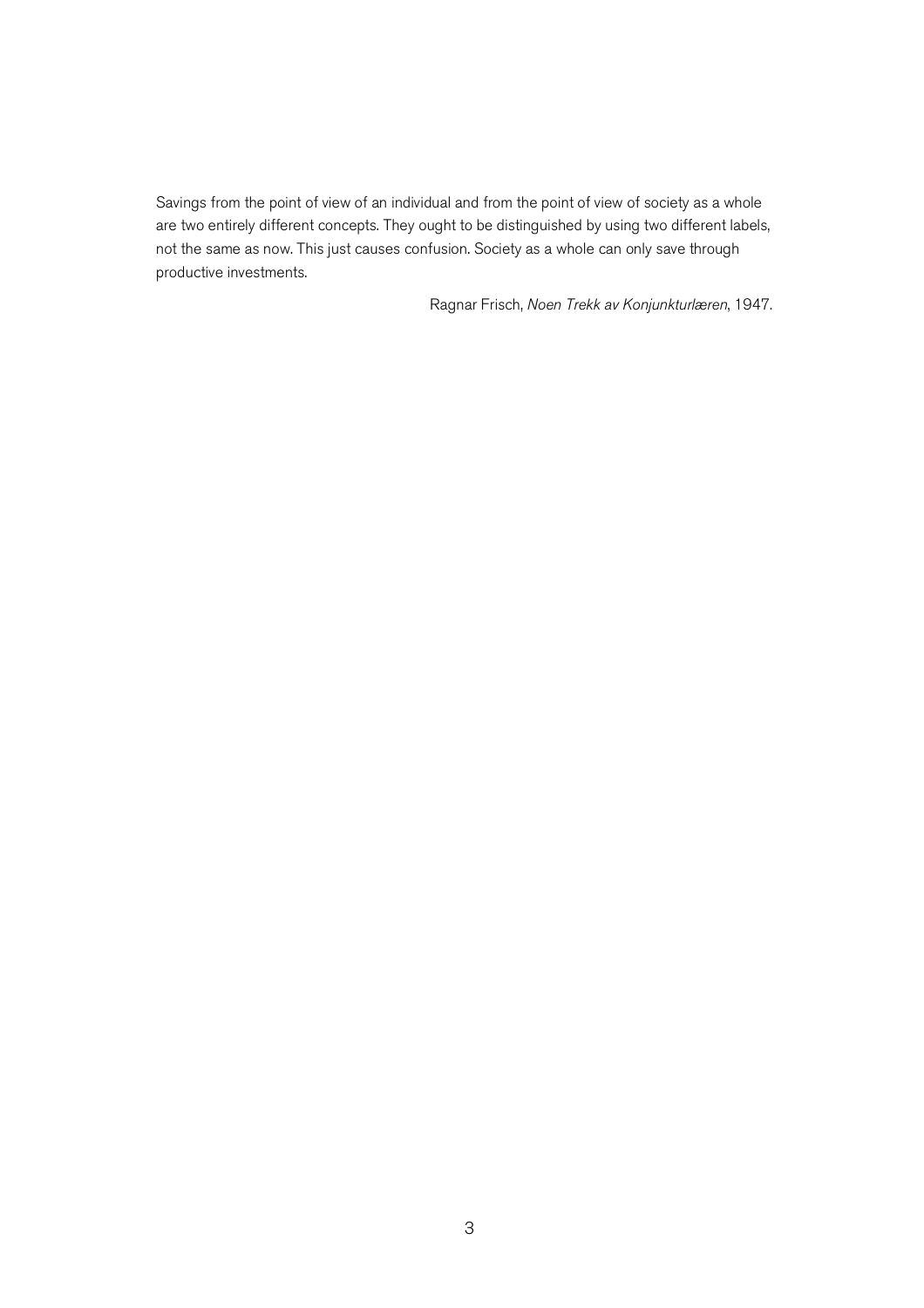#### Summary

The value of petroleum-related assets, technologies and capabilities will diminish in the years to come, threatening jobs, export revenues and industrial innovation. With an advanced industrial base in sectors such as energy, maritime industries, offshore engineering and process industries fueled by green hydropower, the Norwegian economy might seem ready for a green industrial transition. But Norway faces a wicked policy paradox. On the one hand, reduced demand for petroleum, as a result of global climate policies, will mean that the country's main engine of growth must be replaced. On the other hand, several of Norway's foremost technological advantages are developed by the petroleum industry.

The carbon lock-in of the economy is exacerbated by path-dependent technological development and a tendency towards Dutch disease. Petroleum investments dwarf investments in other industries, attracting advanced skills to the sector. Yet investments in the nation's most important export industry are set to dwindle rapidly over the next decade. This implies that the capacity to absorb tens of billions of NOK in annual investments in green industrial development will be freed up in the real economy, at a time when international markets for green industrial technology are set to grow at record pace. Furthermore, Norway possesses enormous financial resources held in the world's largest sovereign wealth fund, the Government Pension Fund Global, created out of the petroleum of the continental shelf. Yet today the fund plays almost no role in either domestic or global green transitions. The oil wealth can serve as an insurance for the current and future wellbeing of Norwegians only if it is invested into funding the productive assets of the future, not of the past.

The lessons of Norway's historic approach to industrial development may prove valuable. Norway has shown before its ability to adapt to a changing context. At defining points in history, the Norwegian state has taken on an entrepreneurial role and set a new direction of growth, through the development of hydropower 100 years ago and a petroleum industry 50 years ago. At both of these turning points the state fostered inclusive growth by watershed decisions, such as placing conditionalities on investors regarding resource ownership and local industrial development, attaining technological sovereignty by investing in science and innovation, supplying industries with patient capital and utilising state ownership to confront the grand challenges of that day and age. Today, the green transition could be Norway's third industrial turning point, defining the country's prospects for inclusive growth and sustainable prosperity for decades to come.

A turn from the export of fossil fuels to the export of green technologies would be a sea change in Norway's role in the global climate effort. Putting its industrial capacity and financial strength to use in the green transition could turn the 'Fossil Ogre' of Western Europe into the 'Green Giant'.

In this report we outline a green industrial strategy for Norway where the state takes on an active role in investing and coordinating the shift from a fossil-driven to a green engine in the Norwegian economy. We argue that through well-defined goals, or 'missions' focused on the various aspects of the green transformation, Norwegian policymakers have the opportunity to determine the *direction* of growth by making strategic investments, coordinating actions across many different sectors, and nurturing new industrial landscapes that the private sector can develop further.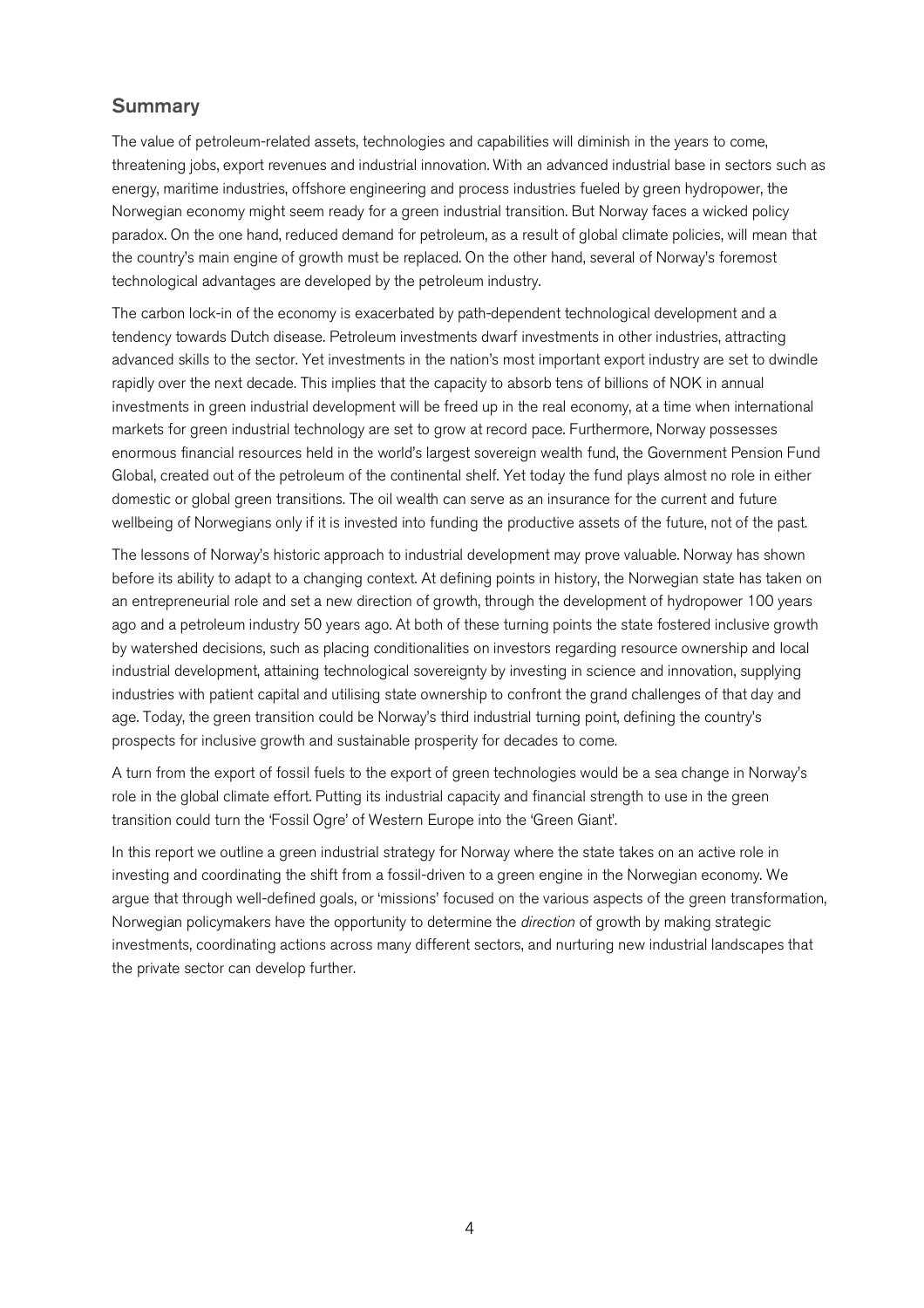## The UCL Institute for Innovation and Public Purpose

The mission of the UCL Institute for Innovation and Public Purpose (IIPP) is to change how public value is imagined, practised and evaluated to tackle societal challenges — delivering economic growth that is innovation-led, sustainable and inclusive.

Growth has not only a rate but also a direction: IIPP confronts this directionality head on. Finding solutions to global challenges requires purposeful organisations to collaborate in fundamentally new ways — across the state, businesses and civil society. Together, they can help reshape markets to produce growth that delivers public value. Building symbiotic eco-systems requires new tools and new forms of collaboration.

IIPP rethinks the role of the state in these collaborations. Rather than just a market-fixer, it can be an active cocreator of value. A mission-oriented approach can be used to set inspirational goals, with dynamic tools — from procurement to prize schemes — to nurture bottom-up experimentation and exploration across different sectors. IIPP's research and teaching help create new economic thinking and practical tools to make this a reality.

IIPP is a department within University College London (UCL) — founded in 1826 to solve grand challenges and part of The Bartlett faculty, known internationally for its radical thinking about space, design and sustainability.

## Acknowledgements

We would like to thank Björn Asheim, Jan Fagerberg, Jan Kregel and Erik S. Reinert for their comments on an earlier version of this report.

#### This report can be referenced as follows:

Kattel, R., Mazzucato, M., Algers, J. and Mikheeva, O. (2021). *The Green Giant: New Industrial Strategy for Norway.* UCL Institute for Innovation and Public Purpose, IIPP policy report (PR 21/01). Available at: https://www.ucl.ac.uk/bartlett/public-purpose/pr21-01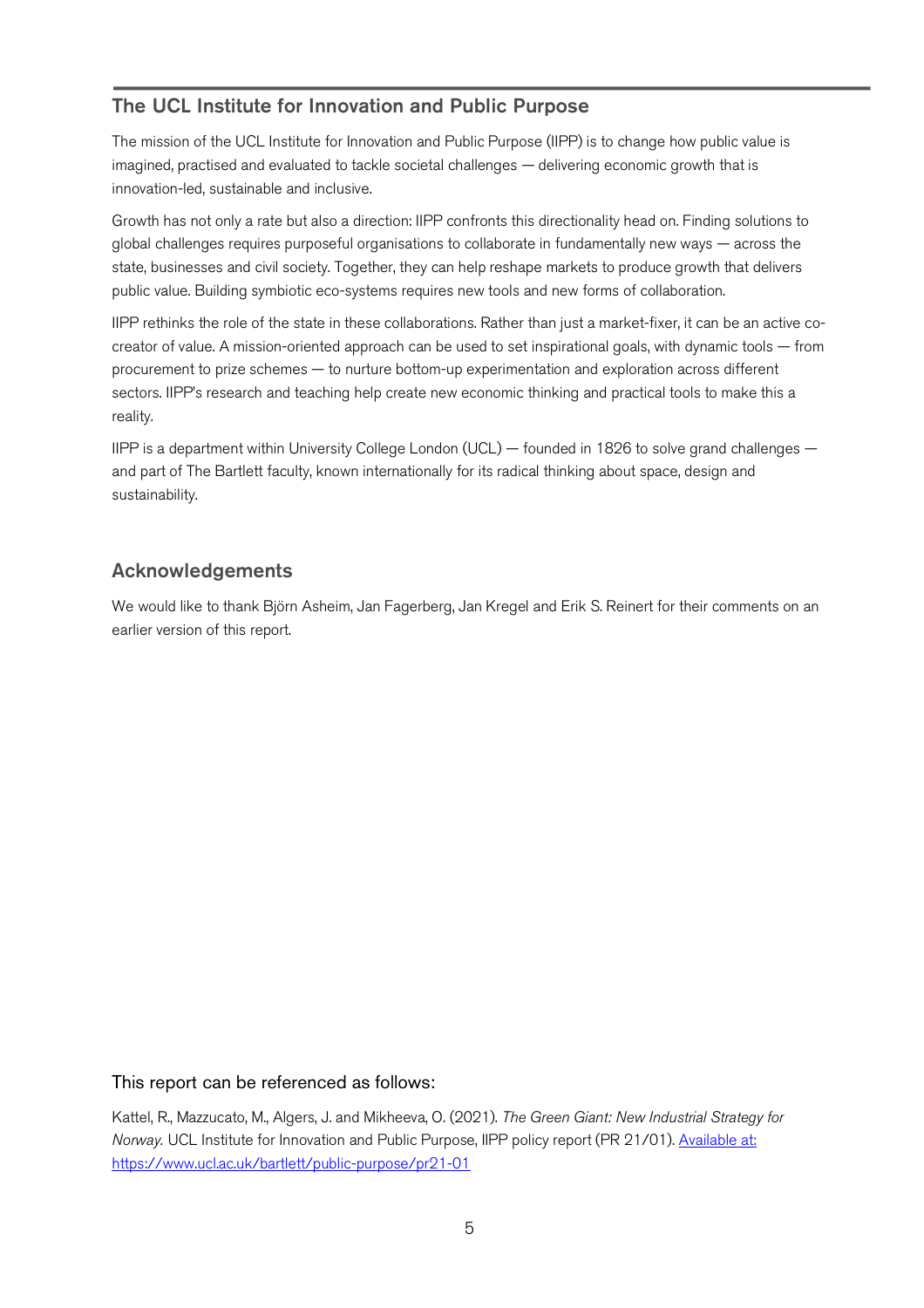**PART I:**

**INTRODUCTION AND MAIN RECOMMENDATIONS**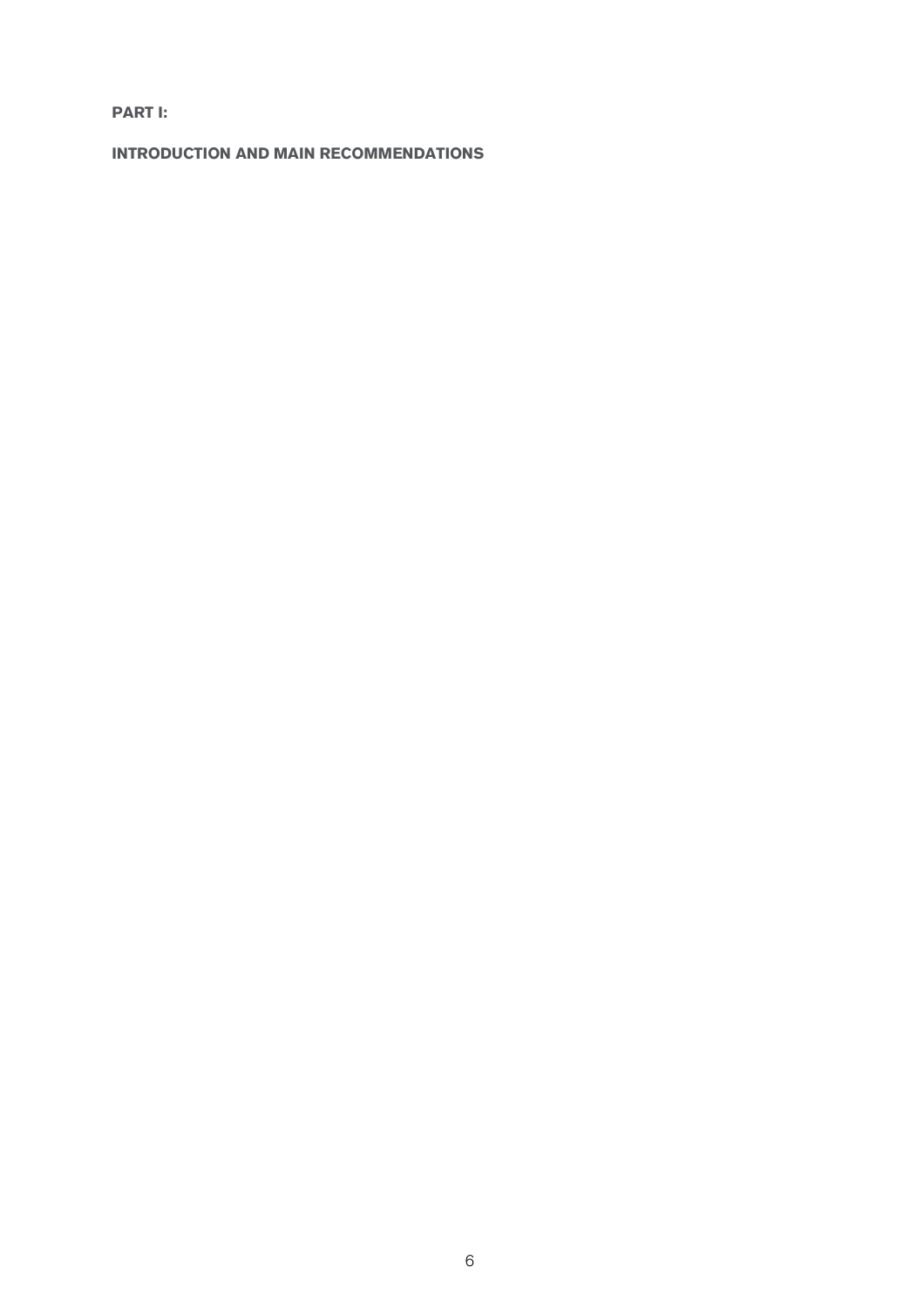## **1. Introduction and main recommendations**

The 21st century is increasingly being defined by the need to respond to major social, environmental and economic challenges. Sometimes referred to as 'grand challenges', these include climate change, demographic challenges, and the promotion of health and wellbeing. Behind these challenges lie the difficulties of generating sustainable and inclusive growth.1

The global green shift represents a major challenge for every nation and only more so for petroleum-dominated economies. The value of petroleum-related assets, technologies and capabilities will diminish in the years to come, threatening jobs, export revenues and industrial innovation. Norway is the world's third largest exporter of gas, with total exports of petroleum reaching a value of NOK 424 billion<sup>2</sup> and 36% of the country's total exports in 2019.<sup>3</sup> In the face of the climate crisis and the global green transition, this economy needs new sources and a new direction of growth. In this report we argue that the engineering and manufacturing of green technologies is an obvious candidate. If the world demands a green transition, why not produce it?

With an advanced industrial base in sectors such as energy, maritime industries, offshore engineering and process industries fuelled by green hydropower, the Norwegian economy might seem ready for a green industrial transition. But Norway faces a wicked policy paradox. On the one hand, reduced demand for petroleum, as a result of the global green transition, will mean that the country's main engine of growth must be replaced. On the other hand, several of Norway's foremost technological advantages are developed by the petroleum industry.

The carbon lock-in of this economy is exacerbated by path-dependent technological development and a tendency towards Dutch disease. Petroleum investments dwarf investments in other industries, attracting advanced skills to the sector. The innovation system is tied to incumbent industries, with little room for transformative innovations. The extraordinary profitability and export revenues of the oil and gas sector have inflated prices and wage growth in the rest of the economy, in turn creating challenges for other Norwegian exporters. Norway has been one of the biggest losers of international market shares in the OECD since the late 1990s and the non-oil trade deficit has been growing consistently over the last decade.<sup>4</sup> Manufacturing's share of value-added is only half of what it is in the other Nordic countries.<sup>5</sup> As for ambitious strategies and investments towards the green industrial transition, Norway is trailing other nations with more proactive approaches.

And the road ahead looks rocky. Investments in the nation's most important export industry are set to dwindle rapidly over the next decade. Over the previous decade, annual investments in the petroleum sector amounted to more than NOK 170 billion (about USD 17 billion) on average. Even without more restrictive petroleum policies, this level is estimated to fall by 60 billion NOK for the years 2025–2034, according to a recent report by Statistics Norway. In a scenario with restrictive extraction policies, the annual investment level in this sector could even fall to NOK 40 billion in 2029 (see Figure 1).

 <sup>1</sup> Mariana Mazzucato. (2016). From market fixing to market-creating: A new framework for innovation policy. Industry and Innovation, 23(2) pp. 140–56. DOI: https://doi.org/10.1080/13662716.2016.1146124.

<sup>&</sup>lt;sup>2</sup> Norsk Petroleum. Exports of Oil and Gas. Available at: https://www.norskpetroleum.no/en/production-andexports/exports-of-oil-and-gas/ (accessed: 2 December 2020).

<sup>&</sup>lt;sup>3</sup> Norsk Petroleum. The Government's Revenues. Available at: https://www.norskpetroleum.no/en/economy/governmentsrevenues/ (accessed: 2 December 2020).

<sup>4</sup> Sveinung Fjose et al. (2020). Kan Norge tette eksportgapet? Menon Economics. Available at: https://www.menon.no/wpcontent/uploads/2020-85-Kan-Norge-tette-eksportgapet.pdf.

<sup>5</sup> OECD. Value added by activity. Available at: https://data.oecd.org/natincome/value-added-by-activity.htm (accessed 2 December 2020).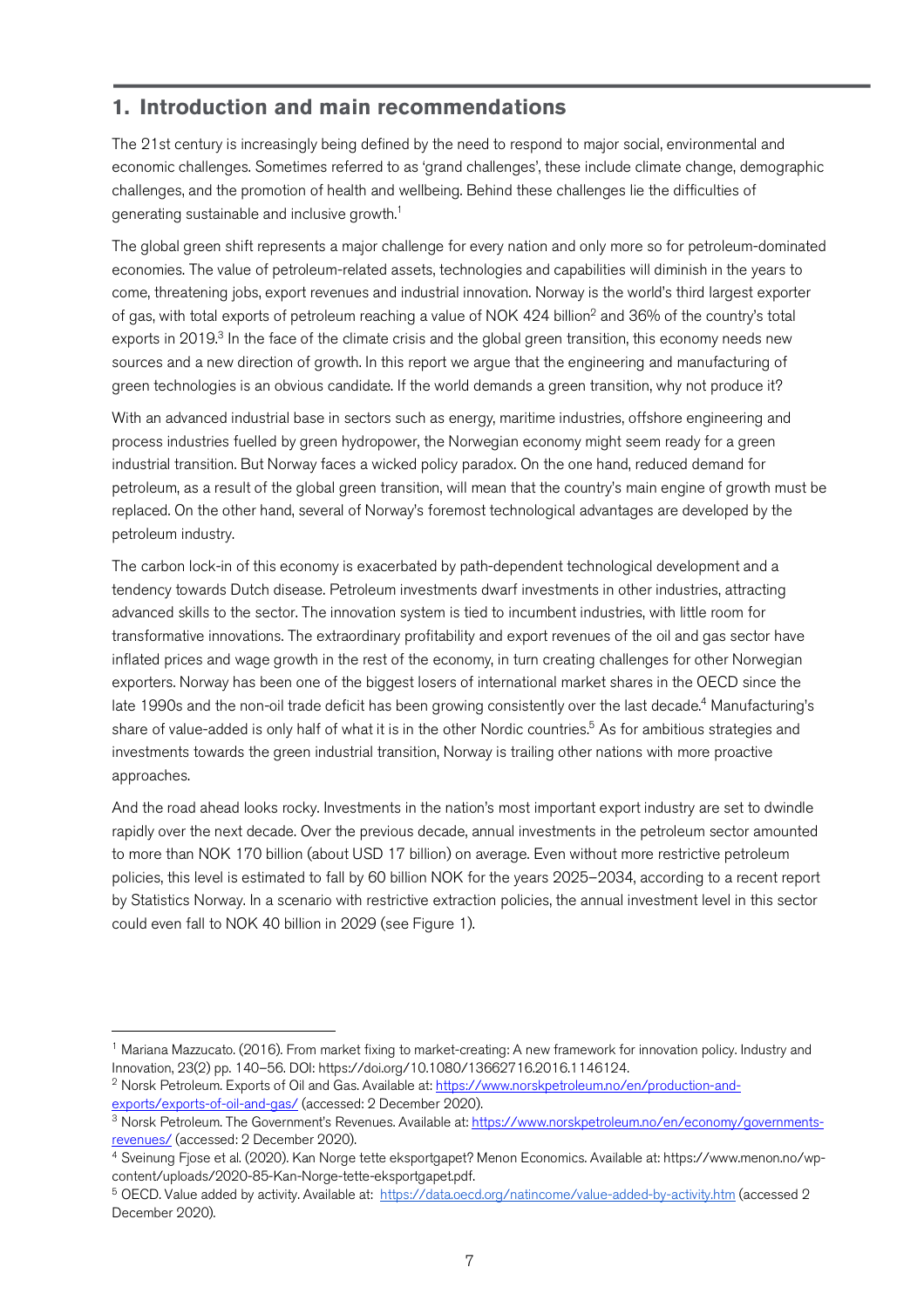

Figure 1. Investment in petroleum in 2017 NOK (million)<sup>6</sup>

The dramatic scenario illustrated in this chart is double-edged. On the one hand, many jobs and prospects for industrial innovation may be lost. On the other hand, the engineers and workers involved in constructing offshore platforms for petroleum today could be constructing offshore wind power plants tomorrow. The same chart therefore implies that the capacity to absorb tens of billions of NOK in annual investments in green industrial development will be freed up in the real economy, at a time when international markets for green industrial technology are set to grow at record pace.

As Semieniuk and Mazzucato have shown, various predictions 'emphasise the need for investments to double or even triple over the next 15 to 25 years' in order to enable green transformation of the global economy.<sup>7</sup> The increase implies compound annual growth rates that are several percentage points higher than recent historical rates. In order to produce 100% of electricity from renewables, the global economy needs investments in the amount of USD 5.5 trillion; low income and lower middle-income countries alone need investments in the range of USD 784 billion. Simply put, current green investment trends are insufficient. At the same time the global demand for green technologies offers opportunities for industrial development. Combining increased investment in the green shift with domestic industrial development provides a chance for a new path for the Norwegian economy.

Norway has significant capabilities at its disposal for action on this double challenge to the economy and the climate. Enormous financial resources held in the world's largest sovereign wealth fund, the Government Pension Fund Global, have been created out of the petroleum of the continental shelf. Yet today the fund plays almost no role in either domestic or global green transitions. In fact, quite to the contrary, a recent report has

 <sup>6</sup> Finn Roar Aune, Ådne Cappelen and Ståle Mæland. (2020). Konsekvenser av redusert petroleumsvirksomhet – Makroøkonomiske effekter av politiske tiltak for å redusere norsk produksjon av olje og gass. Statistics Norway. Available at: https://www.ssb.no/nasjonalregnskap-og-konjunkturer/artikler-og-publikasjoner/konsekvenser-av-redusertpetroleumsvirksomhet.

 $7$  Gregor Semieniuk and Mariana Mazzucato. (2018). Financing Green Growth. UCL Institute for Innovation and Public Purpose Working Paper Series.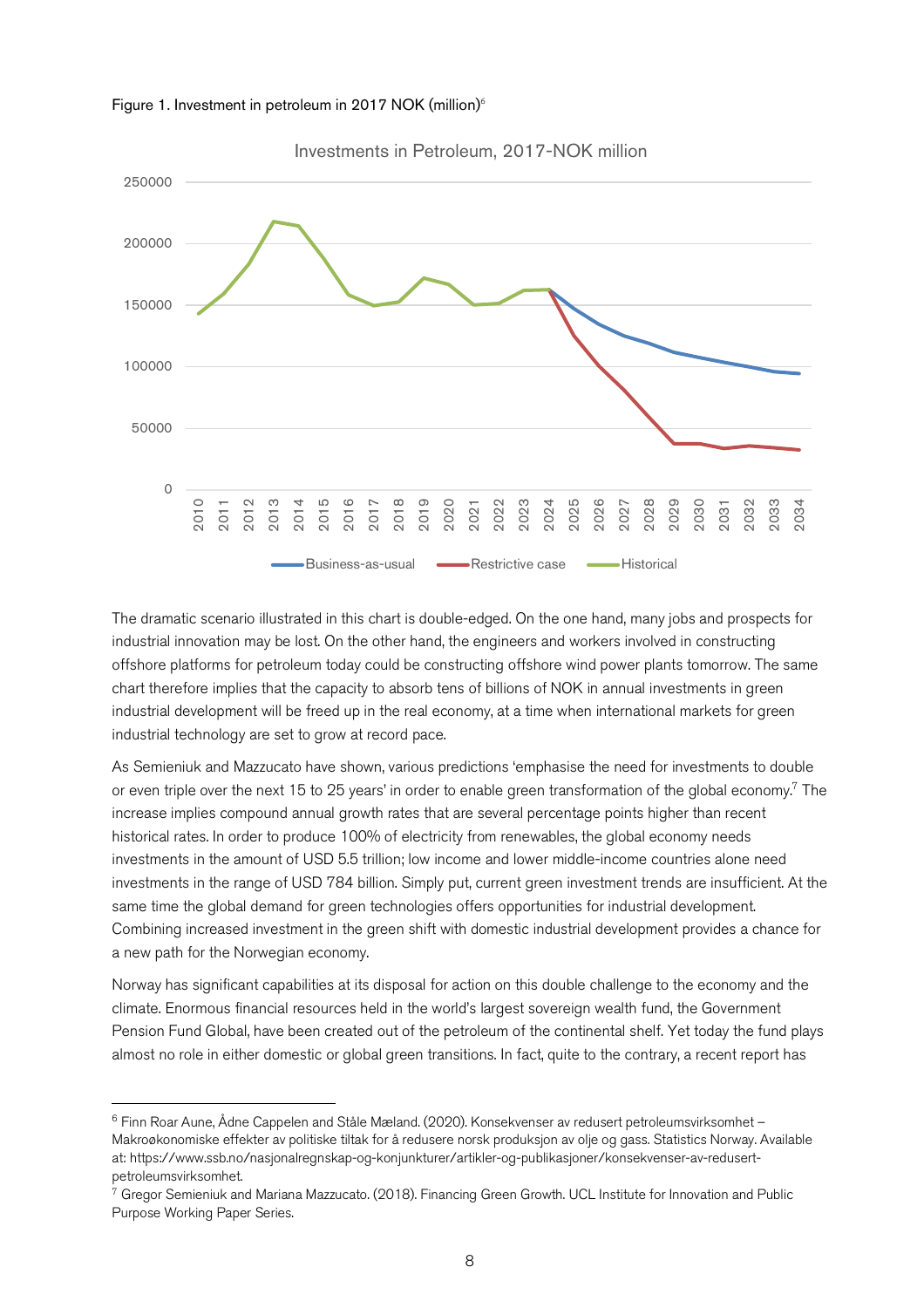shown that 12 of the most devastating fossil fuel projects that are currently being planned or under development would use up three-quarters of the total remaining carbon budget if we are to have a 66% probability of limiting global warming to 1.5° Celsius. One of the most important funders of these projects is the Government Pension Fund Global.<sup>8</sup> The fund can serve as an insurance for the current and future wellbeing of Norwegians only if it's invested into funding the productive assets of the future, not of the past.

The lessons of Norway's historic approach to industrial development may prove valuable. Norway has shown before its ability to adapt to a changing context. At defining points in history, the Norwegian state has taken on an entrepreneurial role and set a new direction of growth, through the development of hydropower 100 years ago and a petroleum industry 50 years ago. At both of these turning points the state fostered inclusive growth by watershed decisions, such as placing conditionalities on investors regarding resource ownership and local industrial development, attaining technological sovereignty by investing in science and innovation, supplying industries with patient capital and utilising the tools of state ownership to confront the grand challenges of that day and age.

Today, the green transition could be Norway's third industrial turning point, defining the country's prospects for inclusive growth and sustainable prosperity for decades to come. A turn from the export of fossil fuels to the export of green technologies would be a sea change in Norway's role in the global climate effort. Putting its industrial capacity and financial strength to use in the green transition could turn the country from a 'Fossil Ogre' to a 'Green Giant'.

In this report we outline a green industrial strategy for Norway, where the state takes on an active role in investing and coordinating the shift from a fossil-driven to a green engine in the Norwegian economy.

We argue that through well-defined goals or 'missions' focused on the various aspects of the green transformation, Norwegian policymakers have the opportunity to determine the *direction* of growth by making strategic investments, coordinating actions across many different sectors and nurturing new industrial landscapes that the private sector can develop further.<sup>9</sup> Such a market-shaping approach is not about topdown planning by an overbearing state; it is about providing a direction for growth, increasing business expectations about future growth areas and catalysing activity that otherwise would not happen. It is not about de-risking and levelling the playing field, nor about supporting more competitive sectors over less, since the market does not always know best, but about tilting the playing field in the direction of the desired societal goals, such as the just green transition.

#### Norway should develop a mission-oriented green investment strategy that may require several new policies and institutions:

A Green Industrial Investment Bank. The Norwegian government should establish a Green Industrial Investment Bank which will channel public investments into green industries and in the process mobilise private capital. The bank will identify investment opportunities along the entire innovation/production chain that can spur green industrial development and promote competitiveness, as well as experimentation, from below. The bank should have a strong regional presence and mandate, and place necessary conditionalities on investments to safeguard labour standards and environmental considerations.

A Norwegian Bank for Sustainable International Cooperation. With a mandate to multiply and develop green investments abroad, a Norwegian Bank for Sustainable International Cooperation (NBSIC) should be established. The NBSIC could be a fully owned subsidiary of the Green Industrial Investment Bank. It will have a double mandate: to invest internationally in technologies that bring down greenhouse gas emissions at the

<sup>8</sup> Urgewald. (2020). Five Years Lost. How Finance is Blowing the Paris Carbon Budget. Available at:

https://urgewald.org/sites/default/files/media-files/FiveYearsLostReport.pdf.<br><sup>9</sup> Mariana Mazzucato and Caetano C. R. Penna. (2016). Beyond market failures: The market creating and shaping roles of state investment banks. Journal of Economic Policy Reform, 19(4) pp. 305–26 DOI: https://doi.org/10.1080/17487870.2016.1216416.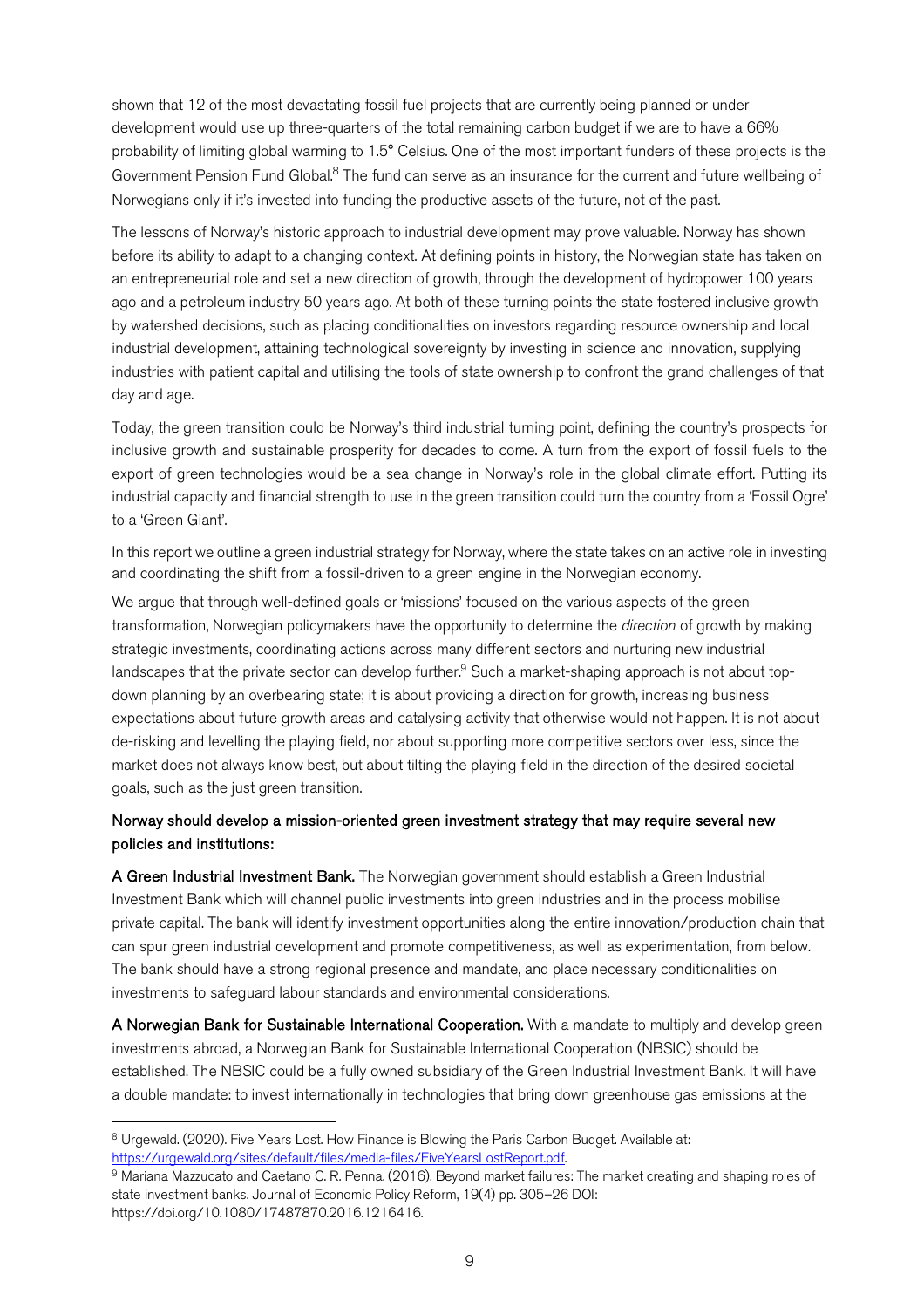global level, and contribute to the success of Norwegian exporters who foster sustainable, green industrial jobs at the local and national level. Conditionalities will be important to ensure that economic development and international cooperation considers labour and environmental conditions, and the distribution of risks and rewards.

A revised fiscal rule for the green industrial transition. To finance large public investments in the green industrial transition and, rather than merely capitalising the Oil Fund further, the cash flow could be directed towards capitalising the Green Investment Bank and other relevant institutions. The current fiscal rule – developed with the purpose of shielding the public finances from the volatilities of the petroleum revenue – should not be a blockage for the policy development needed to deal with the economic challenges of today. To cover the need for investment, a number of financing routes could be considered so that public investments are adapted to the needs of the economy rather than the economy is adapted to the needs of the fiscal rule. The fiscal rule has served the purpose of economic stability, but might need revision now that Norway's economy needs dynamic change.

A mission-oriented policy for state-owned enterprises. So that these firms may contribute towards green industrial development, a mission-oriented policy for state-owned enterprises should be introduced. The Norwegian state has successfully used state-owned enterprises (SOEs) to promote industrial policy and innovation in several historical phases. To enable the green transition, the state should be ready to establish new renewable energy companies, as it did with Statoil in the petroleum industry. SOEs engaged in industries that are relevant for the green transition should be given new mission-oriented mandates.

Make Equinor a mission-oriented state-owned company. We recommend taking Equinor off the stock market. It should be evaluated whether it is necessary to move Norway's most important company into the state ownership category 3, which stipulates that the public ownership is used for achieving key policy goals. Companies such as Petoro, Gassnova, Nye Veier and Norfund are already in this category. This would enable a reorientation of the company away from value extraction and towards green value creation.

A Green Industrial State Holding Company. Norway's state ownership needs to be more efficient and coordinated if it is to help navigate the difficult green industrial transition. In order to facilitate coordination between the relevant companies and resources, and find cross-sectoral synergies, the government could establish a Green Industrial State Holding Company. The company should not be a passive financial actor, but an active player in strategic industrial coordination and development.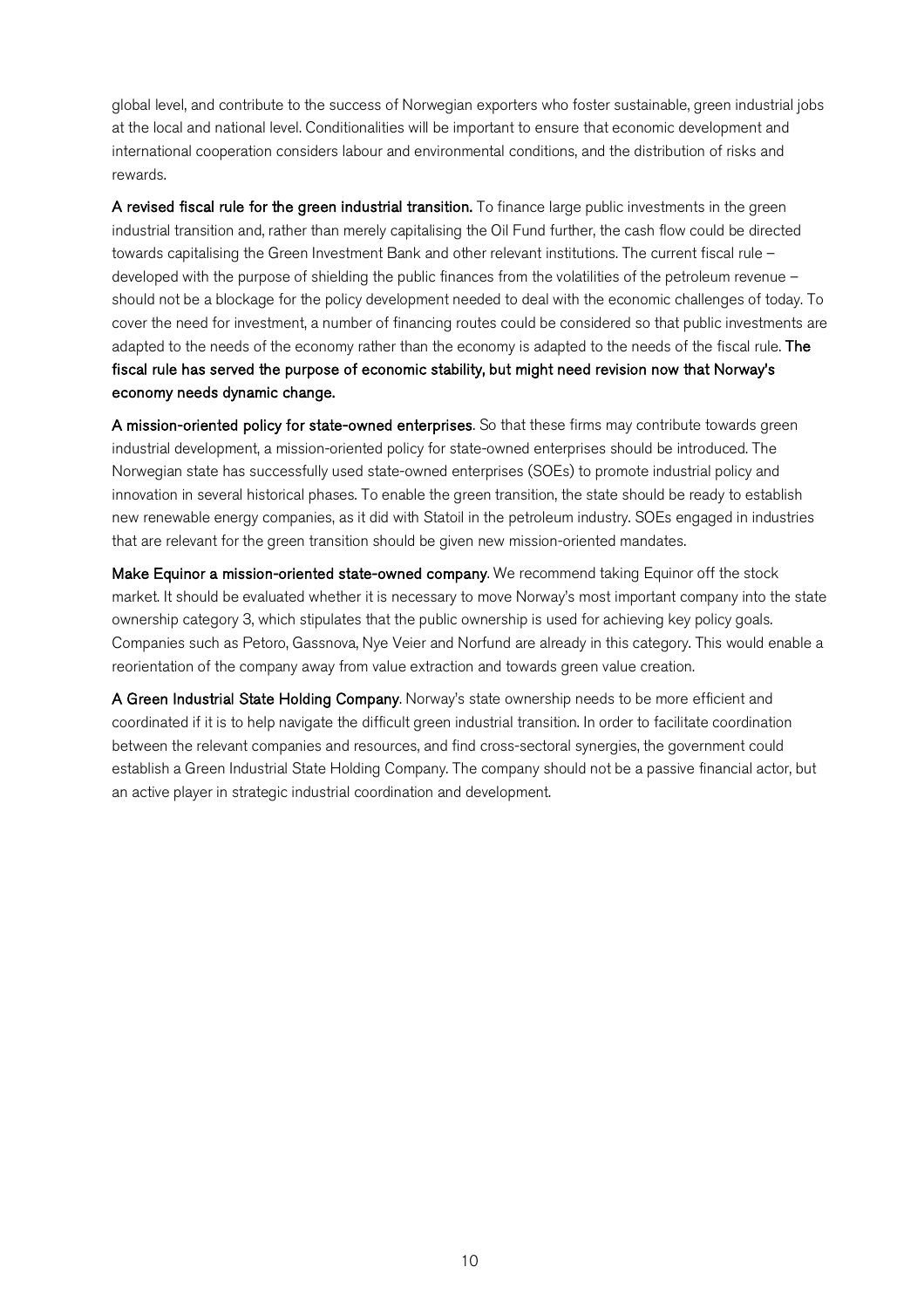**PART II:**

**ECONOMIC CONTEXT AND POLICY FRAMEWORK**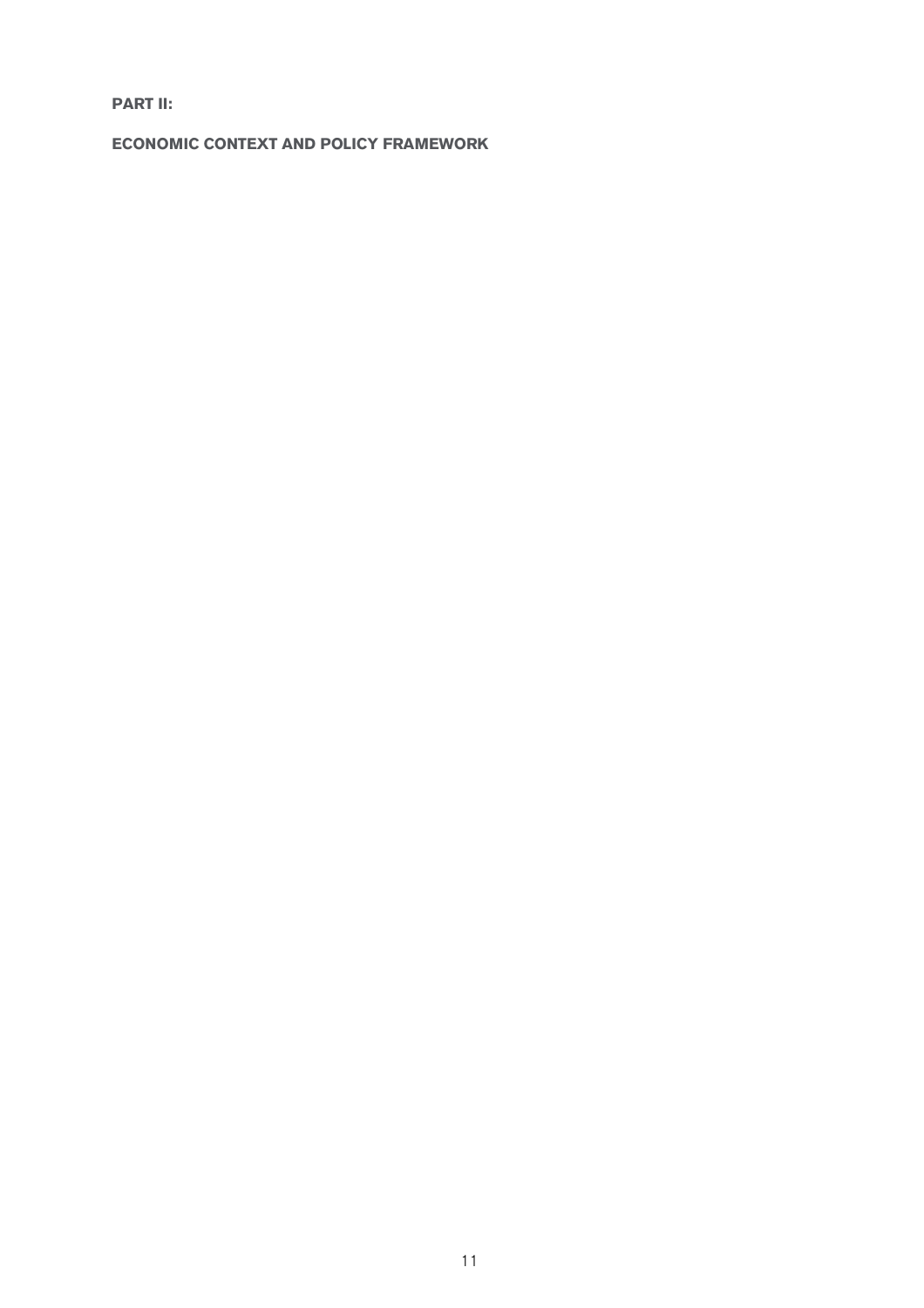## **2. The Norwegian context**

As the economist Carlota Perez has shown, capitalism evolves through periodic technological revolutions that reshape the economy.10 Finance and technology are key ingredients in this process, co-shaped by public policy: "While each revolution brings a paradigm shift in the direction of innovation and the general criteria for competitiveness, it is ultimately the social forces and their institutions that define what part of that new opportunity space will be deployed and how."<sup>11</sup>

Norway's industrialisation is a case in point, in particular the turn towards electrification following independence. Here public institutional innovations enabled the private investment boom: the concession laws of 1909 ruled that private developers of hydropower and related industrial production had to purchase licenses for access to the resources. Through the *hjemfallsretten* clause, these installations would fall into public ownership after the end of the licensing period, without remuneration for the investors.12 An important motivation was the desire for the public control of the natural resources, as Norway became an independent country after the end of the Swedish-Norwegian Union in 1905.13 After WWII, the expansion of hydropower installations was the centrepiece of the Labour Party's industrialisation drive.

The current approach to innovation and industrial development in Norway is characterised by strong path dependence originating in the developmentalist petroleum policy of previous decades. During the initial phase of oil adventure, the government was keen to ensure domestic industrial development based on the petroleum reserves. In recent decades, policy development has focused more on reducing the state's direction-setting capabilities while investments in the petroleum sector have been allowed to grow; Norway has become focused on the status quo.14 The current institutional landscape is heavily petroleum-oriented and the private sector is not capable of delivering the green transition alone. While the Norwegian oil and gas industry has had several so-called 'green flings' in offshore wind, this has been a viable alternative when the price of oil has fallen, only to be reversed when the oil price rose again.15

## 2.1 The Oil Fund and the fiscal rule

The fiscal rule (*handlingsregelen*) established in 2001 has been an important policy innovation for managing the large and volatile petroleum revenue. The fiscal rule states that the revenue from petroleum activities must be transferred into an oil fund, invested abroad.<sup>16</sup> The oil revenue is then phased into the economy as the fund is tapped at an annual rate that should average 3% of the fund's worth. With a 3% expected rate of return for the fund, it can be tapped at this rate without ever being depleted. This policy invention has helped balance a high tempo in petroleum extraction with limited inflationary pressure, enabled a gradual phasing in of the oil revenue into the Norwegian economy, and gives the state an extra source of revenue for its budget.

<sup>&</sup>lt;sup>10</sup> Carlota Perez. (2002). Technological Revolutions and Financial Capital: The Dynamics of Bubbles and Golden Ages. Cheltenham: Edward Elgar Publishing Ltd; Carlota Perez and Tamsin Murray Leach. (2018). A Smart Green 'European Way of Life': The Path for Growth, Jobs and Wellbeing. Beyond the Technological Revolution Working Papers. Available at: http://beyondthetechrevolution.com/workingpaper/.

<sup>&</sup>lt;sup>11</sup> Perez and Murray Leach. (2018). A Smart Green 'European Way of Life': The Path for Growth, Jobs and Wellbeing.

<sup>12</sup> Per Einar Faugli. (2020). «Elektrisitetens forvaltningshistorie 1877-1921», Norges vassdrag- og energidirektorat.

<sup>13</sup> Einar Lie. (2012). Norsk økonomisk politikk etter 1905. Oslo: Universitetsforlaget, pp. 23-24.

<sup>&</sup>lt;sup>14</sup> Erik S. Reinert. (2001). Norway between King Midas and King Status Quo. In: Something Rotten in the State of Norway. UKS Forum for Contemporary Art, 1-2, pp. 114–23.

<sup>&</sup>lt;sup>15</sup> Tuukka Mäkitie et al. (2019). The green flings: Norwegian oil and gas industry's engagement in offshore wind power. Energy Policy 127, pp. 269-279. DOI: https://doi.org/10.1016/j.enpol.2018.12.015.

<sup>&</sup>lt;sup>16</sup> Sashi Sivramkrishna. (2019). Paradox of plenty: Norway's macroeconomic policy dilemmas during the oil price crash, 2014-15. Journal of Post Keynesian Economics, 42:2, pp. 191-214. DOI: 10.1080/01603477.2018.1533413.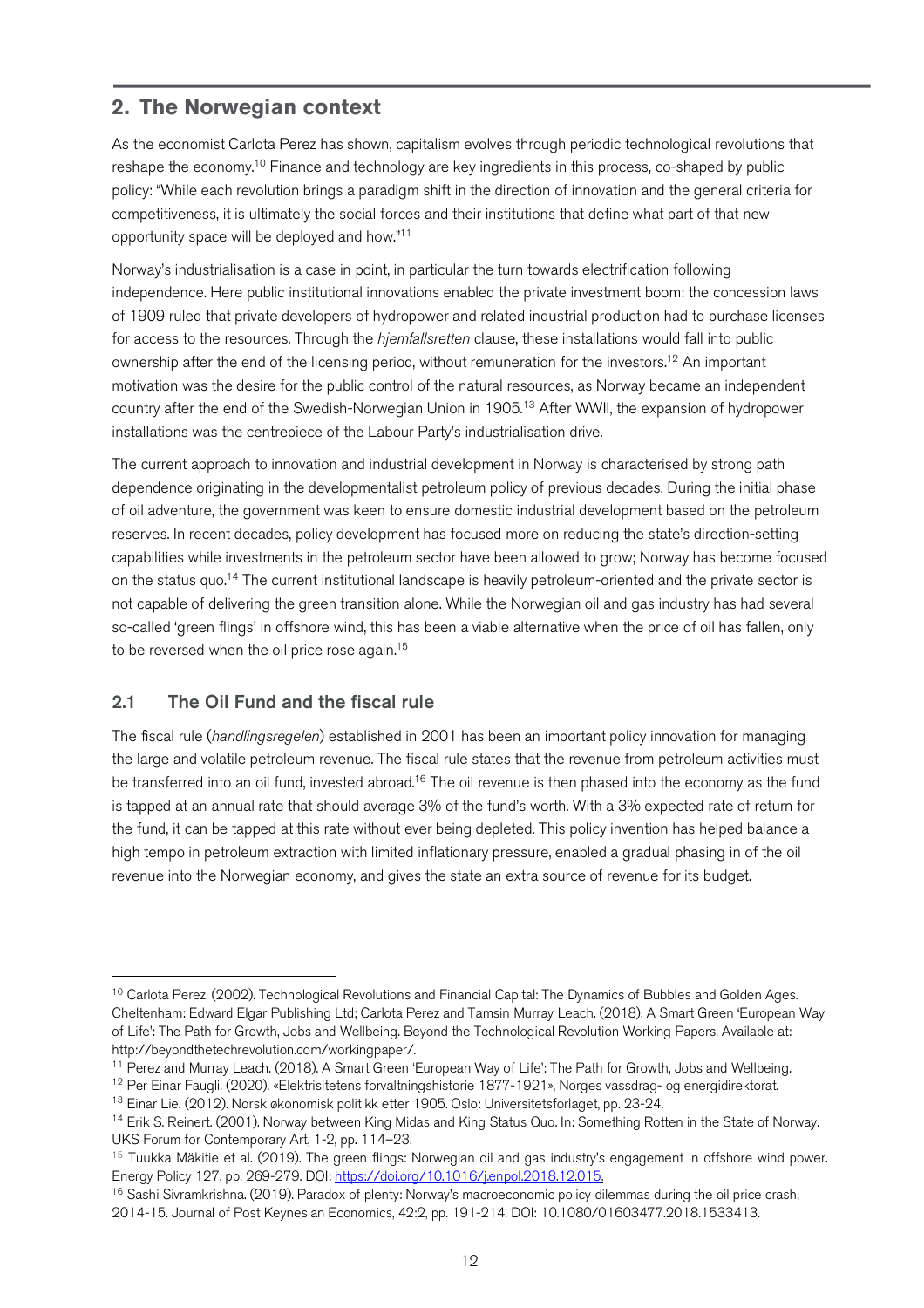While the Oil Fund and the fiscal rule have enjoyed broad political support in Norway, concerns have been raised that the system has allowed a petroleum bubble to go unnoticed.<sup>17</sup> Another concern is that elements of the fiscal rule may be outdated. This rule was made to safeguard stability, whereas what the Norwegian economy needs now is patient long-term finance for large-scale dynamic change to increase the economic diversity. The fiscal rule enables large public gross investments in the petroleum industry to be kept outside the normal government budget. This system fuels the current petroleum-determined path dependence. As a petroleum-dominated Norwegian economy stands on the brink of the green transition, it may be wise to rethink rules and regulations that were put in place to preserve the status quo. As the context changes, so should policy.

There is an emerging consensus that Norway needs to increase its efforts in the green industrial transition. Several evaluations and reports commissioned by the government as well as other institutions have found that Norway needs to both improve competitiveness and green the economy.<sup>18</sup> Neighbouring countries such as Denmark and Sweden have turned towards more activist industrial policies and green export promotion activities while Norway pursues a more passive approach.<sup>19</sup> Norway also needs to reduce its dependence on petroleum and improve the measures by which the state supports green industrial development. It is less clear whether such a break with the current path is possible within the current fiscal framework.

#### 2.2 Future green industrial base

A number of sectors have been identified as potential high-growth green sectors by the Confederation of Norwegian Enterprise (CNE). These are offshore wind, hydrogen (which is related to carbon capture and storage), emission-free shipping and batteries.<sup>20</sup> Of course, other sectors have the potential for a shift into green production processes and technologies, but in this section we will outline the potential of the sectors highlighted by the CNE.

#### Offshore wind

Technologically, Norway has been an early mover within the floating offshore wind energy sector,<sup>21</sup> which has the potential to unlock vast areas for renewable energy generation unavailable for bottom-fixed offshore wind. Norway is also well positioned geographically with a floating offshore wind potential among the largest in the

https://www.regjeringen.no/contentassets/02d09ccf18654070bc52e3773b9edbe1/t-1557b.pdf (accessed: 25 October 2020); Deloitte. (2019). Områdesgjennomgang av det næringsrettede virkemiddelapparatet. Available at:

- https://www.regjeringen.no/contentassets/0f8355831ed346c38fba23362eaa59be/helhetlig-anbefaling-om-innretningog-organisering-av-det-naringsrettede-virkemiddelapparatet.pdf (accessed: 25 October 2020); Regjeringen.no. (2019). Deloitte skal gå gjennom virkemidlene. Available at: https://www.regjeringen.no/no/aktuelt/deloitte-skal-ga-gjennomvirkemidlene/id2624195/ (accessed: 2 November 2020).
- Klimaomstillingsutvalget. (2020). Raskere klimaomstilling Redusert risiko. Available at:

<sup>&</sup>lt;sup>17</sup> Knut Anton Mork. Etter olien: utfordringer for norsk økonomi. Centre for Monetary Economics BI Business School Working Paper Series 2/13. Available at: http://home.bi.no/fag87025/pdf/2013%2002%20WP%20Etter%20oljen.pdf (accessed: 16 November 2020).

<sup>&</sup>lt;sup>18</sup> Ekspertutvalg for grønn konkurransekraft. (2016). Grønn konkurransekraft. Available at:

https://www.klimaomstillingsutvalget.no/wp-content/uploads/2020/09/Klimaomstillingsutvalgsrapport-2020.pdf (acccessed: 10 October 2020).

<sup>&</sup>lt;sup>19</sup> Sveinung Fjose et al. (2020). Kan Norge tette eksportgapet? Menon Economics. Available at: https://www.menon.no/wp-content/uploads/2020-85-Kan-Norge-tette-eksportgapet.pdf.

<sup>&</sup>lt;sup>20</sup> Ivar Valstad, Mari Grooss Viddal, Kristian Blindheim, Halvor Hoen Hersleth, Kjell Øren and Therese Bakke Lossius. (2020). Norske muligheter i grønne elektriske verdikedjer. Styringskomiteen for Grønne Elektriske Verdikedjer, 52. https://www.nho.no/siteassets/veikart/rapporter/gronne-elektriske-verdikjeder\_final.pdf.

<sup>21</sup> Equinor. Hywind Tampen - verdens første fornybare kraftkilde for olje- og gassvirksomhet til havs. Available at: https://www.equinor.com/no/what-we-do/hywind-tampen.html (accessed: 2 December 2020).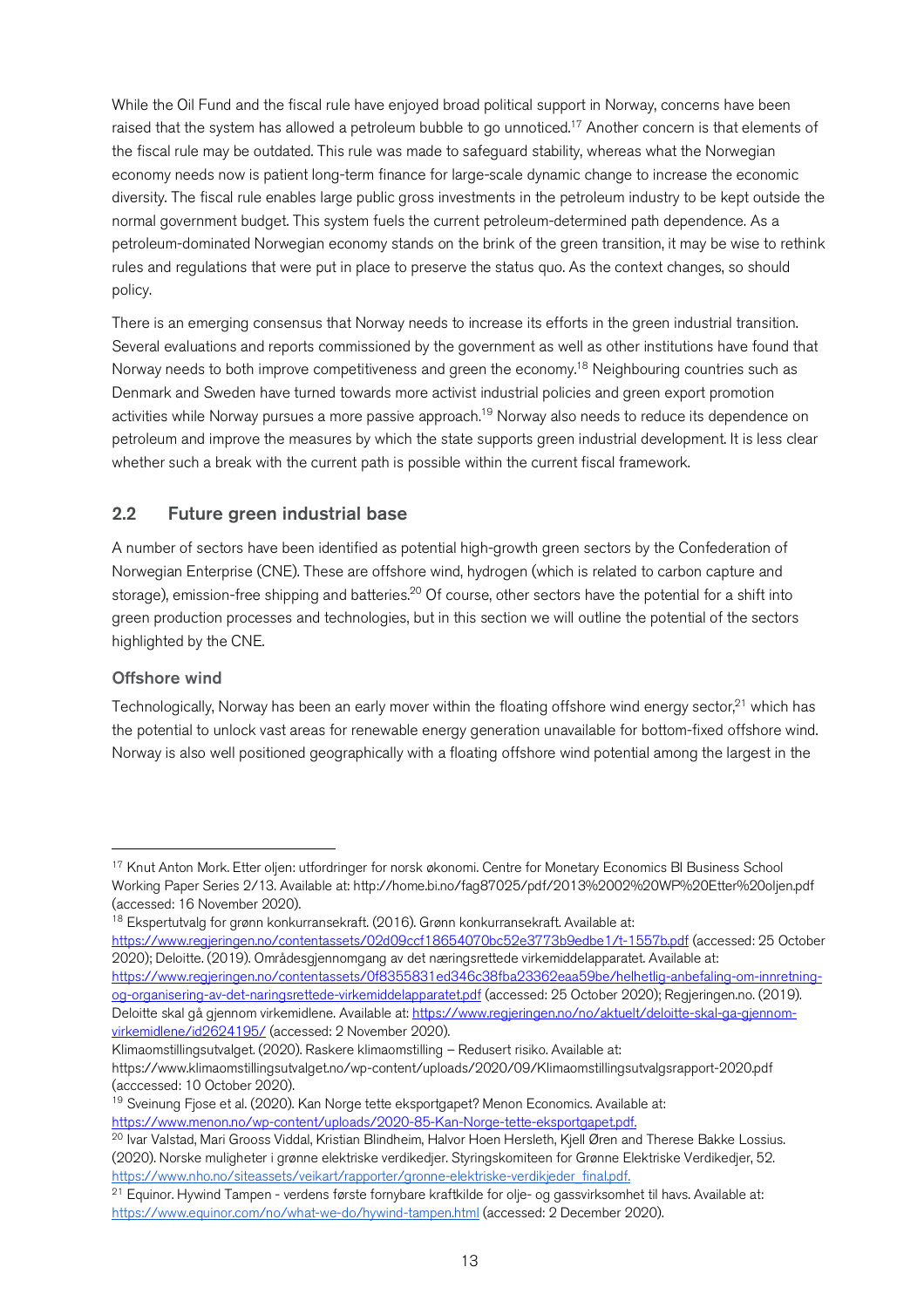world.<sup>22</sup> In 2017, Sintef estimated that Norwegian offshore wind (floating and bottom-fixed) has an export potential of NOK 50 billion and 24 000 jobs by 2030, and double that by 2050.<sup>23</sup>

The UK has set a goal of 30 GW offshore wind generation by 2030.<sup>24</sup> Denmark, already well ahead of Norway, has already approved a €37 billion package for development of an extra 12 GW.<sup>25</sup> A leaked draft EU strategy shows that the EU aims to develop 60 GW by 2030 and 300 GW by 2050.26 At the time of writing, Norway has yet to set goals for offshore wind development. Nor has a financing scheme or necessary regulations for offshore wind been established.

While industrial companies and climate activists are impatient, the government has been slow to act. In 2019, Norwegian researchers pointed out that, "What has happened in the industry so far has been 'bottom-up'. There haven't been any publicly led initiatives."<sup>27</sup> Political authorities have not established a domestic market that could facilitate the demonstration and industrialisation of technologies developed by Norwegian companies. This hesitation only serves to exacerbate Norway's petroleum lock-in and industrial path dependency.28

Rapid offshore wind development requires active state involvement along the whole value chain, including targetsetting, investment and credit direction, as well as financing of R&D. Such directionality is currently missing.<sup>29</sup>

#### **Hydrogen**

The global market for hydrogen as an energy carrier for industrial processes and transportation is expected to increase dramatically as fossil-based technologies are phased out. Norway has optimal conditions for both the major methods for producing hydrogen: through electrolysis, which requires huge amounts of (renewable) energy, and by applying carbon capture and storage (CCS – more on this below) to fossil gas.

This sector is ripe with potential synergies. Large-scale production of green hydrogen would expand the market for electricity from offshore wind power plants, while the commissioning of emission-free sea vessels could provide a burgeoning market for hydrogen. McKinsey estimates that the Norwegian market share for hydrogen can reach €1 billion by 2030 and between €4 and €20 billion by 2050.30 A number of firms currently developing hydrogen technology estimate that more than 10 000 jobs can be created in the sector with the right policies in place.<sup>31</sup>

<sup>&</sup>lt;sup>22</sup> Jonathan Bosch, Iain Staffell and Adam D. Hawkes. (2018). Temporally explicit and spatially resolved global offshore wind energy potentials. Energy, 163, pp. 766-781. DOI: https://doi.org/10.1016/j.energy.2018.08.153. <sup>23</sup> Petter Støa et al. (2019). Energi og Industri: Mulighetsrom verdikjeder - NHO Veikart for fremtidens næringsliv. Sintef (2019): 57. Available at: https://www.nho.no/contentassets/998441bd312b471e964a6d9ea022afe8/sintef-rapport-2019\_01139\_energi-og-industri.pdf.

<sup>&</sup>lt;sup>24</sup> Department for Business, Energy and Industrial Strategy. (2020). Offshore wind Sector Deal. Policy paper. Available at: https://www.gov.uk/government/publications/offshore-wind-sector-deal/offshore-wind-sector-deal.

<sup>&</sup>lt;sup>25</sup> Leslie Hook. (2020). Denmark reinforces green commitment with 'energy islands' plan. Financial Times. Available at: https://www.ft.com/content/8a44c322-b9ae-4deb-ba59-3d1068363143.

 $\overline{^{26}}$  Daniel Boffey. (2020). EU plans to increase offshore windfarm capacity 25-fold. Guardian. Available at: https://www.theguardian.com/environment/2020/nov/16/eu-plans-increase-offshore-windfarm-capacity.

<sup>&</sup>lt;sup>27</sup> Erik Martiniussen (2019). Bare 13 norske selskaper satser dedikert på hawind. Teknisk Ukeblad. Available at: https://www.tu.no/artikler/bare-13-norske-selskaper-satser-dedikert-pa-havvind/465173

 $28$  Ibid.

<sup>&</sup>lt;sup>29</sup> Jens Hanson and Ha<sup>kon</sup> Endresen Normann (eds.). (2019). Conditions for growth in the Norwegian offshore wind industry. Centre for Sustainable Energy Studies. Available at: https://www.ntnu.no/documents/7414984/0/CenSES-Offshore-wind-report-v9-digital.pdf/749a6503-d342-46f2-973e-eb9714572931.

<sup>30</sup> Ivar Valstad, Mari Grooss Viddal, Kristian Blindheim, Halvor Hoen Hersleth, Kjell Øren and Therese Bakke Lossius. (2020). Norske muligheter i grønne elektriske verdikedjer. Styringskomiteen for Grønne Elektriske Verdikedjer, 58. Available at: https://www.nho.no/siteassets/veikart/rapporter/gronne-elektriske-verdikjeder\_final.pdf

<sup>&</sup>lt;sup>31</sup> Christian Rynning-Tønnesen, Tove Andersen, Karl-Petter Løken, Jon Erik Engeset, Vegard Frihammer and Jon André Løkke. (2020). Hydrogen kan bli Norges neste industrieventyr. Finansavisen. Available at:

https://finansavisen.no/nyheter/debattinnlegg/2020/04/20/7519088/hydrogen-kan-bli-norges-neste-industrieventyr.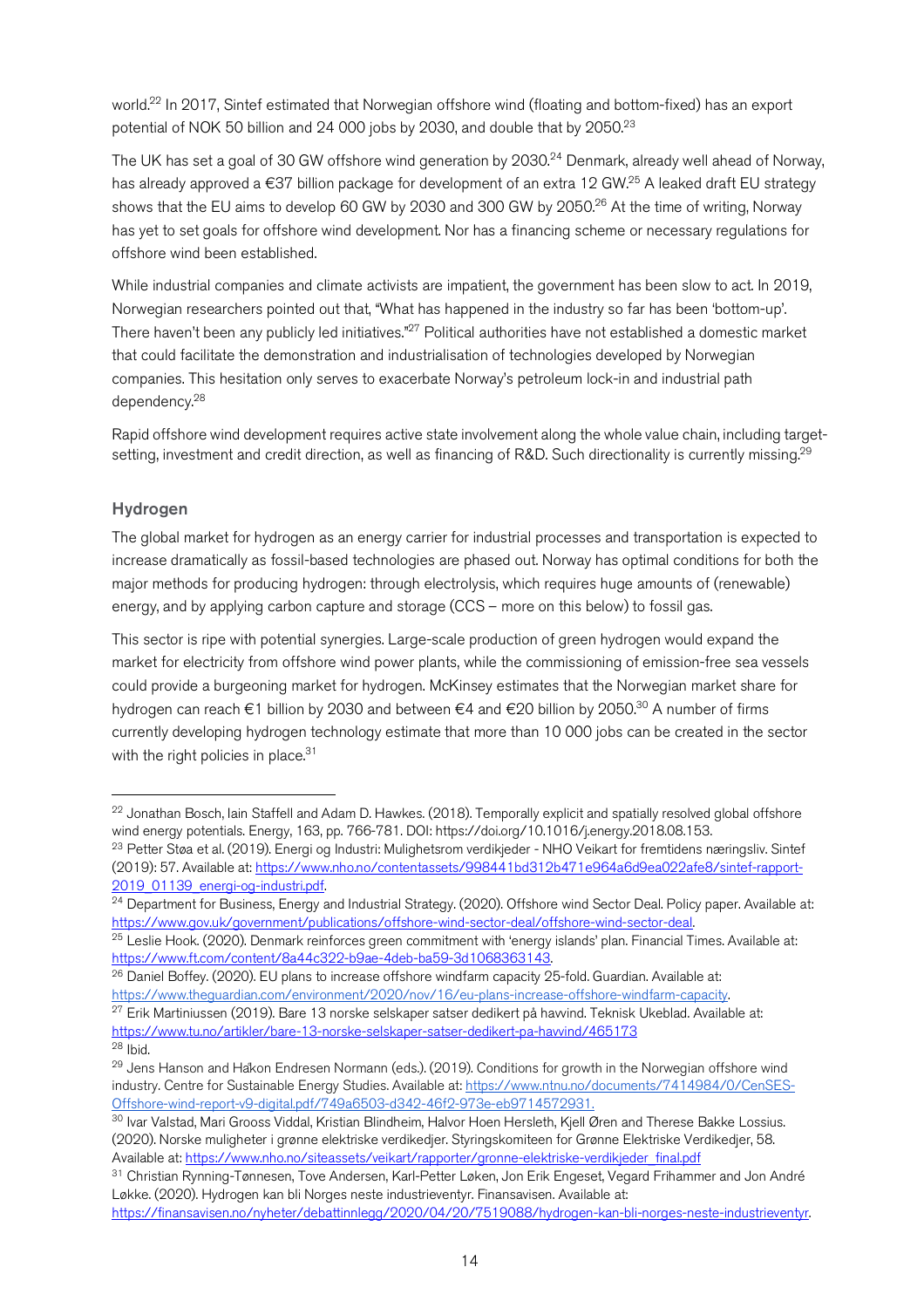Several European countries have already launched green hydrogen strategies. Germany is to spend €9 billion, Spain  $\epsilon$ 8.9 billion<sup>32</sup> and France  $\epsilon$ 7 billion<sup>33</sup> over the next years on their respective plans, which include R&D, technology development and market creation. The rapid development of a hydrogen-related sector in Norway will require a holistic approach to directional market shaping and the coordination of different industrial sectors. As of yet, no such strategy is in place. The foremost measure, at the time of writing, is probably the government's plan to demand low-emission technology in procurement processes for domestic ferries from 2023,<sup>34</sup> following a motion passed by Parliament in 2015.

Symptomatically, Norway's development of the hydrogen sector suffers from what the industry itself calls a chicken-and-egg problem: neither consumers nor producers dare make the investments necessary for a shift to hydrogen due to a lack of a long-term predictability. According to the Federation of Norwegian Industries, "Necessary long-term predictability can only be solved though active public participation."35 This could include measures such as the patient and committed financing of technological innovation and industrial development, as well as public procurement, regulation, taxation and the promotion of exports. An effective strategy would also need to coordinate policies across sectors, to reap potential synergies. This points towards the need for a broad, mission-oriented policy for the green industrial transition, in which hydrogen could be an important component.

#### Carbon capture and storage

Several industrial processes, such as the production of cement and waste management, may not become emission-free without technologies of carbon capture and storage (CCS). CCS can also be used to produce so-called 'blue hydrogen' from fossil gas, although this entails risks related to methane leaks. Sintef estimates that carbon capture "will strengthen the competitiveness" of 80-90 000 jobs in Norway and can create up to 70 000 new jobs by 2050, including blue hydrogen production and ripple effects.<sup>36</sup> These numbers are highly uncertain, especially as it is yet unclear whether there will be much of a market for blue hydrogen in the EU.

In 2020, the Norwegian government moved to support the development of carbon capture and storage, investing NOK 16.8 billion in the "Longship" programme which will capture emissions at a cement plant and eventually at a waste management facility, and transport it to be stored in the North Sea.<sup>37</sup> This should be the first step towards a long-term strategy.

Public procurement will be an important tool for creating a market for CCS. The state purchases large quantities of cement and concrete for buildings and could use this channel for market creation, as well as taxes and regulations. Technology costs will have to be brought down through innovation and economies of scale,

https://www.gouvernement.fr/sites/default/files/locale/piece-jointe/2020/09/french-recovery-plan-press-kit.pdf. <sup>34</sup> Hallvard Norum and Eivind Molde. (2020). "tiller krav om lav- eller nullutslippsferger innen 2023. NRK. Available at: https://www.nrk.no/norge/stiller-krav-om-lav--eller-nullutslippsferger-innen-2023-1.15261914.<br><sup>35</sup> Jørn Kristian Lindtvedt et al. (2020). Hydrogen. Norsk Industri Olje og Gass: 9. Available at:

<sup>32</sup> Isla Binnie. (2020). Spain approves hydrogen strategy to spur low-carbon economy. Reuters. Available at: https://www.reuters.com/article/us-spain-energy-hydrogen-idUSKBN26R2AF.

<sup>&</sup>lt;sup>33</sup> Ministère de l'economie, des finances et de la relance. (2020). Recovery Plan. Available at:

https://www.norskindustri.no/siteassets/dokumenter/rapporter-og-brosjyrer/2020-10-14-hydrogen.pdf

<sup>36</sup> Sigmund Ø. Størset, Grethe Tangen, Ove Wolfgang and Gunnar Sand. (2018). Industrielle muligheter og arbeidsplasser ved CO2-håndtering i Norge. Sintef: 4.

https://www.nho.no/contentassets/e41282b08ceb49f18b63d0f4cc9c5270/industrielle-muligheter-og-arbeidsplasserved-storskala-co2-handtering-i-norge.pdf.

<sup>&</sup>lt;sup>37</sup> Norwegian Government. (2020). The Government launches 'Longship' for carbon capture and storage in Norway. Available at: https://www.regjeringen.no/en/aktuelt/the-government-launches-longship-for-carbon-capture-and-storagein-norway/id2765288/.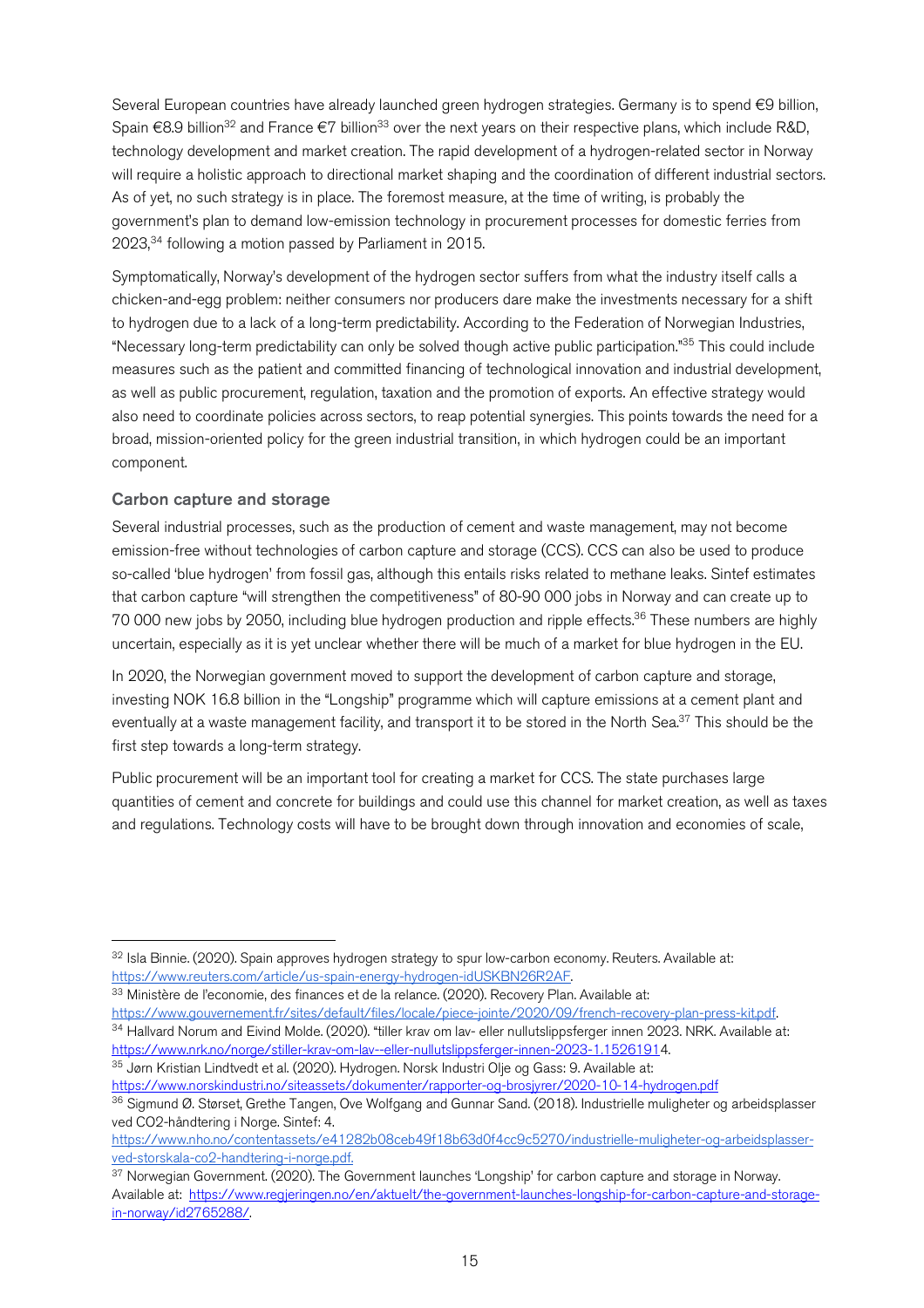and transport costs through greater deployment.<sup>38</sup> CCS development will require coordination and cooperation between a number of actors and investment support.

#### Maritime industry

Shipping could be emission free. Batteries, hydrogen and ammonia have the potential to be energy carriers for different segments of seaborne transport. Norway is a significant player in the global shipping market, with a large number of ferries in domestic transport and Norwegian firms owning 7% of the world's vessels. McKinsey estimates that the Norwegian market for low-emission and emission-free maritime industry can reach €5 billion by 2030 and between €17 and 53 billion in 2050. Mostly, this will not be new jobs, but preserving the existing ship-building industry.39

Requirements for low emissions in ferry transport by 2023, as announced by the government, could be an important first step towards an ambitious green industrial policy for the maritime sector. But the current approach is more focused on reducing domestic emissions than shifting productive capacity towards green technology. The public agency Enova has provided NOK 119 million in support for two autonomous electric ferries which will sail the Oslo fiord, but these Norwegian constructions are being built at an Indian shipyard.<sup>40</sup>

The development of Norway's maritime industry would benefit from a better integration of climate policy and industrial policy, including an active procurement process supporting green technologies retrofitting and fleet renewal schemes, and investments in research and development, but also greater access to capital and more active export promotion. Today, 30% of revenue in the green maritime industry is based on exports, compared to 50% for the maritime industry as a whole. $41$ 

#### **Batteries**

The global demand for batteries is expected to grow significantly in the coming years as energy storage enables smoothening of renewable energy supply and electrification of transportation. Norway is well positioned to capture a large share of this growing market. Raw materials used in lithium batteries can be sourced in Norway or in the other Nordic countries, and hydropower provides Norwegian producers with access to reliable and renewable energy.42

According to McKinsey, Norway can capture a market share within battery production of €9 billion by 2030 and €13 to 36 billion by 2050.43 Sintef estimates that battery production in Norway is currently valued at NOK 800 million, but can reach NOK 10 billion and support 7 000 jobs by 2030, and NOK 50 billion by 2050 and 15 000 jobs.44

5818f12cfe5a477e96221b99cf154500/rapport-nye-muligheter-for-verdiskaping-i-norge.pdf/.

43 Ivar Valstad, Mari Grooss Viddal, Kristian Blindheim, Halvor Hoen Hersleth, Kjell Øren and Therese Bakke Lossius. (2020). Norske muligheter i grønne elektriske verdikedjer. Styringskomiteen for Grønne Elektriske Verdikedjer, 52. https://www.nho.no/siteassets/veikart/rapporter/gronne-elektriske-verdikjeder\_final.pdf.

<sup>38</sup> Ofélia de Queiroz Fernandes Araújo and José Luiz de Medeiros. (2017). Carbon capture and storage technologies: present scenario and drivers of innovation. Current Opinion in Chemical Engineering, Vol. 17, pp. 22-34. DOI: https://doi.org/10.1016/j.coche.2017.05.004.

<sup>39</sup> Ivar Valstad, Mari Grooss Viddal, Kristian Blindheim, Halvor Hoen Hersleth, Kjell Øren and Therese Bakke Lossius. (2020). Norske muligheter i grønne elektriske verdikedjer. Styringskomiteen for Grønne Elektriske Verdikedjer, 64. https://www.nho.no/siteassets/veikart/rapporter/gronne-elektriske-verdikjeder\_final.pdf.

<sup>40</sup> Tore Stensvold. (2020). Asko bygger autonome og elektrise sjødroner i India. Teknisk Ukeblad. Available at: https://www.tu.no/artikler/asko-bygger-autonome-og-elektriske-sjodroner-i-india/497807?key=d29RR1aM. <sup>41</sup> Kirsten Ånestad Øystese. (2020). Grønn skipsfart: Utslippene må i null i 2050. Norsk Klimastiftelse, 43. Available at: https://klimastiftelsen.no/wp-content/uploads/2020/01/NK1\_2020\_gronn\_skipsfart.pdf.

<sup>42</sup> Karl A. Almås, Maria Barrio, Vincent Wego Fleischer, Petter Haugan and Gunnar Sand (eds.). (2019). Nye muligheter for verdiskaping i Norge. Sintef, 32-33. Available at: https://www.sintef.no/contentassets/

<sup>44</sup> Karl A. Almås, Maria Barrio, Vincent Wego Fleischer, Petter Haugan and Gunnar Sand (eds.) (2019). Nye muligheter for verdiskaping i Norge. Sintef, 32. Available at:

https://www.sintef.no/contentassets/5818f12cfe5a477e96221b99cf154500/rapport-nye-muligheter-for-verdiskaping-inorge.pdf/.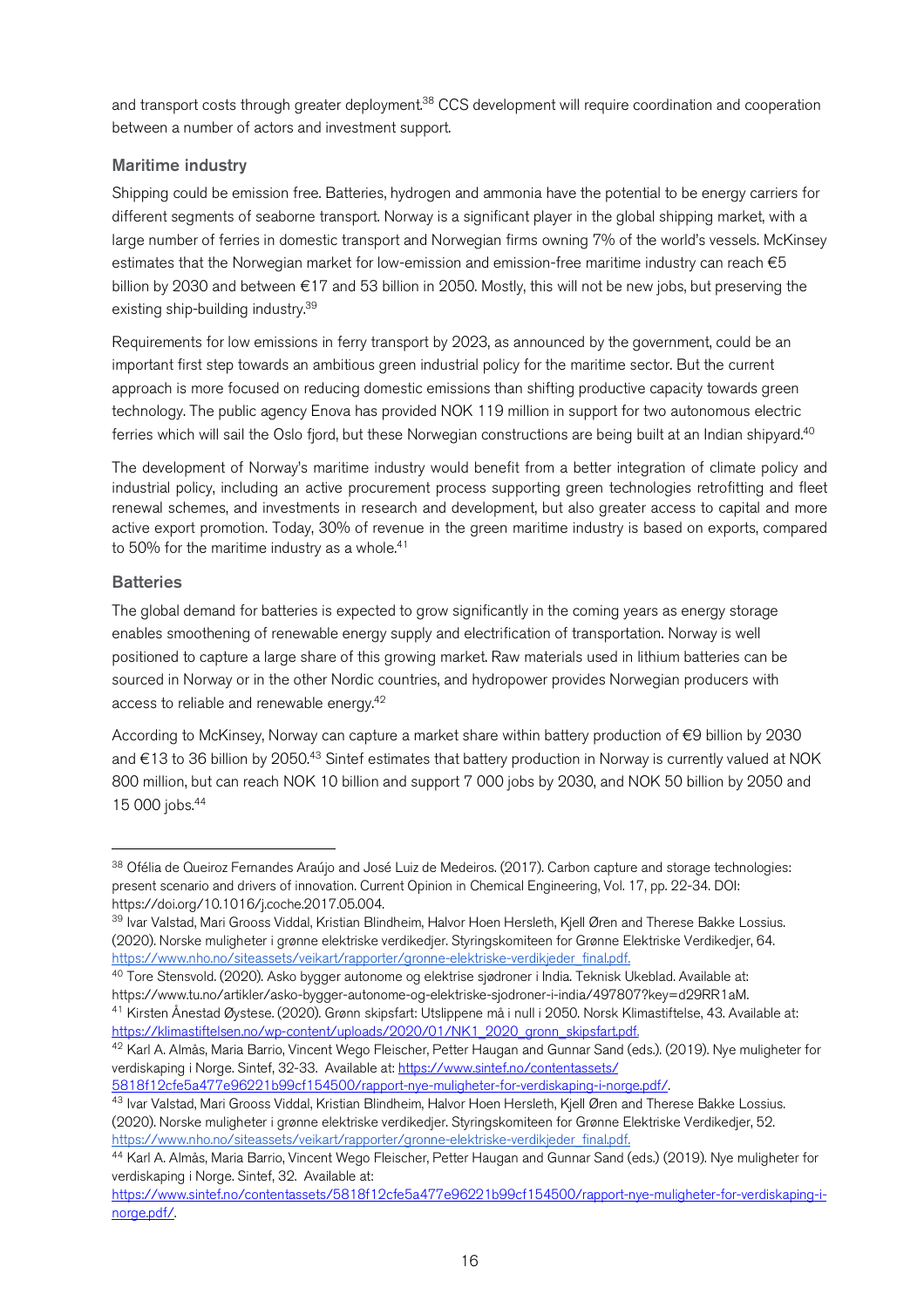The growing market for batteries will create a number of relevant segments for Norwegian industries, from production to recycling. Panasonic is eying investments in a new plant in Norway, in collaboration with Equinor and Norsk Hydro,<sup>45</sup> and Swedish Northvolt has established a joint venture with Norsk Hydro for a car battery recycling plant.46 The Norwegian firm Freyr is planning a battery plant in Mo i Rana, and will collaborate with Sintef and the Norwegian University of Science and Technology for related research and training.<sup>47</sup> Such developments show the potential of a green industrial strategy.

For Norway to develop its battery sector and take significant market shares, this sector needs research and development, and related training, as well as long-term and patient capital. Development of new plants will require more renewable energy for industrial processes. In their scenario for 2050, Sintef estimate that fourfifths of Norwegian battery production will be related to exports,<sup>48</sup> which highlights the need for export orientation and export promotion.

In order to take advantage of the new emerging green industrial opportunities, we argue Norway needs to build a new industrial policy focussed on a proactive approach on both the supply side and the demand side, and investment along the entire innovation chain, from basic research to full deployment of new technologies.

 <sup>45</sup> Kana Inagaki and Richard Milne. (2020). Tesla supplier Panasonic to make big battery bet in Europe. Financial Times. Available at: https://www.ft.com/content/91ad24ec-87f7-4228-99a5-cc99e78adbaa.

<sup>&</sup>lt;sup>46</sup> Richard Milne. (2020). Northvolt and Norsk Hydro to build car battery recycling plant. Financial Times. Available at: https://www.ft.com/content/4bf84bbd-c4e2-48bb-920a-172805b9e594.

<sup>&</sup>lt;sup>47</sup> Freyr AS. (2019). Freyr AS announces plans to build a 32 GWh battery cell production facility in No i Rana in Norway and partners with SINTEF and NTNU). Available at: https://news.cision.com/freyr/r/freyr-as-announces-plans-to-build-a-32-gwh-battery-cell-production-facility-in-mo-i-rana-in-norway-a,c2779883.

<sup>48</sup> Karl A. Almås, Maria Barrio, Vincent Wego Fleischer, Petter Haugan and Gunnar Sand (eds.) (2019). Nye muligheter for verdiskaping i Norge. Sintef, 32. Available at:

https://www.sintef.no/contentassets/5818f12cfe5a477e96221b99cf154500/rapport-nye-muligheter-for-verdiskaping-inorge.pdf/.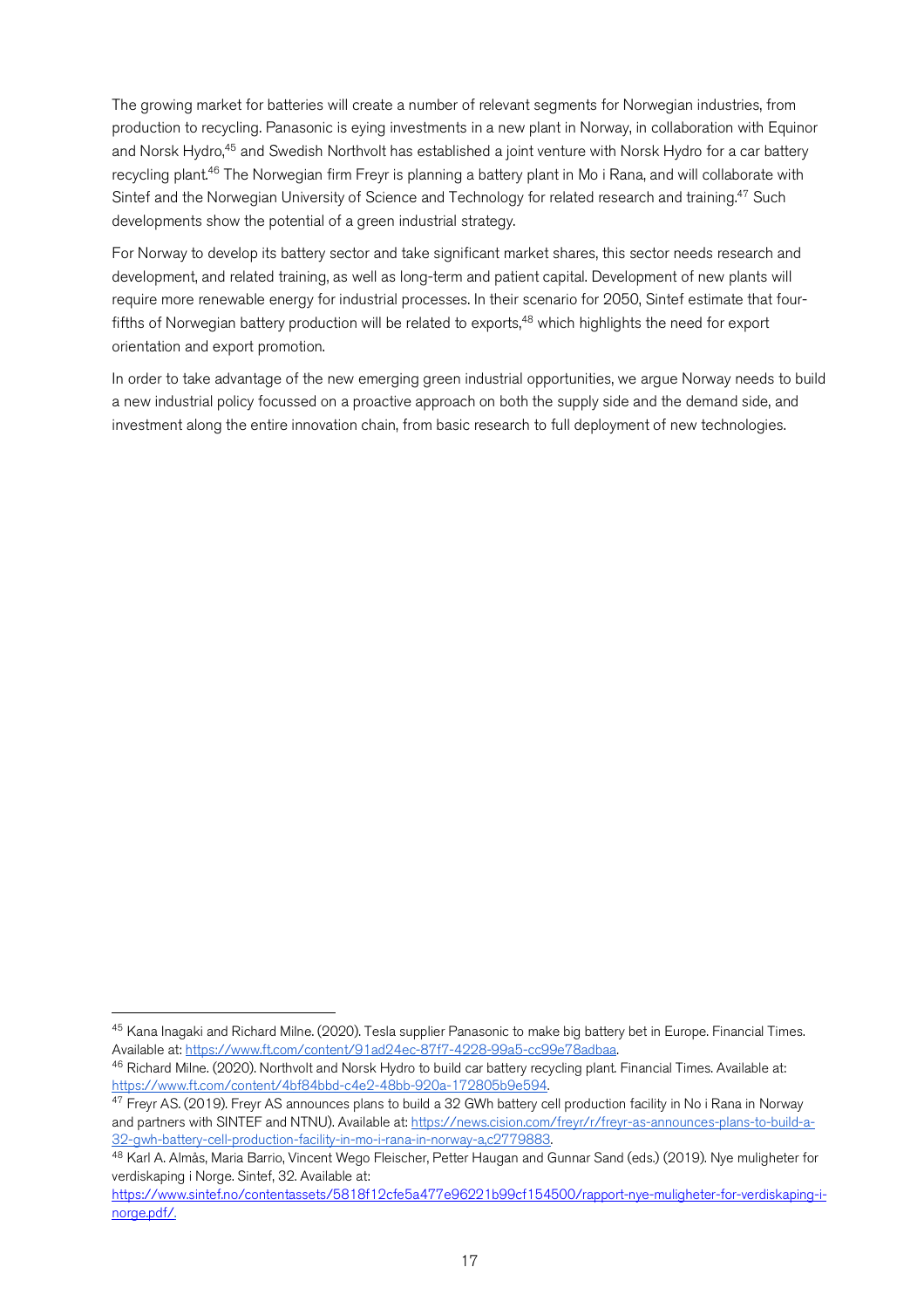## **3. New industrial policy framework: the mission-oriented approach**

Moving to a greener low carbon economy means redirecting all sectors and all actors – public, private and civil society – towards economic growth in a sustainable and inclusive direction. However, such challenge-led growth requires a new toolkit; one that is more based on market shaping and market co-creating.<sup>49</sup>

Directing investment into green industrial development rather than petroleum will not be profitable from a static short-term perspective. Ground rent gives rise to a very high value-added per employee in the petroleum sector, making non-strategic sunset industries highly profitable in the short term. Therefore, green industrial development is not about maximising value-added in the short term. Instead, a green industrial strategy is about developing technology and innovation that can help solve the climate crisis while capturing shares in markets that will expand as the global green transition progresses. The plummeting costs of renewable energy have been driven by mission-oriented investment and innovation by countries such as China, Denmark and Germany.<sup>50</sup> By accelerating zero-emission technologies along their learning curves, Norway can utilise firstmover advantages within such key sectors and develop necessary technologies for the global green shift.

Markets will not find a green direction on their own. There is not yet a ready-made route that will make multidirectional, experimental, green innovation profitable. Business does not invest unless it sees an opportunity for growth, so turning mitigation into opportunities for investment and innovation is key. Governments cannot micromanage this process as that would stifle innovation, but they can set a clear direction, make the initial high-risk bold investments which crowd in private actors later on and reward those who are willing to invest and innovate. Through proactive policymaking that encourages innovation and learning, creates and expands markets and ensures long-term predictability, costs of green technologies can be reduced. Dynamic policy that over time pushes down costs in strategic green industries therefore lies at the heart of green industrial development.

#### 3.1 The market-failure approach

The dominant approach to public policy is derived from neoclassical economic theory, in particular microeconomic theory and welfare economics.51 This approach emphasises the idea of 'market failures' that arise when there are information asymmetries, transaction costs and frictions to smooth exchange, noncompetitive markets (e.g. monopolies) or externalities whereby an activity harms another agent not directly connected with the market transaction (e.g. pollution), or coordination and information failures hamper  $inv$ estment $52$ 

The market-failure perspective creates a particular orientation towards innovation, industrial policy and structural economic change, as is required for the green transition. While certain elements of innovation policy, in particular early-stage R&D, can be considered to be public goods and thus a case for public policy provision

purpose/publications/2017/sep/mission-oriented-innovation-policy-challenges-and-opportunities.

 <sup>49</sup> Mariana Mazzucato. (2017). Mission-Oriented Innovation Policy. UCL Institute for Innovation and Public Purpose (IIPP) Working Paper Series: IIPP WP 2017-01. Available at: https://www.ucl.ac.uk/bartlett/public-

<sup>&</sup>lt;sup>50</sup> Tom Jennings, Helen Andrews Tipper, Jonathan Daglish, Michael Grubb and Paul Drummond. (2020). Policy, innovation and cost reduction in UK offshore wind. Carbon Brief. Available at: https://prod-drupal-

files.storage.googleapis.com/documents/resource/public/Policy-innovation-offshore-wind-report-2020.pdf; John A. Mathews and Erik S. Reinert. (2014). Renewables, manufacturing and green growth: Energy strategies based on capturing increasing returns. Futures, 61, pp. 13-22. DOI: https://doi.org/10.1016/j.futures.2014.04.011.

<sup>51</sup> Mariana Mazzucato and Josh Ryan-Collins. (2019). Putting Value Creation Back into 'Public Value': From Market-Fixing to Market-Shaping. UCL Institute for Innovation and Public Purpose, Working Paper Series. Available at:

https://www.ucl.ac.uk/bartlett/public-purpose/publications/2019/jun/putting-value-creation-back-public-value-marketfixing-market-shaping.

<sup>&</sup>lt;sup>52</sup> Dani Rodrik. (1996). Coordination failures and government policy: A model with applications to East Asia and Eastern Europe. Journal of International Economics, 40(1), pp. 1–22. Available at: https://doi.org/10.1016/0022- 1996(95)01386-5.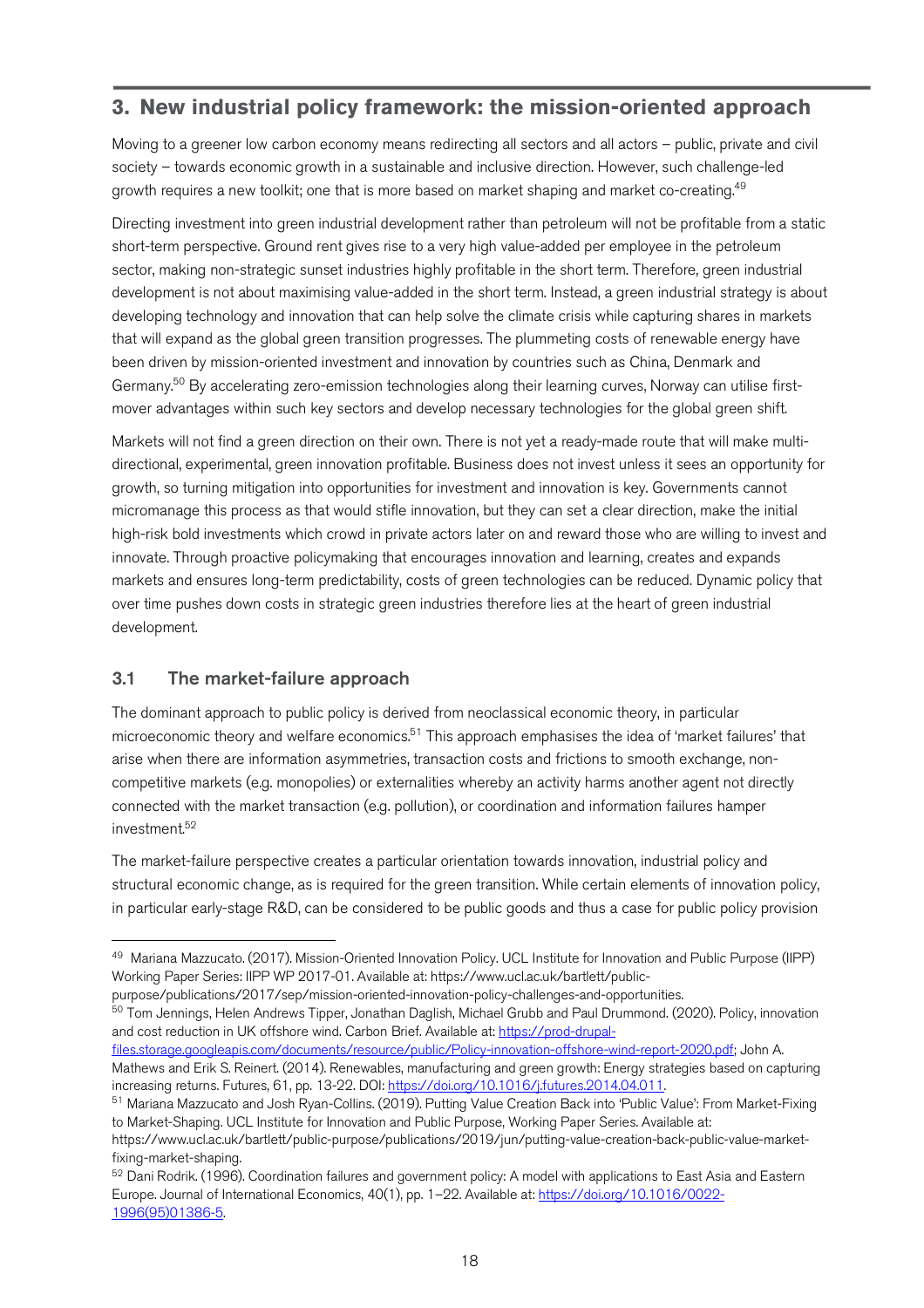can be justified, in the main it is assumed that the private sector is the more efficient innovator, possessing greater entrepreneurial capacity and better able to take risks given the pressure created by competition. In contrast, the state is viewed as risk-averse and in danger of creating government failure if it becomes too involved in industrial policy by 'picking winners'. The perception is its role is to level the playing field for commercial actors—mostly through supply-side inputs such as better skills or the removal of market frictions and then get out of the way. This has led to rather diverse debates and the development of policy practices aimed at finding ever more precise *policy targets* through better measurement of failures and of the impact of policies trying to fix those failures. Such a targeted approach has led to an intense focus on the effectiveness of single policies, rather than evaluating the impact of policy mixes and public investment portfolios.53 Indeed, as argued by Reinert, Rodrik and others, policy discussions, in particular, should focus on 'heterodox' policy approaches that recognise both market and government imperfections and failures—as well as the fact that it is impossible or even undesirable to attempt to remove all of them at once—and the need for policies that support scale economies, dynamic learning effects and cross-sectoral spill-overs.<sup>54</sup>

#### 3.2 The mission-oriented approach

While President Kennedy's moonshot is the best-known example of a mission-oriented policy, governments across the world in the 1960s seem to have been open to such bold policies. The first-generation missionoriented policies followed a 'big science meets big problems' maxim that worked spectacularly well in some instances (e.g. the space race and the internet), but in others created inertia or, worse, long-term problems (e.g. nuclear energy). Importantly, the success of mission-oriented policies relied on innovative institutional solutions (e.g. creating demand for new solutions through procurement, prize schemes or similar) and mission-oriented agencies (such as DARPA and related procurement programmes in the US).<sup>55</sup>

In contrast to previous generations of mission-oriented policies, the current missions focus on increasing the social responsiveness of science and innovation, and economic policy in general.

Rather than concentrating on a specific sector (such as energy) or technology (such as nuclear), as was often the case in the previous generation, current attempts are characterised by a deliberate cross-sectoral focus.<sup>56</sup>

The role of the state is key here since it is the only institution with the power to shape markets and direct economic activity in socially desirable directions—or 'missions'—to achieve publicly accepted outcomes. This is especially true in Norway, where the state has historically had a key role in industrial development in the two 'industrial adventures' of harnessing hydropower, and the extraction of oil and gas. The state also has a role in distributing risks and rewards associated with innovation and industrial development. While the innovation

<sup>55</sup> Mariana Mazzucato. (2013). The Entrepreneurial State. Anthem.

<sup>53</sup> Jakob Edler et al. (2016). Handbook of Innovation Policy Impact.

<sup>54</sup> Dani Rodrik. (2009). One Economics, Many Recipes. Available at:

https://press.princeton.edu/books/paperback/9780691141176/one-economics-many-recipes; Erik Reinert. (2008). How Rich Countries Got Rich . . . and Why Poor Countries Stay Poor. New York: PublicAffairs.

<sup>56</sup> Mariana Mazzucato. (2017). Mission-Oriented Innovation Policy. UCL Institute for Innovation and Public Purpose (IIPP) Working Paper Series: IIPP WP 2017-01. Available at: https://www.ucl.ac.uk/bartlett/public-

purpose/publications/2017/sep/mission-oriented-innovation-policy-challenges-and-opportunities; Jan Fagerberg. (2018). Mission (Im)Possible? The Role of Innovation (and Innovation Policy) in Supporting Structural Change and Sustainability Transitions. Working Papers on Innovation Studies. Centre for Technology, Innovation and Culture, University of Oslo. Available at: https://ideas.repec.org/p/tik/inowpp/20180216.html; Susana Borrás and Jakob Edler. (2020). The roles of the state in the governance of socio-technical systems' transformation. Research Policy, 49(5)1: 03971. Available at: https://doi.org/10.1016/j.respol.2020.103971; Johan Schot and W. Edward Steinmueller. (2018). Three frames for innovation policy: R&D, systems of innovation and transformative change. Research Policy, 47(9), pp. 1554–67. Available at: https://doi.org/10.1016/j.respol.2018.08.011; Marko P. Hekkert et al. (2020). Mission-oriented innovation systems. Environmental Innovation and Societal Transitions, 34, pp. 76–79. Available at: https://doi.org/10.1016/j.eist.2019.11.011.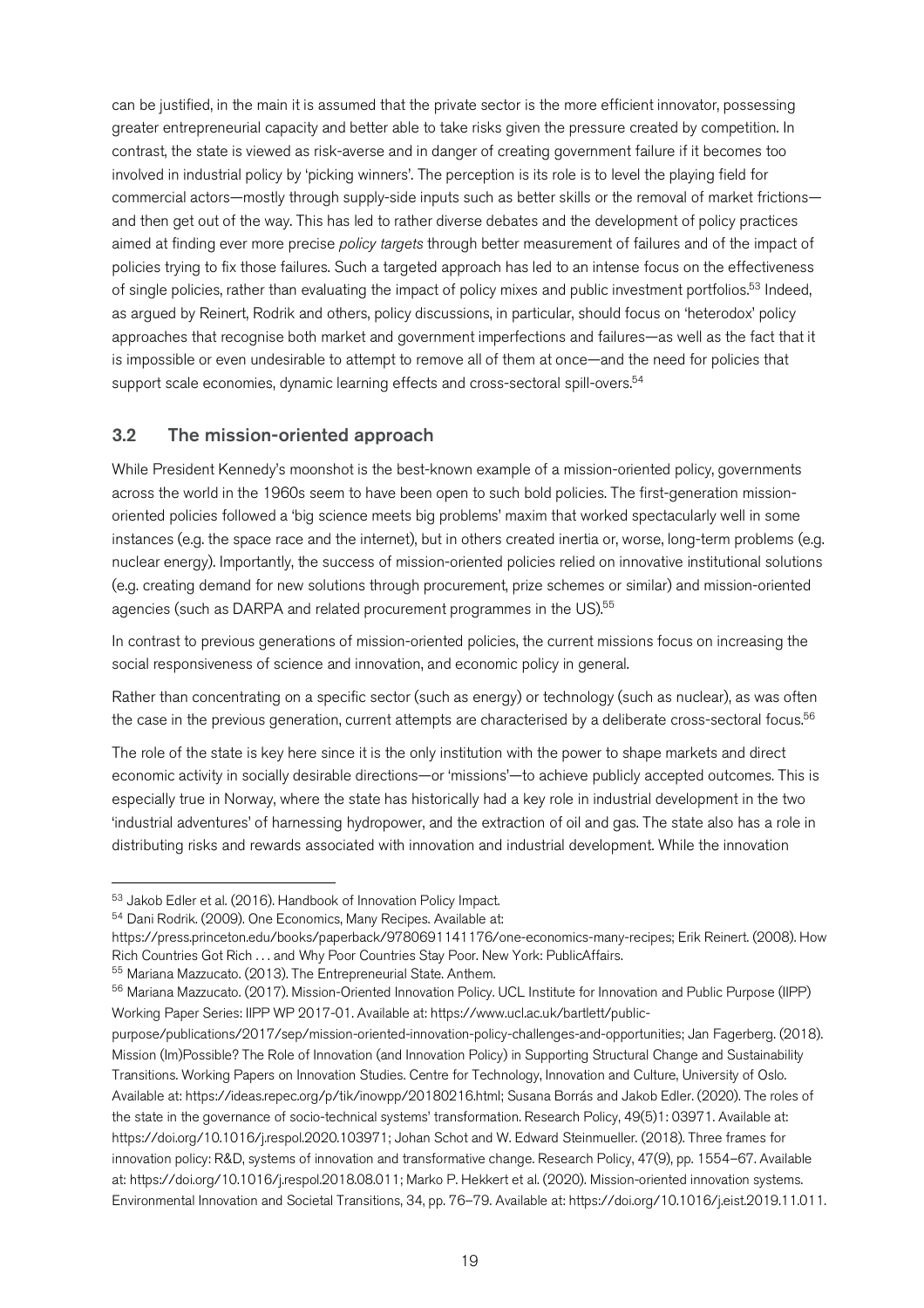process is cumulative, collective and uncertain, the rewards from such innovation is increasingly distributed in fewer hands based on an ideology of maximising shareholder value. As the state contributes capital and workers contribute labour to the innovation process, such stakeholders should also participate in sharing the rewards.57 On the brink of the green industrial transition, which could be the third such turning point in Norway's economic history, the state needs to play an entrepreneurial role and pave the way for the transition of the economy.

We believe a mission-oriented approach to green transition offers Norwegian policy makers an opportunity to join up policies targeting efficiency increases in current petroleum industries, diversifying the Norwegian economy and innovation system towards de-carbonised economic activities. The overarching mission of the new industrial strategy could be to make Norway a leading investor in the global green transition and, in the process, turn the country into an innovation-driven green industrial powerhouse – the Green Giant.

In the following section we outline a mission-oriented industrial strategy that focuses on 'greening' its public investments via both creating new mission-oriented public coordination and investment institutions, and reframing existing public financial and fiscal institutions and regulations to serve the green mission.

 <sup>57</sup> William Lazonick and Mariana Mazzucato. (2013).The risk-reward nexus in the innovation-inequality relationship: who takes the risks? Who gets the rewards? Industrial and Corporate Change, 22(4) pp. 1093–1128. DOI: https://doi.org/10.1093/icc/dtt019.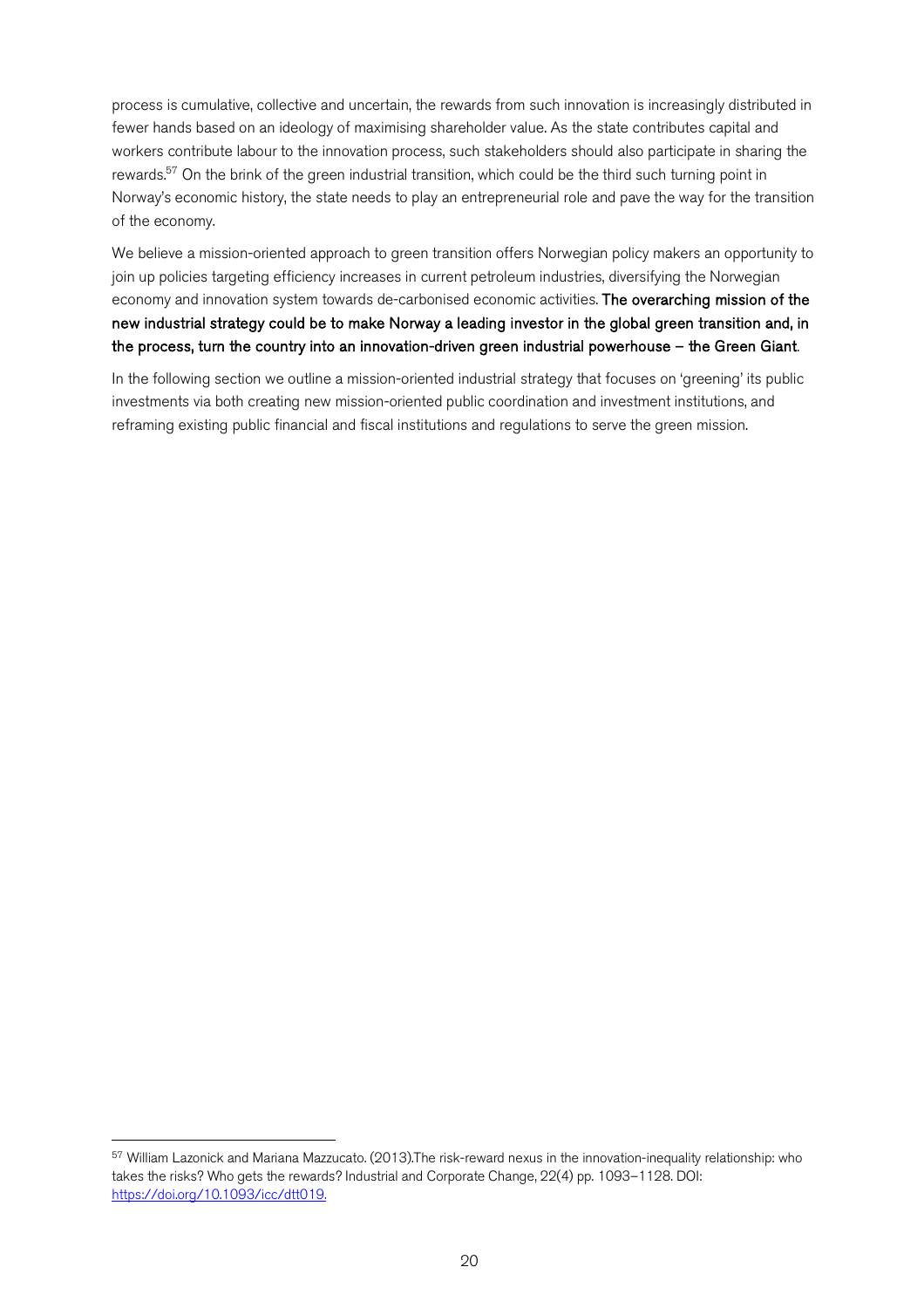**PART III:**

**STRATEGY AND POLICIES FOR THE GREEN GIANT**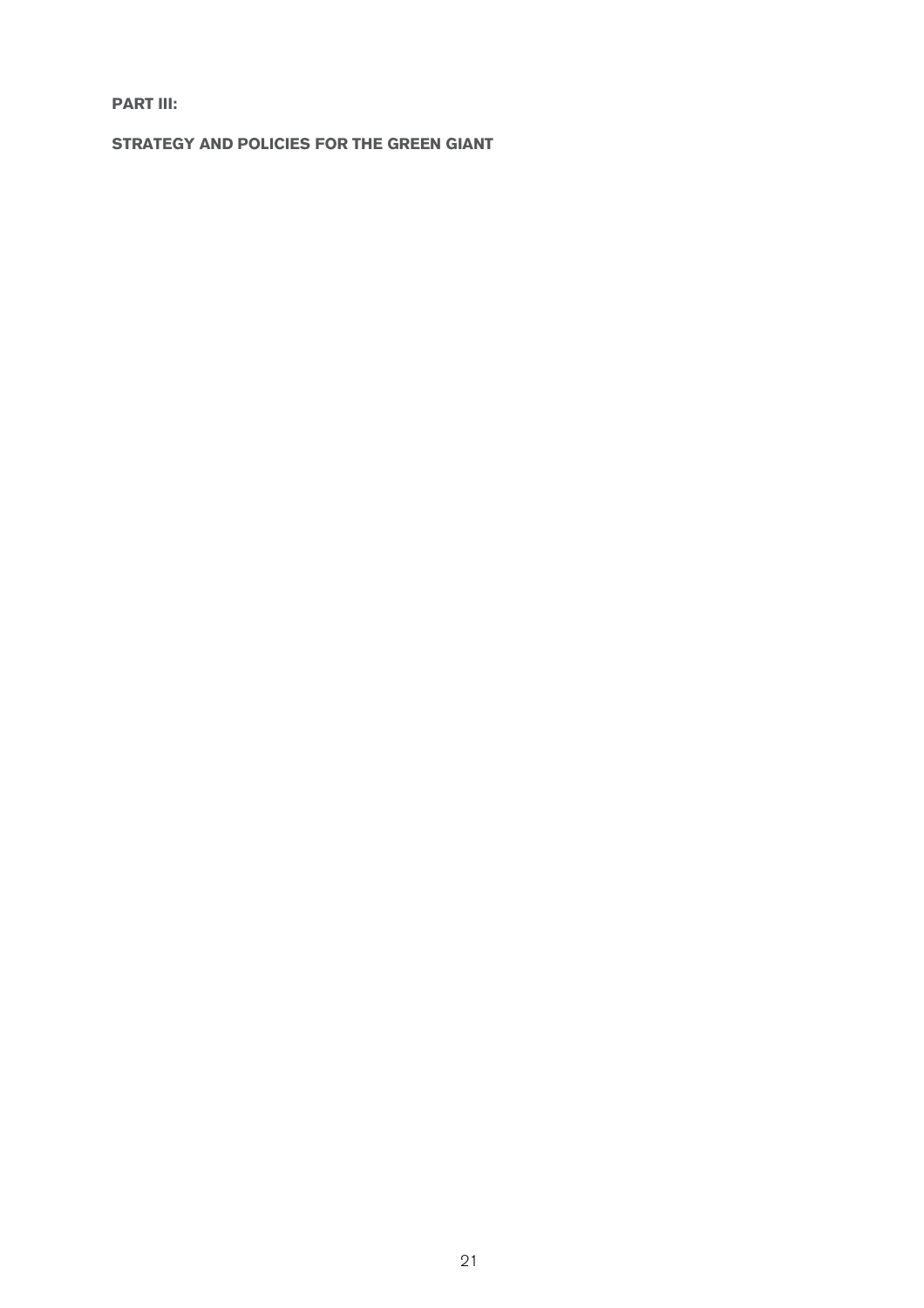## **4. Mission-oriented market shaping**

Policy recommendations:

- § A Green Industrial Investment Bank
- Norwegian Bank for Sustainable International Cooperation
- An amended fiscal rule for the green industrial transition
- **■** Innovative procurement for green economic development

#### 4.1 The role of finance in directionality

Financial systems comprise a mix of private and public financial interests, which are intertwined through a variety of financial contracts that make up financial markets.<sup>58</sup> Categories such as 'asset' and 'collateral' are instilled by the legal norms, which are shaped through their interpretation and adaption (to financial engineering and innovation, for example) by private actors and enforced by public regulatory authorities.<sup>59</sup> Financial regulation contains a set of incentives to favour or to assign priority to one type of asset or financing activity over the other, while financial markets are highly policy-elastic (that is, respond fast to even a minimal regulatory change).

The way 'rules of finance' are designed and enforced defines the workings of the financial system, its distributional effects between the types of assets, financial actors and social groups at large, duration of financial contracts and investment horizons (e.g. short- vs long-term) and the priority assigned to various types of wealth created by and within the financial system. In other words, the way financial systems are organised has far-reaching implications for societal structures (issues of inequality and distribution), types of policy interventions available (financialisation further decreases the fiscal space) and the types of economic activities prioritised by existing financing structures.

The finance and financial structure of an economy are not neutral; the type of finance received affects the types of investments made and the type of economic activity pursued. In particular, there is an important difference between types of finance that are conducive for investment in the real economy and speculative finance which prioritises low-risk, short-term capital gains through the trade of existing assets. $60$ Transformation of economic structures implies re-orienting financial flows – through regulation, financial innovation, institution-building and deliberate policy coordination – towards investments in the economic activities that are essential for the structural change to occur. In sum, green transformation needs the financial ecosystem to support innovations in industrial production and services.

Figure 2 shows evidence that public funding is important for keeping options open in renewable energy technology innovation. As Semieniuk and Mazzucato argue, wind energy technologies are vastly more developed than marine technologies, where the latter have only deployed demonstration projects and are nowhere near being cost-competitive. It is striking that the pattern (with wind investments an order of magnitude larger) is exactly the opposite in both technologies – while the private sector finances the majority of less risky wind R&D, public funds dominate the riskier marine sector, suggesting that public funds are very important, especially in the early development of green energy.<sup>61</sup>

<sup>58</sup> Leonardo Burlamaqui and Jan Kregel. (2005) Innovation, competition and financial vulnerability in economic development. Revista de Economia Política, 25(2). DOI: https://doi.org/10.1590/S0101-31572005000200002. <sup>59</sup> Pistor, K. (2019). The Code of Capital. Princeton University Press.

<sup>60</sup> William Lazonick and Mariana Mazzucato. (2013). The risk-reward nexus in the innovation-inequality relationship: Who takes the risks? Who gets the rewards?. Industrial and Corporate Change, 22(4), pp. 1093–1128, https://doi.org/10.1093/icc/dtt019.

<sup>61</sup> Semieniuk and Mazzucato.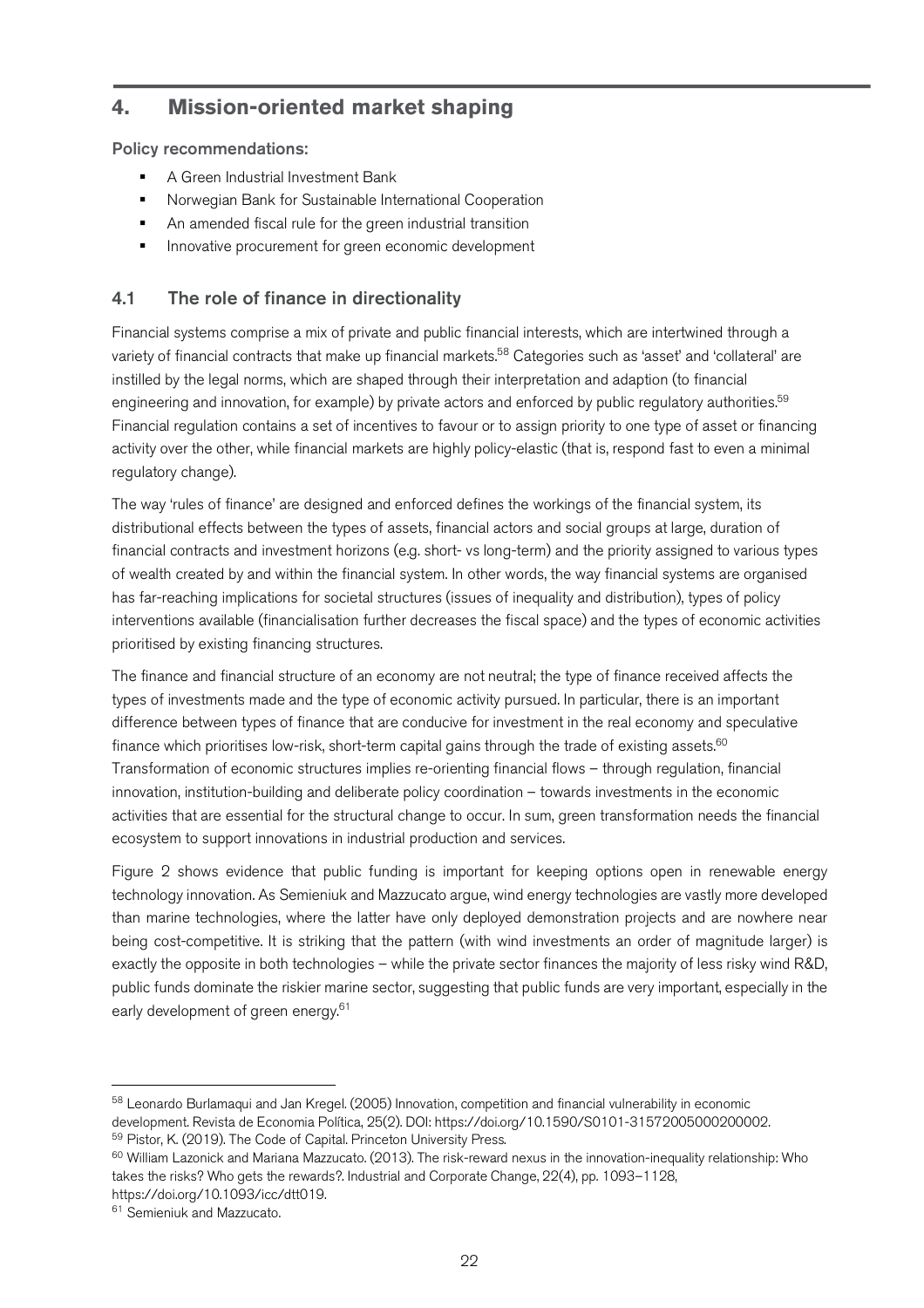

Figure 2. Global renewable energy investments in wind and marine energy R&D<sup>62</sup>

This type of public direct investment has been found to *mobilise* private investment in renewable energy. According to Deleidi, Mazzucato and Semieniuk,<sup>63</sup> public investment does not only have a positive effect on private investment, but also has the *largest* positive effect compared to other traditional policy tools. While public investments are often misunderstood to crowd out private investment, these results point to the crucial role of public investments in developing technologies, taking on risk and pushing down unit costs in renewable energy generation.

#### 4.2 The scale of investment needed for Norway's green industrial transition

As we argue above, the investments in Norway's most important economic sector are set to dwindle rapidly over the next decade. Over the previous decade, average annual investments in the petroleum sector amounted to more than NOK 170 billion (about USD 17 billion).<sup>64</sup> This has directed labour, capital and innovation towards petroleum extraction.

The level of annual investments in petroleum are in a business-as-usual scenario estimated to fall by 60 billion NOK for the years 2025–2034, according to one recent report by Statistics Norway. In a scenario with a more restrictive extraction policy, the annual investment level in this sector is estimated to fall below NOK 40 billion in 2029 (see Figure 1 above). On the one hand, the scenarios depicted in Figure 1 show that the fossil-driven engine of the Norwegian economy will be weakened. On the other hand, the same chart implies that real economic resources, such as engineers, technicians and productive facilities, will be available for a new economic direction. This double-sided nature of the transition from petroleum dependence, where the old must be phased out while the new is rapidly phased in, is the vantage point for our proposed Green Giant Strategy.

Whereas the dominating role of oil and gas investments over previous decades drove Norway down a petroleum-dependent path of economic development, where skills and technology are linked to that industry,

 <sup>62</sup> Semieniuk and Mazzucato.

<sup>63</sup> Matteo Deleidi, Mariana Mazzucato and Gregor Semieniuk. (2020). Neither crowding in nor out: Public direct investment mobilising private investment into renewable electricity projects. Energy Policy, 140. DOI: https://doi.org/10.1016/j.enpol.2019.111195.

<sup>64</sup> Finn Roar Aune, Ådne Cappelen and Ståle Mæland. (2020). Konsekvenser av redusert petroleumsvirksomhet - Makroøkonomiske effekter av politiske tiltak for å redusere norsk produksjon av olje og gass. Statistics Norway. Available at: https://www.ssb.no/nasjonalregnskap-og-konjunkturer/artikler-og-publikasjoner/konsekvenser-av-redusertpetroleumsvirksomhet.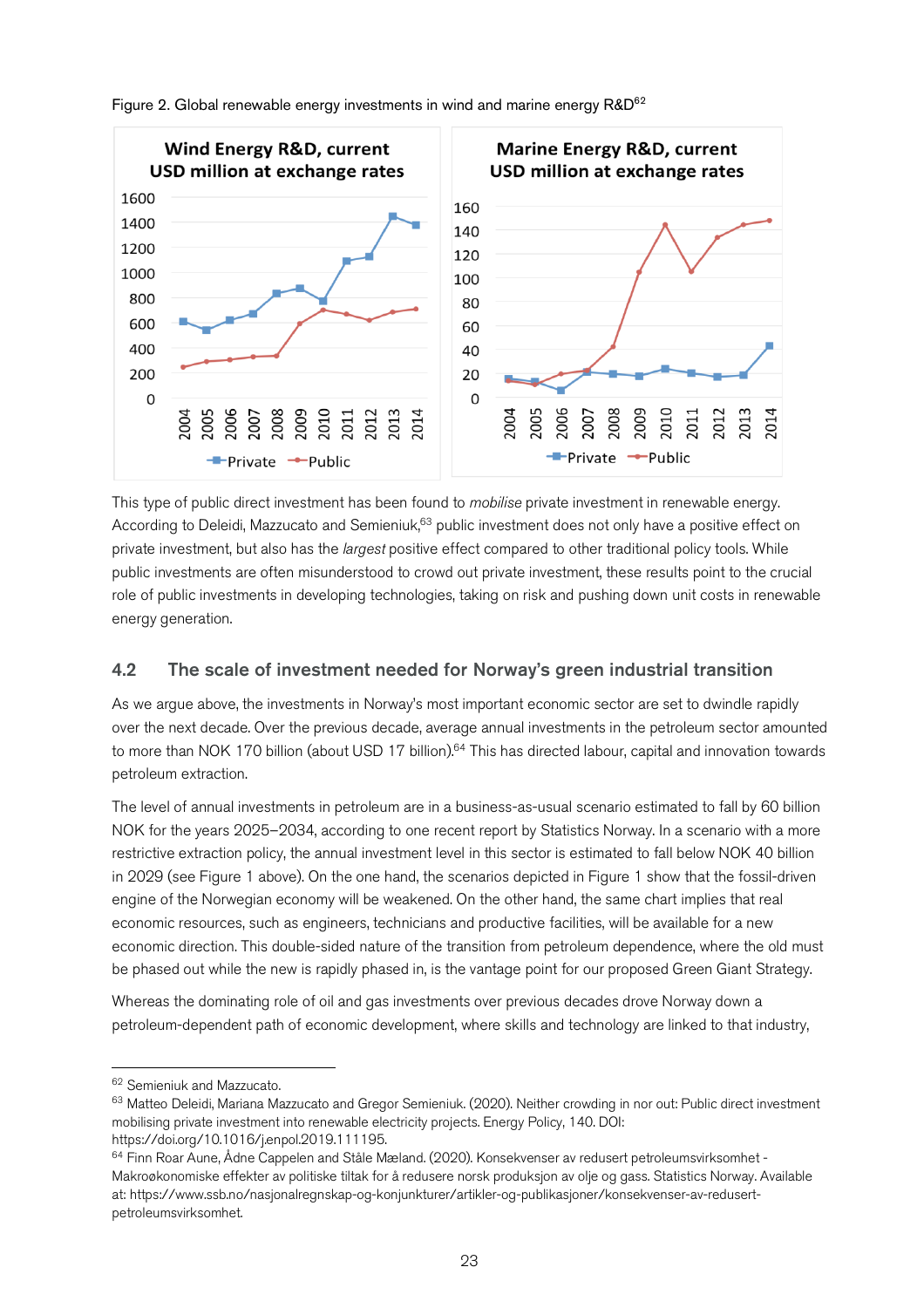the green transition requires rapid development in the opposite direction: a massive mobilisation of skills and technologies to build green industries and break the economy away from petroleum dependency. This will require investments in green industrial development on a large scale. They should go hand-in-hand with a conscious policy of restricting petroleum expansion and scaling down investments in oil and gas, freeing up resources for rapid development of emerging green industries.

Through this double-sided policy approach, the green engine of growth can be accelerated, while the fossildriven engine of growth is gradually phased out.

What is the scale of investments necessary to drive Norway's green industrial transition? One estimate using the Stockholm Environment Institute's Climate Equity Reference model finds that Norway's 'fair share' of international climate mitigation until 2030 requires annual investments of NOK 50 billion, plus an annual NOK 15 billion towards climate change adaptation in developing countries.<sup>65</sup>

Such estimates are complicated. A different approach is to start from the reduction in annual investments following a decline in petroleum activities. The abovementioned scenarios published by Statistics Norway imply a reduction in annual petroleum investments of somewhere between 60 billion and 130 billion NOK per year, compared to the 2010–2019 decade. That gap will have to be closed with both direction-setting public investment as well as private investment.

Rather than waiting for the world to stop purchasing petroleum, the Green Giant Strategy is a proactive strategy for spurring on the green industrial revolution of the 21st century that utilises the resources – technical and financial – of existing petroleum industries and, simultaneously, phases out petroleum extraction. We therefore recommend a more restrictive petroleum policy, guiding markets towards a steeper decline in oil and gas investments. Necessary investments in green industrial development could therefore be over 100 billion NOK per year, on average, over the coming decade.

#### 4.3 Norway's emerging green finance landscape

Various public agencies provide funding along the Norwegian green innovation chain. Innovation Norway, the Research Council, Investinor, Enova, Norfund, GIEK and Export Credit Norway are a number of the institutions that provide funding in various segments. The Environmental Technology Scheme (Miljøteknologiordningen) is a green technology programme targeted at firms that 'help solve environmental problems' and Nysnø Climate Investments is a new state-owned investment company with the mission of reducing emissions through profitable investments in partnership with the private sector. However, as mentioned above, there is a lack of coordination between these public institutions supporting green industries. Excessive fragmentation of institutional and financial support measures is a serious impediment to the successful implementation of a mission-oriented approach to innovation and green growth.

As can be seen in Figure 3, Norway's public funding R&D in renewables has been increasing since 2010.

<sup>&</sup>lt;sup>65</sup> Sivan Kartha, Christian Holz and Tom Athanasiou. (2018). Norway's fair share of meeting the Paris Agreement. Norwegian Church Aid, Stockholm Environment Institute, Rainforest Foundation Norway, Friends of the Earth Norway (NNV) and the Norwegian Forum for Development and Environment (ForUM). DOI: https://doi.org/10.5281/zenodo.2595491.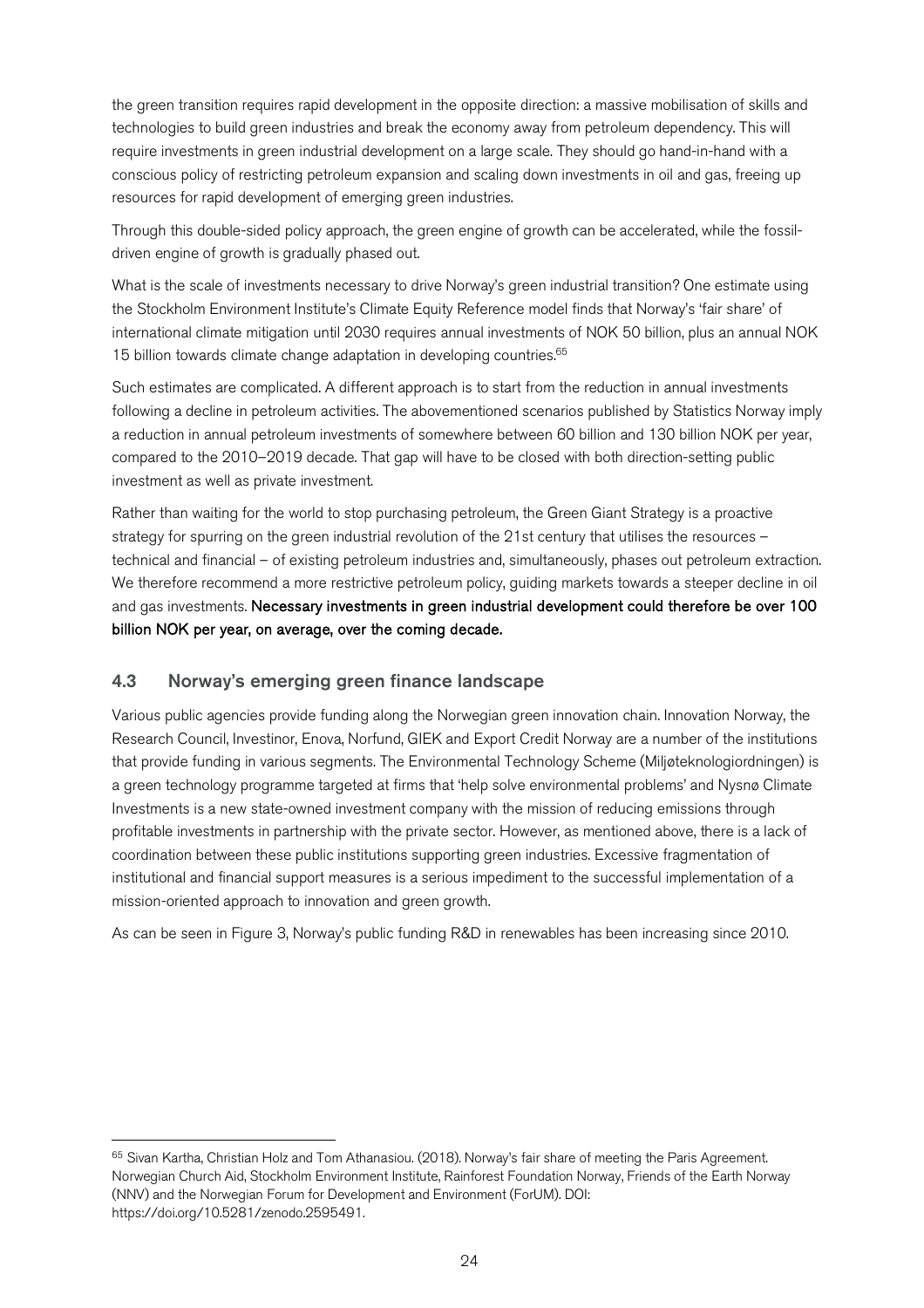#### Figure 3. Norwegian total public energy R&D budget<sup>66</sup>



Expectations of the green industrial shift are high and there has been a wave of private investment in the green transition in the last year. Since the end of 2019, 'green' firms have doubled their share of value on the Oslo Stock Exchange. The value of green shares has increased by 84% in the same period and several green firms have been, or soon expect to be, listed on the Stock Exchange.<sup>67</sup> Some commentators argue that Norway is experiencing a green bubble similar to the dotcom bubble at the turn of the century.<sup>68</sup>

Petroleum-related firms have started greening their activities and separating out their green activities into new firms to ride the green wave. The supplier firm Aker Solutions has separated its carbon capture and offshore wind activities into two new firms, and merged with the smaller Kvaerner, signalling a strategic shift towards capturing international energy markets and dissociating its renewable energy activities from petroleum supplies.<sup>69</sup>

The Norwegian government has opened up blocs for offshore wind development and will open for tenders in January 2021.<sup>70</sup> Several private firms have since started showing interest in the Norwegian offshore wind market – the private equity firm HitecVision and Italian ENI have created a joint venture called Vårgrønn, which aims to invest NOK 20 billion and build 1 GW of offshore wind by 2030.<sup>71</sup>

The Norwegian trend is in line with an international shift. The price of petroleum has yet to recover to pre-Corona levels, while renewables are prioritised in electricity grids and renewable energy corporations have

<sup>&</sup>lt;sup>66</sup> IEA website. (2018 prices). Energy technology RD&D budgets. Available at: https://www.iea.org/data-andstatistics?country=NORWAY&fuel=Energy%20technology%20RD%26D%20budgets&indicator=RDDTechSplitNC (accessed: 16 November 2020).

<sup>67</sup> Oslo Børs. (2020). Dobling for grønne aksjer. Available at: https://www.nordnet.no/blogg/dobling-for-gronne-aksjer/. <sup>68</sup> Asgeir Aga Nilsen. (2020). Prisgalopp på hete aksjer tross krisetid: - Ligner veldig på 1999. e24. Available at: https://e24.no/boers-og-finans/i/bn5m3q/prisgalopp-paa-hete-aksjer-tross-krisetid-ligner-veldig-paa-1999.

 $69$  Oslo Børs. (2020). Aker Solutions appoints new CEO and launches transformation to spin off offshore wind and CCUS businesses to shareholders and merge with Kvaerner. Available at: https://newsweb.oslobors.no/message/510018. <sup>70</sup> Norwegian Government. (2020). Varsler veileder for vindkraft til havs til våren. Available at:

https://www.regjeringen.no/no/aktuelt/varsler-veileder-for-vindkraft-til-havs-til-varen/id2785322/.

<sup>&</sup>lt;sup>71</sup> Adrijana Buljan. 2020).Eni ready for Norwegian offshore wind tenders with newly established company. Offshorewind.biz. Available at: https://www.offshorewind.biz/2020/11/11/eni-ready-for-norwegian-offshore-wind-tenders-with-newlyestablished-company/.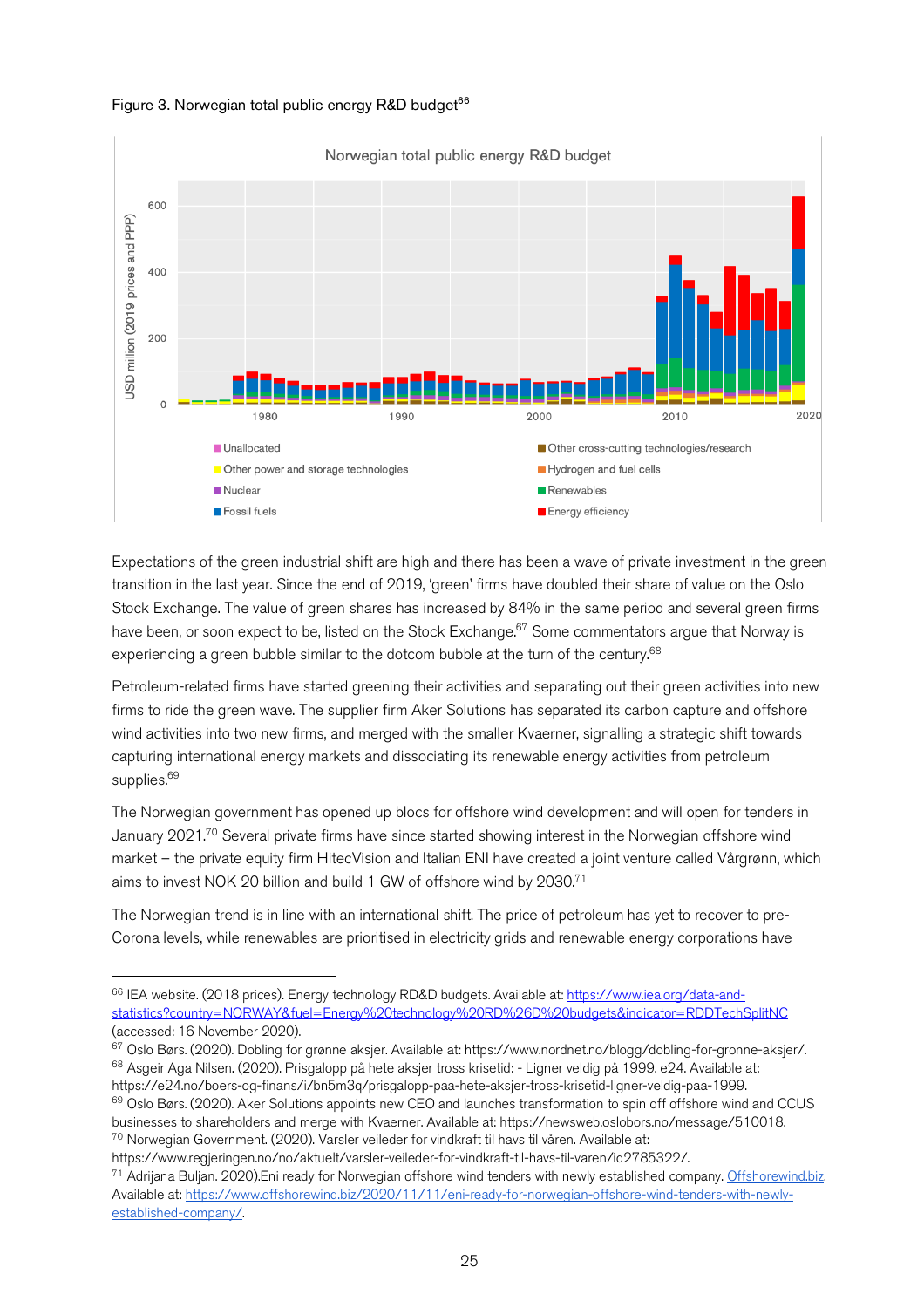therefore fared better than other sectors. The valuation of petroleum assets has been sharply reduced by a number of petroleum firms<sup>72</sup> and investment in renewables has shot up.<sup>73</sup>

It is not clear whether the shift in private investment towards renewables is a sign of a lasting and durable shift towards green energy development.<sup>74</sup> It is possible that the current trend is a new 'green fling';<sup>75</sup> a brief engagement within renewable energy which lasts while the price of oil is low, but is then reversed when profitability within fossil energy recovers. Norwegian policymakers should not let the financial trends produced by the Corona crisis lead to complacency. A durable and long-term green industrial transition is a major challenge which requires bold and strategic policy making. The speed and rapidity needed in the global green transition should not be underestimated. In a recent report from DNV GL,76 Norway will only be halfway to the goals of domestic emission reductions for 2030 and at the same time the change in global energy demand will put pressure on Norwegian petroleum exports. If Norwegian lawmakers want to reach their own emission goals and avoid catastrophic climate change while developing new industries, they cannot wait for the private sector to fix the problem alone, but must be ready to take on a leadership role.

That will require coordinating public agencies towards the green industrial transition as well as investing accordingly. The state has been a major investor in petroleum. Since 1985, the state has directly invested from around NOK 20 billion annually, adjusted for inflation (Figure 4). As patient and long-term public investments have been a significant component of total investments in petroleum, public investments will probably have to be a significant component in green investments.



#### Figure 4. Norway's public investments in petroleum<sup>77</sup>

https://www.ft.com/content/b7689fd1-5b06-42e9-bc9f-0a912c93924e.

<sup>76</sup> DNV GL. (2020). Energy Transition Outlook Norway 2020. Available at:

https://www.norskindustri.no/siteassets/dokumenter/rapporter-og-brosjyrer/energy-transiton-norway-2020.pdf.<br><sup>77</sup> Aune, Cappelen, and Mæland.

 $72$  Anjil Raval. (2020). Oil majors face up to plunging asset values. Financial Times. Available at:

<sup>73</sup> David Sheppard, Neil Hume and Anjil Raval. (2020). Oil traders rush to invest billions into renewables. Financial Times. Available at: https://www.ft.com/content/394bf3d1-95c9-45e9-ae81-6434d441e237.

<sup>74</sup> Mariana Mazzucato. (2013). Financing innovation: creative destruction vs. destructive creation. *Industrial and Corporate Change*, 22(4), pp. 851–867. DOI: https://doi.org/10.1093/icc/dtt025.

<sup>75</sup> Tuukka Mäkitie, Håkon E. Normann, Taran M. Thune and Jakoba Sraml Gonzalez. (2019). The green flings: Norwegian oil and gas industry's engagement in offshore wind power. *Energy Policy*, 127, pp. 269-279. DOI: https://doi.org/10.1016/j.enpol.2018.12.015.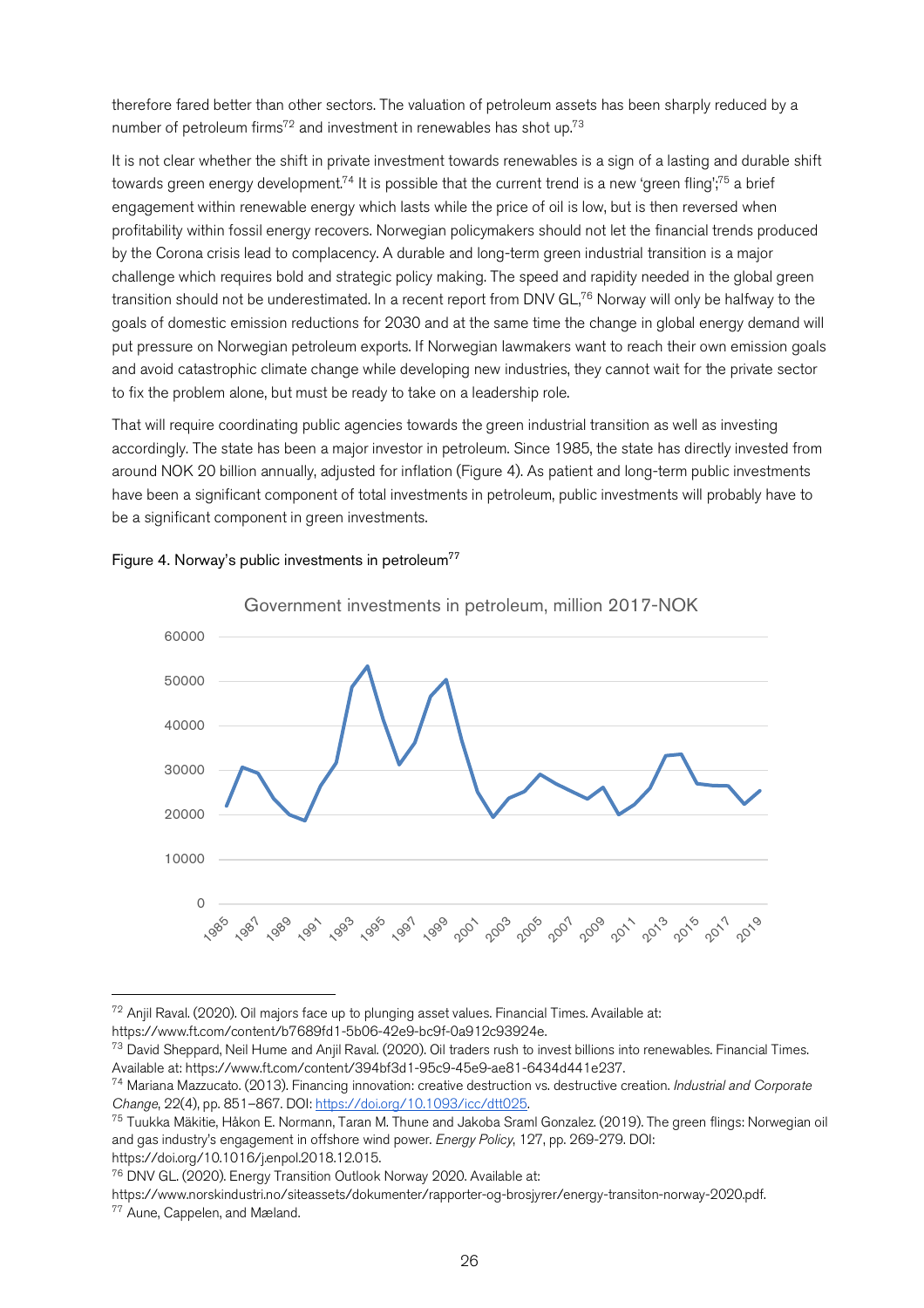#### 4.4 Public procurement

Procurement is another highly influential public financing lever. Public procurement has played a critical role in the innovation chain. In pre-WWII periods public procurement was the key means of supporting the development of new technologies for public missions (especially military).78 In post-WWII decades it also became an important policy tool for industry creation, protection and overall industrial upgrading.<sup>79</sup> The current wave of policy change allocates an even wider role for public procurement. As argued by Lember et al., "Public procurement is increasingly seen as a horizontal policy measure that should be applied across the public sector and regardless of the characteristics or missions of public agencies."80

In Norway, public procurement amounted to NOK 523 billion in 2017, or more than 16% of GDP.<sup>81</sup> Despite legislative efforts over the last five years, few public sector organisations have implemented innovative procurement. On the other hand, recent research shows that public procurement of innovation in Norway clearly has a positive impact on business innovation.<sup>82</sup> This suggests that procurement of innovation is a largely untapped public resource in the Norwegian innovation system and that there is a need to develop specific capabilities in public organisations.

## 4.5 The Oil Fund and national savings

Norway's Oil Fund (Government Pension Fund Global) is the largest sovereign wealth fund on the planet. Sovereign wealth funds (SWFs) can serve various purposes and have been one of the mechanisms for how governments can direct public spending to prioritised and high-impact sectors. Reorienting investment strategies of sovereign wealth funds towards the green sector would bring some USD 8.2 trillion into climate action finance. At the same time, the portfolios of SWFs are exposed to climate-related financial risks. Despite some important recent initiatives, their activity in low-carbon sectors remains 'aspirational' (less than 1% of all investments). Few sovereign funds assess climate risks in their portfolio companies systematically<sup>83</sup> and very few disclose information about their own climate policies and strategies.<sup>84</sup>

In addition to the different types of objectives that sovereign wealth funds serve, often simultaneously (including short-term and *ad hoc* stabilisation or a more long-term return on investments), investment strategies can also vary in terms of internationalisation. For instance, Temasek Holdings, one of Singapore's sovereign wealth funds, is one of the least internationalised sovereign funds in the world. Temasek is a state-owned investment company, operating under the auspices of the Ministry of Finance, which holds equity amounting to some USD 200 billion (as of 2019).<sup>85</sup> Its history dates back to 1974, when Singapore needed to develop key infrastructure sectors, which required substantial capital, but private investment was scarce. Temasek was established as a holding company for key SOEs, including some 35 government-linked companies, in the aviation, shipping,

 <sup>78</sup> David C. Mowery. (2012). Defense-related R&D as a model for 'grand challenges' technology policies. Research Policy, 41(10), pp. 1703–15. DOI: https://doi.org/10.1016/j.respol.2012.03.027.

<sup>79</sup> Rainer Kattel and Veiko Lember. (2010). Public procurement as an industrial policy tool: An option for developing countries? Journal of Public Procurement, 10(3), pp/ 368–404. DOI: https://doi.org/10.1108/JOPP-10-03-2010-B003.

<sup>80</sup> Veiko Lember, Rainer Kattel and Tarmo Kalvet . (2015). Quo vadis public procurement of innovation? Innovation: The European Journal of Social Science Research, 28(3) pp. 403–21.

<sup>81</sup> Ministry of Trade, Industry and Fisheries. (2019). Smartere innkjøp – effektive og proffessionelle offentlige anskaffelser. Meld. St. 22 (2018-2019).

<sup>82</sup> Marialuisa Divella and Alessandro Sterlacchini. (2020). Public procurement for innovation: Firm-level evidence from Italy and Norway. Industrial and Corporate Change. Available at: https://doi.org/10.1093/icc/dtaa023 (accessed 9 October 2020).

<sup>&</sup>lt;sup>83</sup> Norway's Government Pension Fund Global and the New Zealand's Superannuation Fund are among few examples.<br><sup>84</sup> OECD. (2020). The role of sovereign and strategic investment funds in the low-carbon transition. Availabl https://www.oecd-ilibrary.org/sites/ddfd6a9f-en/index.html?itemId=/content/publication/ddfd6a9fen&\_csp\_=7075e316988f49f0fe40465b1becdd08&itemIGO=oecd&itemContentType=book.

<sup>85</sup> In addition, the Government of Singapore Investment Corporation (GIC) is a fund management company that manages a diverse portfolio of foreign assets amounting to some USD 100 billion.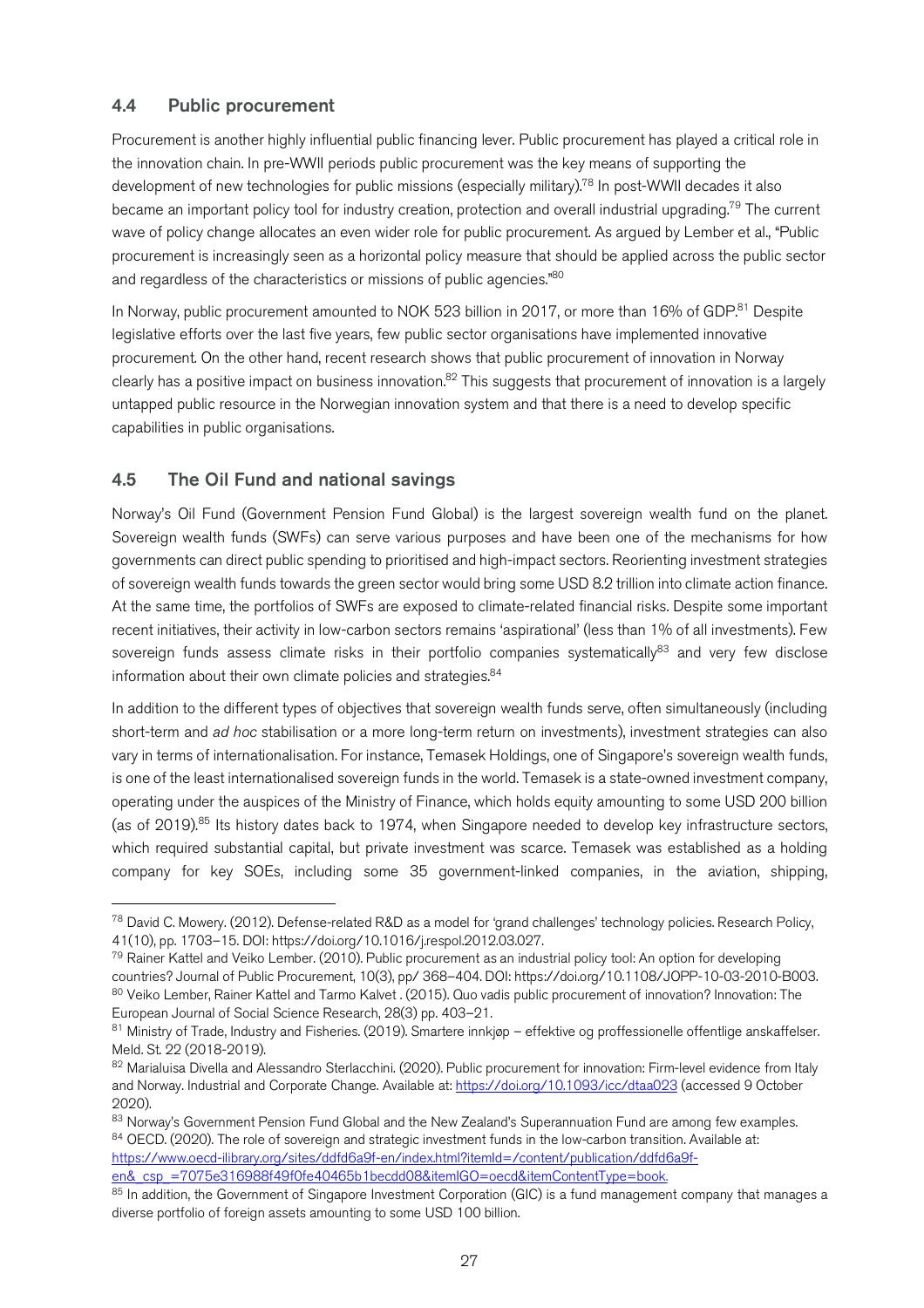telecommunications and banking sectors.<sup>86</sup> This institutional set-up allowed the government to pursue policyoriented objectives and regulate the newly established sectors, while Temasek Holdings owned and managed the investments in the new sectors on a commercial basis.<sup>87</sup> On a risk-return continuum it is oriented towards long-term returns and acts as an active equity investor,<sup>88</sup> fulfilling both wealth management and development mandates.89

Despite a major change in leadership, prioritisation of shareholder returns and a more dynamic take on internationalisation in early 2000s, Temasek remains strongly linked to the domestic economy and currency: 24% of total assets are held domestically and the Singapore Dollar accounts for 57% of assets' currency denomination.90 Through its corporatisation strategy (a large share of SOEs associated with Temasek Holdings were incorporated and publicly listed in the 1990s), Temasek shifted towards a strategy of open growth, which included a rapid growth in international investments from the 2000s. This makes Temasek a corporation running its own portfolio of investments rather than acting as a vehicle to control SOEs.<sup>91</sup> By pursuing an internationalisation strategy Temasek has contributed to Singapore's regionalisation strategy and, ultimately, economic diplomacy in Asia and beyond.92

The Norwegian Oil Fund could be turned into a similarly important domestic mission-oriented actor and a powerful global driver of green economic development. Typically, SWFs do not have pension liabilities and usually serve macroeconomic purposes through long-term investment strategies, although funds with stronger stabilisation objectives can be more short-term oriented due to higher liquidity preferences in their portfolios.<sup>93</sup> Nevertheless, because SWFs represent a group of government-owned investors and do not have to focus strictly on shareholder financial returns (as private investors typically do), it is easier, relatively speaking, to include explicit sustainability and climate-oriented objectives in their mandates.<sup>94</sup> For instance, Singapore's Temasek announced its carbon neutrality in 2020 and has set two climate-related targets for its portfolio: to cut carbon equivalent in half by 2030 and achieve carbon neutrality for its entire investment portfolio by 2050.95

Due to their global nature,<sup>96</sup> SWFs are managing a complex mix of assets (e.g. cash, public and private equities, real estate, infrastructure, venture capital and hedge funds) and therefore are 'learning organisations' managing large international complex portfolios. Combined with the systemic power they have in the global financial

https://papers.ssrn.com/sol3/papers.cfm?abstract\_id=3516985.

<sup>86</sup> Cummine, A. (2014). How Temasek has driven Singapore's development. East Asia Forum Quarterly, 6(4), pp. 40-42. Available at: https://search.informit.com.au/documentSummary;dn=348138453614661;res=IELIAC.

<sup>87</sup> Menon, R. (2019). A speech given by Mr Ravi Menon, Managing Director, Monetary Authority of Singapore, at the National Asset–Liability Management Europe Conference on 13 March 2019. Available at: https://www.mas.gov.sg/news/speeches/2019/how-singapore-manages-its-reserves

<sup>88</sup> Menon, R. (2019) A speech given by Mr Ravi Menon, Managing Director, Monetary Authority of Singapore, at the National Asset–Liability Management Europe Conference on 13 March 2019.

https://www.mas.gov.sg/news/speeches/2019/how-singapore-manages-its-reserves

<sup>89</sup> Cummine, A. (2014). How Temasek has driven Singapore's development. East Asia Forum Quarterly, 6(4), pp. 40-42. Available at: https://search.informit.com.au/documentSummary;dn=348138453614661;res=IELIAC.

<sup>90</sup> See: https://www.temasek.com.sg/en/what-we-do/our-portfolio#geography.

<sup>91</sup> Chen, C. (2016). Solving the puzzle of corporate governance of state-owned enterprises: The path of Temasek model in Singapore and lessons for China. Northwestern Journal of International Law and Business, 36 (2), pp. 303-370. Available at: https://ink.library.smu.edu.sg/sol\_research/1693

 $92$  Yeung, H. (2011). From national development to economic diplomacy? Governing Singapore's sovereign wealth funds. The Pacific Review, 24 (5), pp. 625-652.

<sup>93</sup> UNEP. (2018). Financing the SDGs: the role of sovereign wealth funds for green investment. Policy brief. Available at: https://sites.tufts.edu/sovereignet/files/2018/02/Policy-brief-Capapé-SWF-Green-Investments-2018-1.pdf.

<sup>94</sup> Liang, H. and Renneboog, K. (2019). The global sustainability footprint of sovereign wealth funds. European Corporate Governance Institute – Finance working paper no 647. Available at:

<sup>95</sup> Temasek Review 2020. Available at: https://www.temasekreview.com.sg.

<sup>96</sup> Most SWFs emerged due to the rapid accumulation of foreign reserves from commodities trading, especially in exportled developing countries.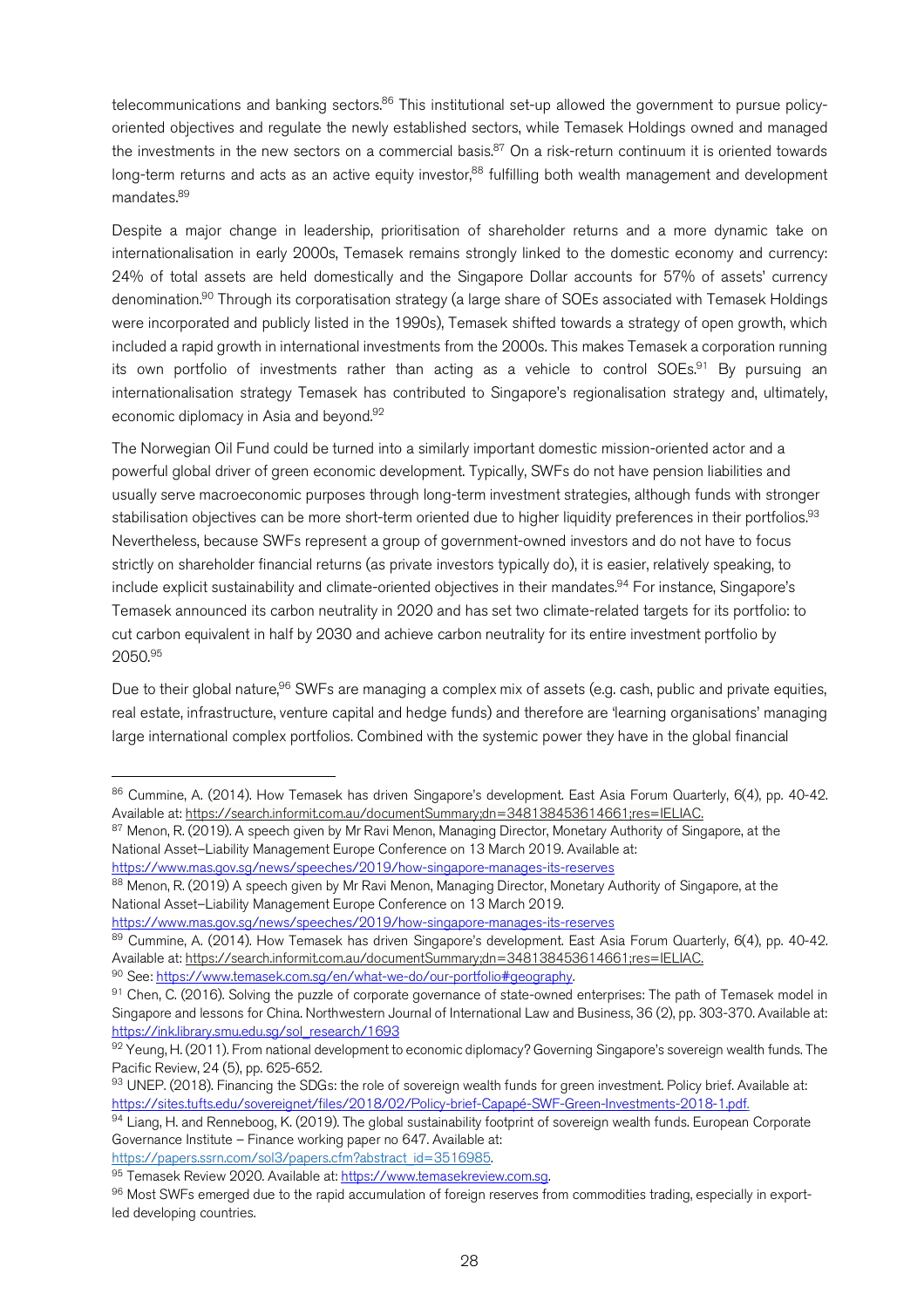system, this makes SWFs a unique type of public investor as they have the direct capacity to intervene in private firms, on a par with that of other institutional investors.<sup>97</sup> These factors make SWFs well positioned to assume a more active role in explicitly targeting green sectors.

Norway's Oil Fund has increased its environmental engagement over time. A section of the fund is included under the environment-related mandates, currently in the 30-120 billion NOK range. Since 2018, there is the possibility for investment in unlisted renewable energy infrastructure.<sup>98</sup> However, Norway's Oil Fund investment in green has remained constantly low during the last decade, as shown on Figure 5.





Environment-related investments as a percent of fund

Driving SWFs from being passive towards becoming more active green investors (either direct investors or through their asset management companies) will also require substantial capacity-building across these organisations (boards, management, staff), including the capacity to engage with portfolio companies on climate-related issues, to select and monitor asset managers based on their climate-related performance and the capacity to directly invest into low-carbon sectors.<sup>100</sup> In addition, developing a clearer understanding of investment opportunities in low-carbon and risks around high-carbon sectors is essential. Thus, Norway's Oil Fund could be gradually transformed into a tool of climate and industrial policy. A change of mandate would have to be wholesale, as the fund cannot be managed towards several diverging objectives at the same time, for example maximising return on capital versus climate policy objectives.

https://www.nbim.no/contentassets/c3fce99f4f424f839722093cd4109e29/20181030\_spu-environmental-relatedinvestment-mandates.pdf (accessed: 16 November 2020).

<sup>97</sup> Aguilera, R., Capaoe, J. and Santiso, J. (2016). Sovereign wealth funds: a strategic governance view. Academy of Management Perspectives, 30 (1), pp. 5-23.<br><sup>98</sup> Norges Bank Investment Management. (2018). Investments in unlisted renewable energy infrastructure in the

Government Pension Fund Global. Letter sent to the Ministry of Finance.<br><sup>99</sup> Norges Bank Investment Management. (2018). Data adapted from the Government Pension Fund Global's environment-

related investment mandates. Available at:

<sup>&</sup>lt;sup>100</sup> OECD. (2020). The role of sovereign and strategic investment funds in the low-carbon transition. Available at: https://www.oecd-ilibrary.org/sites/ddfd6a9f-en/index.html?itemId=/content/publication/ddfd6a9fen&\_csp\_=7075e316988f49f0fe40465b1becdd08&itemIGO=oecd&itemContentType=book.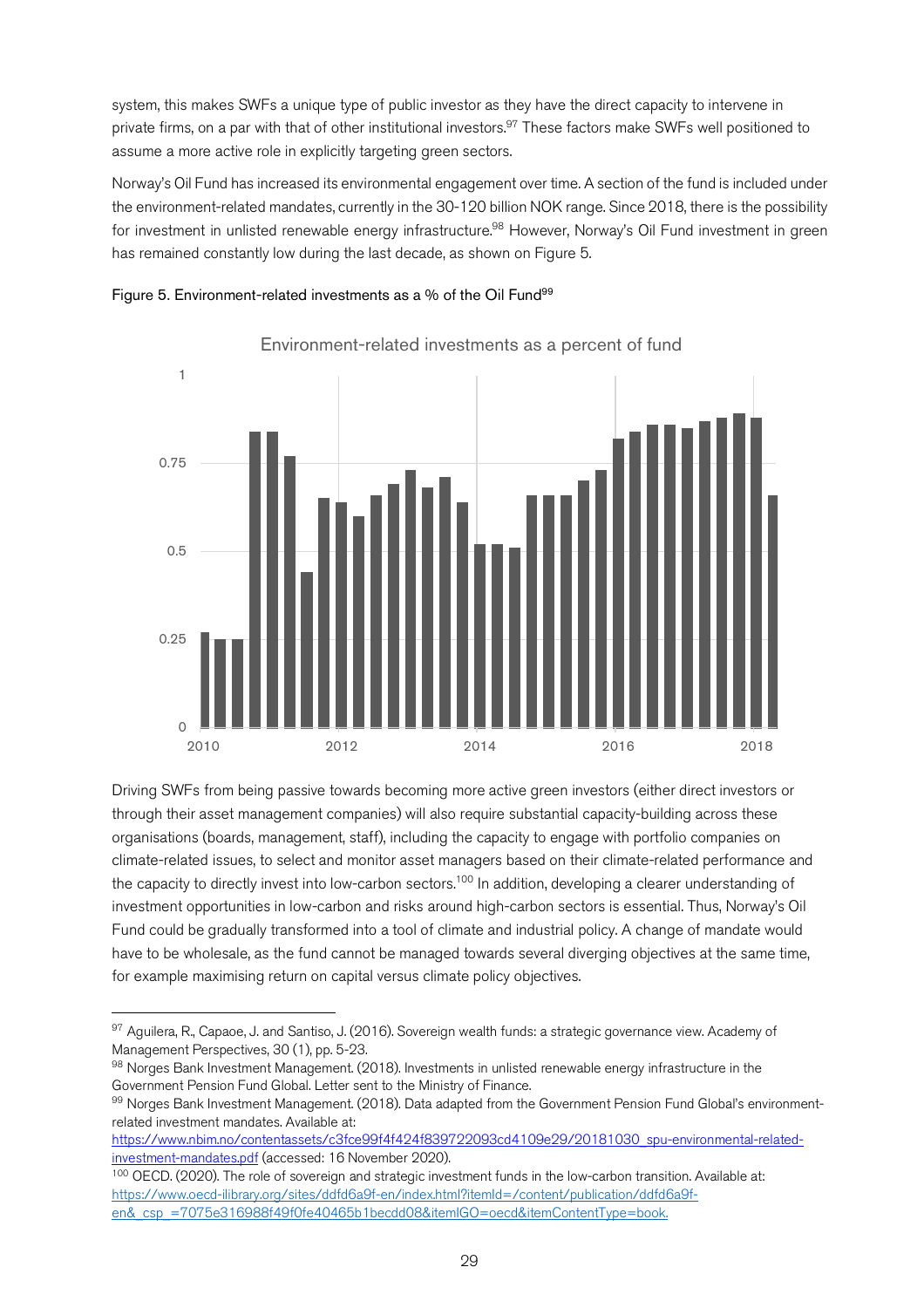In this discussion it is important to clarify the distinction between national saving and saving for a household. It seems to be a wide-spread public perception in Norway that the Oil Fund contains the nation's 'savings' for the future and that moving money out of the fund amounts to 'stealing' from future generations. This is not always true. For the economic wellbeing of future generations, what happens in terms of domestic innovation, industrial development and the employment of the country's labour force will be of far greater significance than what happens to the Oil Fund. If there is little innovation, scant industrial development and high unemployment in the future, 'savings' in foreign financial markets will be of limited use. Those dollars will allow for more foreign goods to be imported to Norway, but they will not mend a broken industrial base, make up for decades of little innovation or secure decent jobs for unemployed Norwegians.

As Ragnar Frisch, a Norwegian recipient of the Sveriges Riksbank Prize in Economic Sciences in Memory of Alfred Nobel, put it, "Savings from the point of view of an individual and from the point of view of society as a whole are two entirely different concepts." The individual, Frisch pointed out, can save by not consuming those commodities and objects that are for sale in stores. This is not true for the national economy. He said, "Society as a whole cannot save simply by restraining consumption. Society's saving requires, in order to be effective, a change in production."<sup>101</sup> Society cannot put money aside in the bank for retirement as an individual can, for societies do not retire. It is through increasing its efficiency in producing machinery, housing, roads and so on – "durable, useful objects" that society secures the economic wellbeing of future generations. According to Frisch, "Only by such productive measures can society as a whole achieve saving" for the future.<sup>102</sup>

At present, Norway's predominant industry and main source of export revenue appears unsustainable and annual investments are set to diminish rapidly over the next decade. An unsuccessful shift away from petroleum would provide significant risks for employment, growth and the Norwegian welfare state. If saving abroad becomes an aim in itself and prohibits necessary productive investment at home, growth, innovation, employment and the economic security of future generations may be risked.

The present situation is quite different from the situation in 2001, when the fiscal rule was established. It has served the object of economic stability well. As the Norwegian economy enters a phase where the status quo is no longer an option, policy makers might need a revised fiscal rule to accommodate the green industrial transition.

#### Recommendations

#### Establish a Green Industrial Investment Bank

The Norwegian government could establish a Green Industrial Investment , which will channel public investments into green industries thereby also mobilising private capital. The aspiration of this institution should be to unify Norway's unique financial strength and its advanced industrial base by directing some of the wealth extracted from petroleum towards the investments now necessary for accomplishing the green industrial shift. Co-financing (which can be mandatory for certain types of projects, sectors or technologies) with commercial banks and potentially other private financial institutions can be an effective way of crowding in private finance to projects in which the private sector alone is unable or unwilling to invest.

<sup>&</sup>lt;sup>101</sup> Ragnar Frisch. (1947). Noen trekk av konjunkturlæren. Aschehoug.<br><sup>102</sup> Ibid. It is, of course, possible to invest in productive measures abroad, not just in the national economy. The Oil Fund does this when it invests in other nation's productive capacities through foreign companies around the world, but much of the fund is invested in less productive assets, such as real estate and state bonds. More importantly, as Frisch also stated, this way of strengthening the financial balance vis-à-vis other states is compatible with effective saving for future generations only insofar that it "is not to the detriment of the maintenance and renewal of the durable, useful objects" of the national economy – the domestic industrial base. (Ibid: 43.)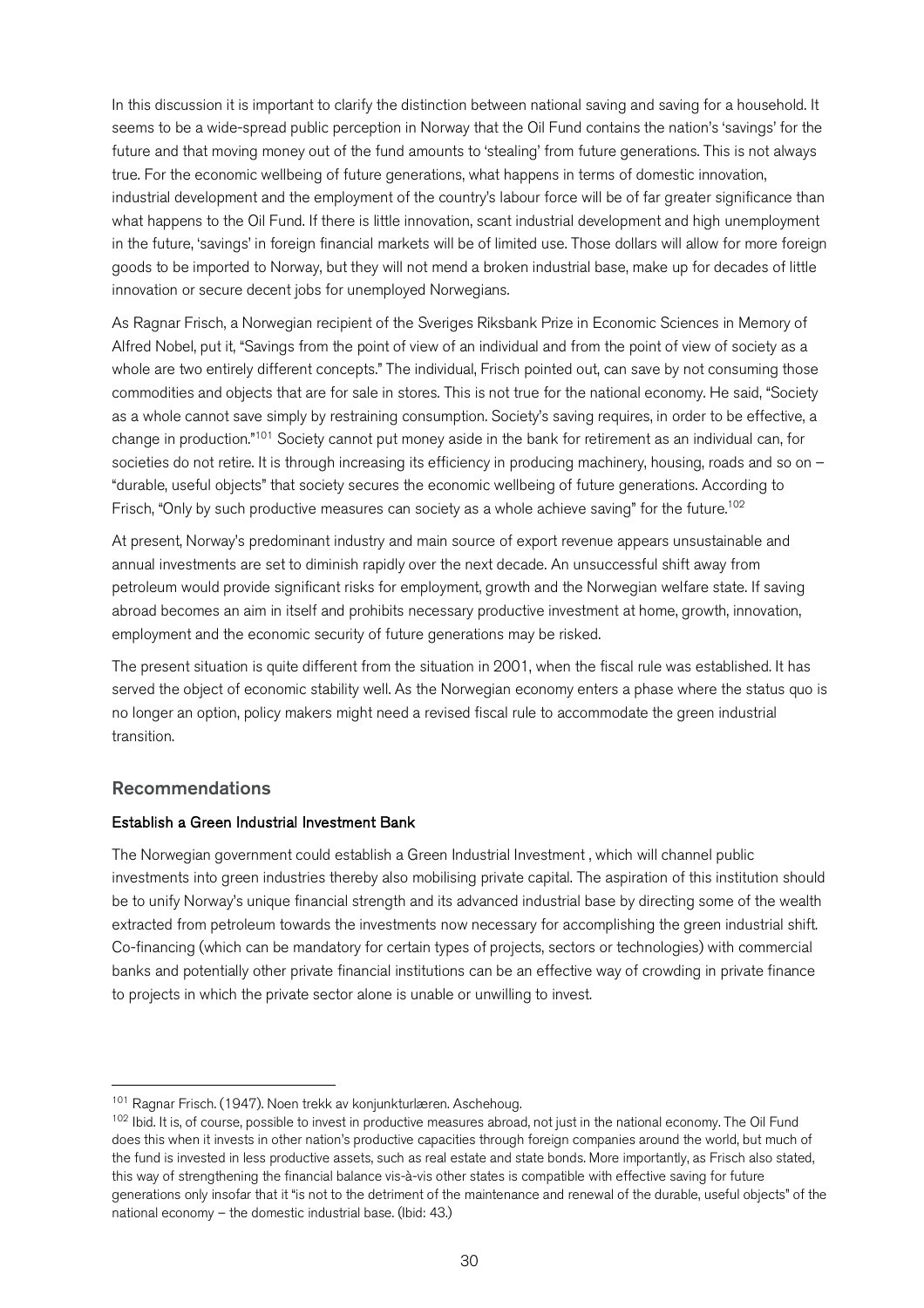Strategic development banks tend to possess substantial analytical capacities in the form of technical competences and market intelligence that commercial banks or other types of financing agents do not have.<sup>103</sup> This allows public development banks to perform due diligence of projects, especially pre-appraisal (i.e. before financial appraisal), based on future-oriented projections and estimates (in terms of potential markets, technological readiness and risks, supply chains and regulatory bottlenecks).104 Therefore, valuations performed by development banks are valued by private commercial lenders because future-oriented evaluation requires more extensive, in-house and specialised expertise as compared to evaluations based on firms' past performances. In this way public financial institutions can act as 'door openers' for companies with limited access to finance.105

Loan syndication with other financial actors, particularly multilateral banks and international agencies, can be another mechanism for financing large-scale and megaprojects in Norway and especially abroad.106 The Green Industrial Investment Bank would identify investment opportunities along the entire innovation/production chain which could spur green industrial development and promote competitiveness, as well as experimentation and innovation, in low-carbon sectors from below.

The mission for the bank would be to spur innovation, set the green direction of growth for the Norwegian economy and create new innovation landscapes by being an *investor of first resort*, rather than a lender of last resort. The green transition is a long-term challenge which requires long-term and patient finance. The Green Industrial Investment Bank therefore needs to have a long-term and patient perspective. The longer investment horizon is also related to profitability and operational targets. Public investment banks typically operate under lower profitability targets and have access to government guarantees, which enable them to raise cheaper capital on international markets, thereby reducing the costs of funding for the borrowers. For this reason, majority or full state ownership of the Green Industrial Investment Bank is essential for this institution to develop investment and leveraging functions (to leverage initially injected public capital by subsequent borrowing) in full. The White Paper on State Direct Ownership in Norway defines three categories of state ownership of companies, with the rationale for the third goal being "the most efficient possible attainment of public policy goal".<sup>107</sup> Similar to the rationale behind full ownership of Norfund, the state's goal as the owner of the Green Industrial Investment Bank would be to directly contribute to the green transition, and sustainable industrial and business development, in Norway and abroad.<sup>108</sup>

<sup>105</sup> EIB. (2016). Access-to-finance conditions for KET companies. EIB report. Available at:

https://www.regjeringen.no/contentassets/44ee372146f44a3eb70fc0872a5e395c/en-<br>gb/pdfs/stm201920200008000engpdfs.pdf (accessed: 5 November 2020).

<sup>103</sup> Mikheeva, O. (2019). Financing of innovation: national development banks in newly industrialized countries of East Asia. Journal of Post Keynesian Economics, 42 (4), pp. 590-619.<br><sup>104</sup> Mazzucato, M. and Mikheeva, O. (2020). The EIB and the new EU missions framework: Opportunities and lessons

learned from the EIB's advisory support to the circular economy. IIPP policy report. Available at:

https://www.ucl.ac.uk/bartlett/public-purpose/publications/2020/nov/eib-and-new-eu-missions-framework.

https://www.eib.org/en/publications/access-to-finance-conditions-for-kets-companies (accessed: 5 November 2020).

 $106$  Some industries are essentially global – for example, shipping and cargo – which implies that certain financing facilities (in the form of financial contracts, types of financial instruments and their enforcement mechanisms) can dominate international practices. Early exposure of national financial institutions (e.g. development banks) to such practices and participation in, for example, syndicated financing arrangements, can contribute to learning from such experiences and can translate to building a competitive advantage among financial institutions. This is relevant in the context of the green transition, especially with many projects being financed by international donor organisations in emerging countries. This is equally relevant for helping domestic firms internationalise and concur international markets where certain financial players or arrangements can dominate.

<sup>&</sup>lt;sup>107</sup> Norwegian Ministry of Trade, Industry and Fisheries. (2020). The state's direct ownership of companies: sustainable value creation 2019-2020. Report to the Storting (white paper), p. 31. Available at:

<sup>&</sup>lt;sup>108</sup> Norwegian Ministry of Trade, Industry and Fisheries. (2020). The state's direct ownership of companies: sustainable value creation 2019-2020. Report to the Storting (white paper), p. 49.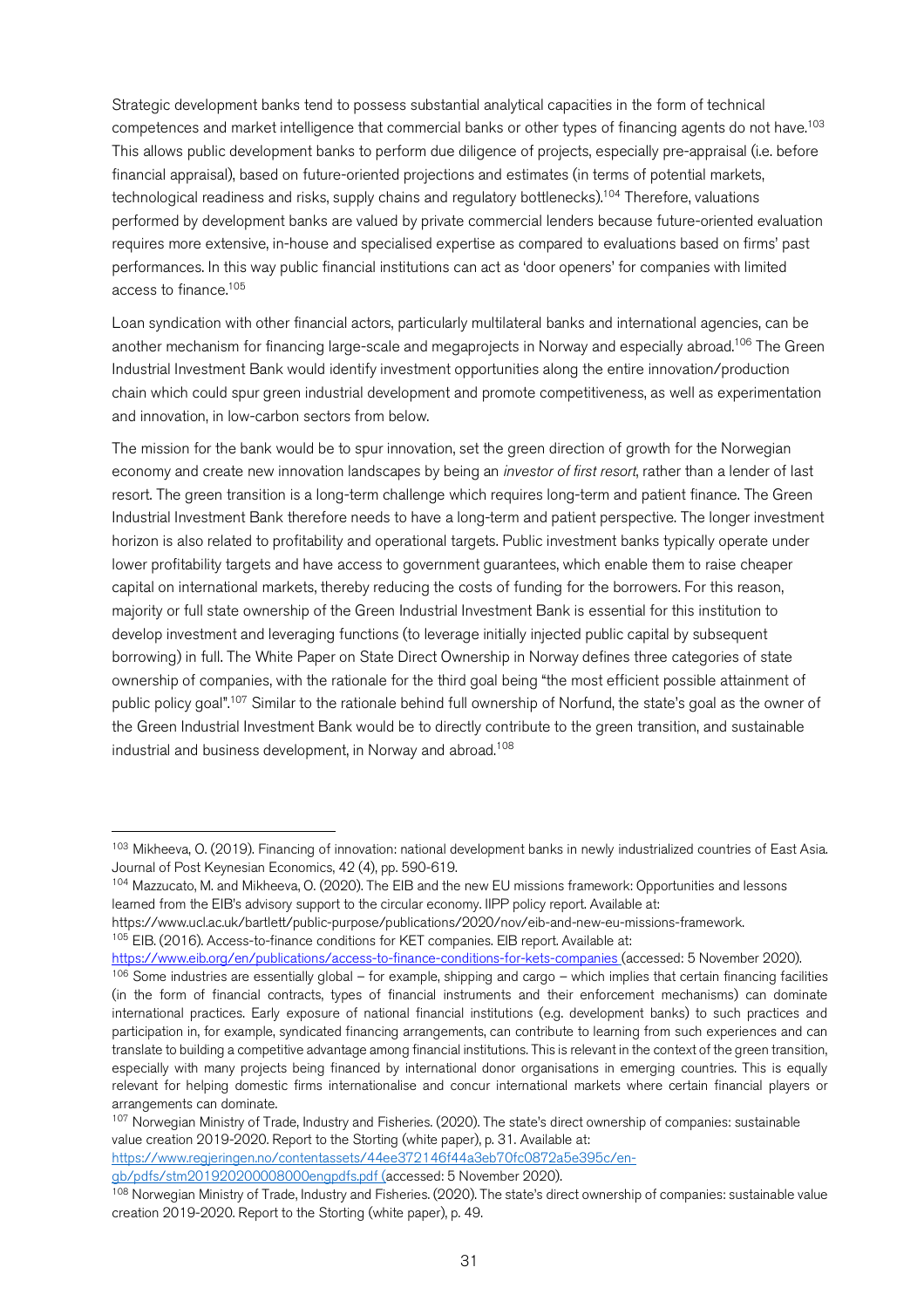The ability of development banks to develop in-house technical and appraisal expertise allows them to take a more informed approach to risks, which are significant across the spectrum of green technologies and sectors. They are more likely to engage in co-financing arrangements and on-lending schemes, whereby they provide financing either with or through commercial lenders. The discretion to evaluate and price the risks, and the ability to attract private lenders, makes them different from development or climate funds that invest in emerging countries by blending financial instruments that already exist or by being funded directly by donor governments, such as Norway's Norfund, Swedfund in Sweden or FMO<sup>109</sup> in the Netherlands.<sup>110</sup> Despite being a visible element of climate action finance, climate funds have limited capacities in terms of technical knowledge that often ultimately define the types of finance available for green projects. They are also constrained by how they can raise funds and therefore operate with a limited number of financial instruments, thereby having little discretion in the types of projects or technologies they can finance and the risks they can take.

The Green Industrial Investment Bank is also a vehicle that ensures that the Norwegian 'entrepreneurial state' and its citizens are not only represented and participate in risk-taking, but also reap the rewards from such risktaking. That implies, if necessary, putting conditionalities on labour conditions, the distribution of rewards and environmental impact.

#### Consolidate the green export effort under a Norwegian Bank for Sustainable International Cooperation linked to the Green Industrial Investment Bank

Exports will be a key pillar of Norway's green industrial strategy. The Norwegian government could establish a Norwegian Bank for Sustainable International Cooperation (NBSIC).

Norway is already a major exporter of capital through the Oil Fund. The question is whether all investment decisions should be made within a purely financial perspective aimed at maximising financial returns or if the strategy should be diversified. We believe the situation demands that some part of Norway's vast financial strength is put to work directly for emission reduction projects at the global level, and for safeguarding and further developing advanced domestic industries at the national level. This will be the mission of the NBSIC. This green development and exports vehicle should aspire to unify global obligations and local manufacturing jobs through matching the world's need for emission cuts with Norway's need for green industrial development. Such a policy can deal with the lack of green investments in parts of the world, while ensuring that such projects are developed in a socially sustainable and equitable way, and stimulating demand for Norwegian exports.

There are several examples of how this has been done in other countries. For example, the German Investment and Development Company (DEG) is a subsidiary of state-owned national development bank KfW, which has been one of the essential actors in helping finance renewable energy and energy efficiency programmes in Germany. In addition, KfW has been active in investing worldwide, especially in developing countries, thereby helping German companies establish operations or development assistance programmes abroad. Therefore, KfW represents a financial institution that pursues the financing of Germany's industrial policy goals both domestically and abroad. On the other hand, such an approach can seriously limit the abilities of developing countries to actualise industrial and financial policies conducive to green growth.<sup>111</sup> To avoid this, we suggest that a local co-financing requirement is required when investments are made abroad. This way, the Green Industrial Investment Bank will be co-financing green sectors with local financial institutions, thereby extending its own financial expertise to local financial actors (most typically banks) and contributing to learning-by-doing in developing countries. This takes time and therefore long-term financial commitments are essential. The

<sup>&</sup>lt;sup>109</sup> The Netherlands Development Finance Company is the largest development fund among OECD countries.<br><sup>110</sup> See: https://www.oecd.org/development/development-finance-institutions-private-sector-development.htm.

<sup>111</sup> N. Naqvi, A. Henow and H-J. Chang. (2018). Kicking away the financial ladder? German development banking under economic globalisation. Review of International Political Economy, 5, pp. 672-698.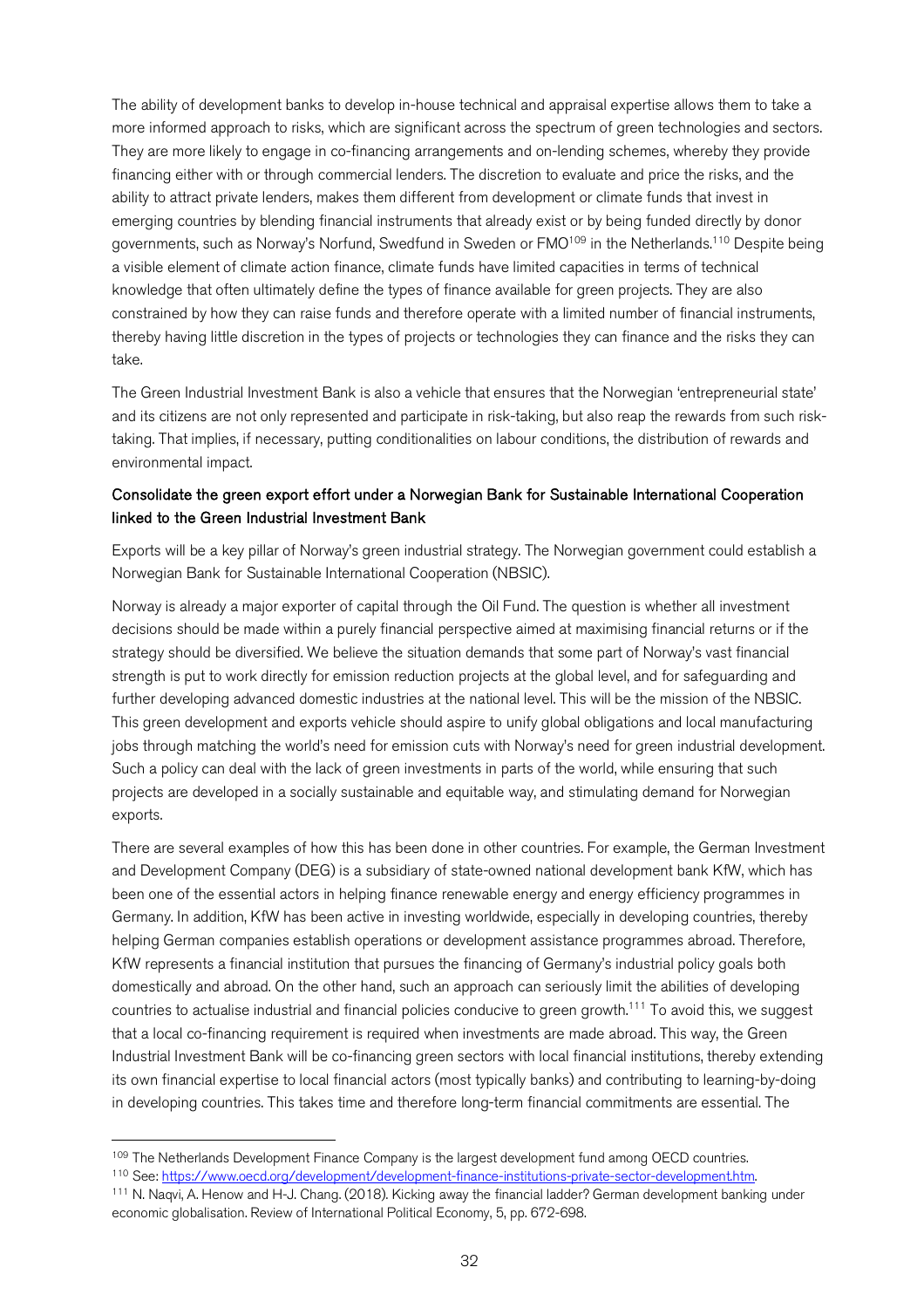learning process within the banking sector was essential to the financing of industrial technologies in developed countries: economic development occurred when local industrial *firms* received financing for investments, not just projects. $112$ 

There are other already existing institutions that could be wholly or partially merged into the new Green Industrial Investment Bank. Norfund has been operating on behalf of the Norwegian government as a state investment company for private sector development in developing countries. Through equity and loans, Norfund invests in priority sectors, including green energy and infrastructure.<sup>113</sup> It has accumulated significant expertise in developing regions, including in Africa, which can be further strengthened before the fund is turned into the subsidiary of the bank fully dedicated to international investments in green sectors abroad.

Other existing agencies, such as Eksportkreditt, GIEK, NORWEP and Innovation Norway, all have overlapping mandates when it comes to export promotion, export advising and investments abroad. Norfund invests a portfolio of NOK 25 billion and specifically targets renewable energy development in developing countries. Such competences and responsibilities related to green investments could be put under the NBSIC as export policy is integrated in the green industrial strategy.

NBSIC could be established as a fully owned subsidiary of the Green Industrial Investment Bank.

#### Amend the fiscal rule to accommodate the green industrial transition

The Norwegian state has no shortage of capital for making investments in green industrial development. The scale of the required investments imply that taxes are unlikely to be a sufficient source of funding.

Government borrowing for industrial investment is prohibited under the current fiscal rule, as is utilising the cash flow from oil and gas for that same purpose. But this rule could be amended. The current fiscal rule strengthens the current path for the Norwegian economy and could stand in the way of a green transition. The government's investments in petroleum are kept out of the normal budget, as both expenditure and revenue from the sector is kept out of the structural non-oil deficit.

The current fiscal regime ensures that gross petroleum investments – which since 1985 have ranged from 20 billion up to 50 billion NOK annually – are not subject to the same anti-inflationary discipline that the fiscal rule imposes on all other forms of government expenditure. Norway could amend the fiscal rule, if it stands in the way of a green industrial transition.

#### Let low carbon emissions and innovation be weighted higher in procurement processes

Through public procurement the government provides significant demand for the private sector. Construction is one area that is a large recipient of public procurement and also has high levels of emissions. Public procurement should be utilised to spur green industrial development and innovation, and therefore has to be weighted higher in procurement processes. Innovations such as carbon capture and storage technology require active public procurement to be profitable.

Norsk Industri has stated that at the time of purchase price is often weighted too highly and at the expense of quality, innovation and environment. It suggested that the environment should be weighted at least at 30% in procurement. Such a target should be a minimum level.

 <sup>112</sup> C. Mayer. (1989). Myths of the West: Lessons from developed countries for development finance. Background paper for the 1989 World Development Report. World Bank Working Papers 301.

http://documents.worldbank.org/curated/en/453431468740700141/pdf/multi-page.pdf (accessed: 5 November 2020).<br><sup>113</sup> See: https://www.norfund.no/kev-figures/.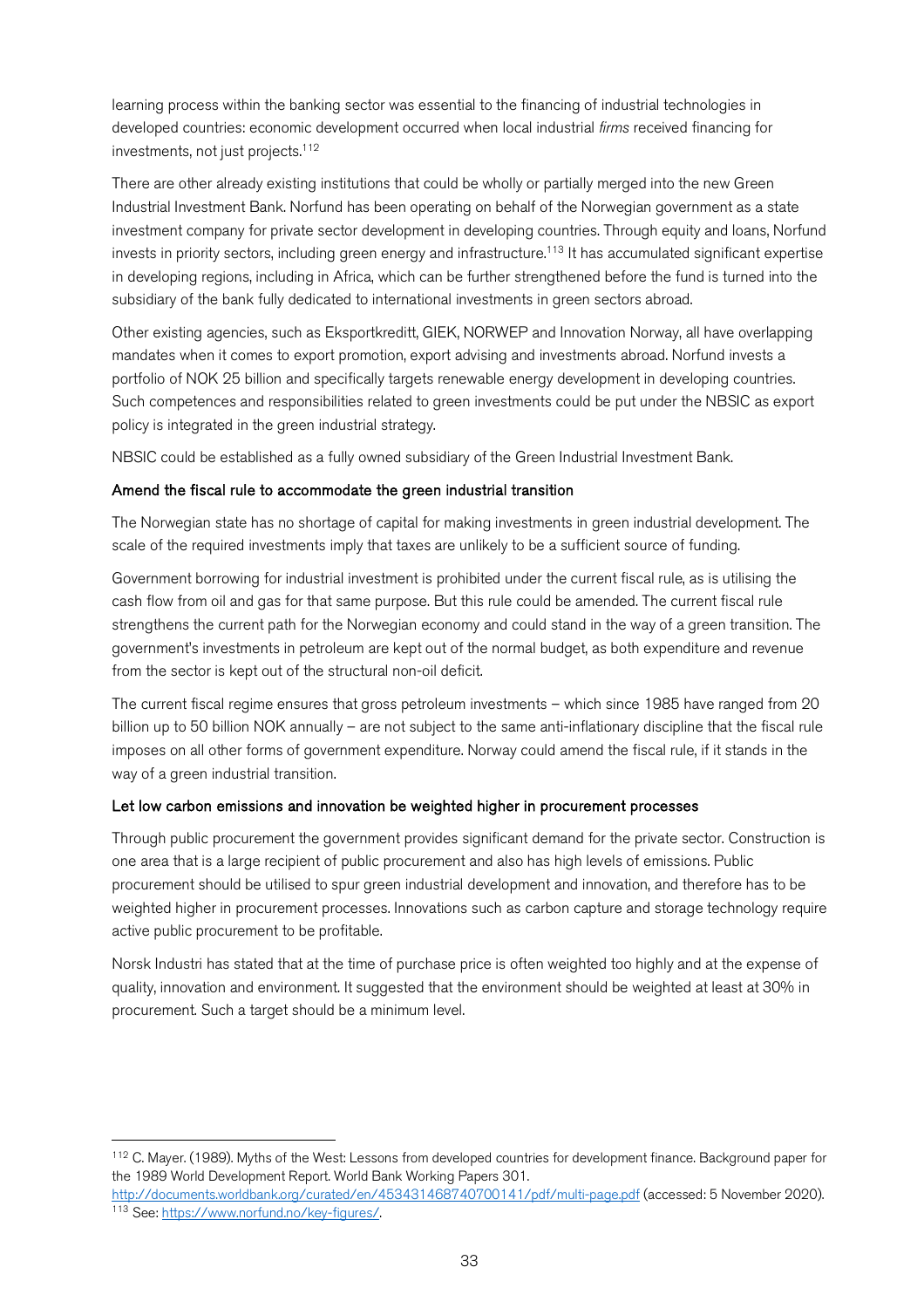#### Establish a Ministry of Climate and Industry

To coordinate and implement the green industrial strategy, Norway could establish a new Ministry of Climate and Industry. It is important to coordinate the phasing out of petroleum and the phasing in of green industries, and to ensure that the burden of adjustment is not placed on Norwegian workers.

The development of the petroleum industry was a large transition for the Norwegian economy, which required strategic planning and coordination. The division of ministerial responsibilities and development of capabilities in Norwegian public institutions were adjusted to facilitate such a structural change. Both the Ministry of Oil and Energy, as well as the Oil Directorate, were established in the following years. The creation of a Ministry of Climate and Industry and other public institutions could be informed by these experiences from the petroleum sector.

The suggested ministry would take over responsibilities from the Ministry of Oil and Energy, and the Ministry of Trade, Industry and Fisheries, as well as the Ministry of Environment and Climate, with regard to green industrial development. These responsibilities include estimating climate-related risk, defining what are 'green', low-carbon industries, and investing and planning the deployment of renewable energy and low-carbon, as well as developing new partnerships with the private sector. The ministry would report annually on how effectively the government is managing the transition and whether it is reaching its targets. While the new ministry would take the main responsibility, the green industrial strategy and emission cuts have to be implemented across all departments and public agencies.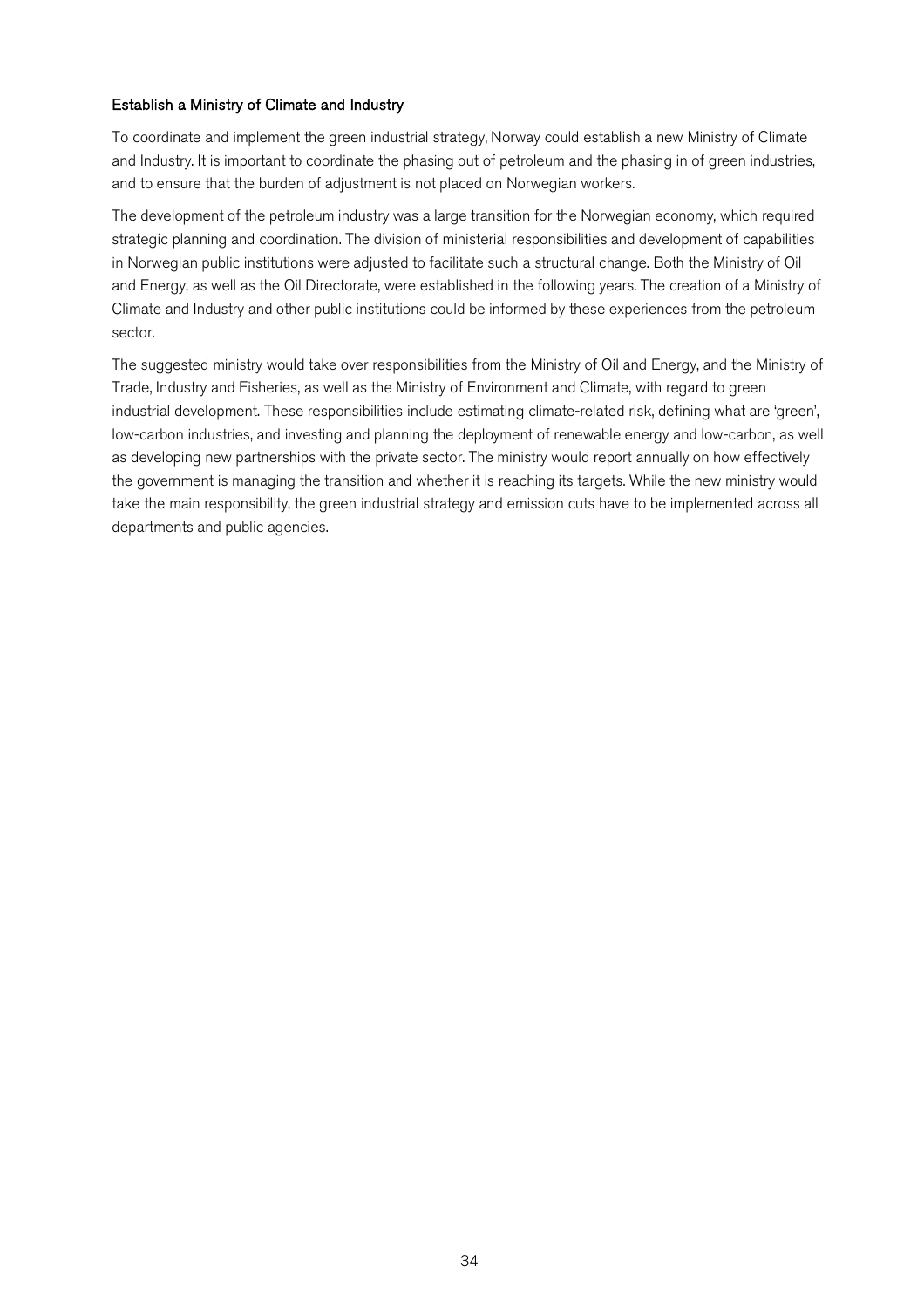## **5. State-owned enterprises in the green industrial transformation**

#### Policy recommendations:

- Give Equinor a mission-oriented mandate
- Establish a state holding company charged with strategic coordination across companies and sectors relevant to the green industrial transition
- Give relevant state-owned enterprises the mandate to green their activities

In modern economic history, state-owned enterprises (SOEs) played an important role in economic development, including during post-WWII nationalisation programmes when the public sector was significantly enlarged in France, the UK, Austria and the Netherlands.<sup>114</sup>

Despite being one of the key targets for liberal reforms during the 1980s to 1990s through privatisation programmes, SOEs continue to operate in developed and developing countries in more traditional sectors such as utilities and infrastructure, as well as more technology-intensive sectors. Even when their relative economic share is not large when compared to the national GDP, SOEs tend to account for large shares of market capitalisation, investment and employment.115

SOEs can serve as vehicles for more targeted policy interventions, such as directing resources to prioritised sectors, clusters of technologies or socially and environmentally important projects.<sup>116</sup> SOEs can become national industrial 'champions' and effective vehicles for governments to face the economic and technological uncertainty of new economic sectors. Korean POSCO, Singapore Airlines and Brazilian EMBRAER are examples of success stories where respective governments decided to build competitive advantage in new economic/technological sectors.<sup>117</sup>

SOEs have not only played an important role in innovation policy in developing countries: in Finland, Sweden and particularly Italy SOEs were crucial vehicles for supporting innovation and development. Italy's IRI invested in machinery and electrical equipment, and also played the central role in the technological advancement of many industries, such as ICT, power generation, electronics and aerospace.<sup>118</sup>

Without necessarily following the industrial 'champions' model, SOEs can play the role of knowledge agents and change agents. For example, they can bring complementary technologies and companies operating crossborder together under one roof: the cases of joint Franco-Italian knowledge-intensive ventures (STMicroelectronics in the semiconductor industry and Thales Alenia Space in the space industry) provide successful examples.<sup>119</sup> Indeed, by combining private sector and public sectors incentives, SOEs can provide a unique setting for combining risk-taking and long-term horizons.<sup>120</sup>

The role(s) of SOEs in the green transition has been recently analysed in the energy and other sectors in terms of natural monopoly structures where governments typically maintain significant, if not full, ownership. SOEs account for larger shares in both renewable energy sectors and fossil fuel sectors, and keep investing into both. Between 2000 and 2014 SOEs in OECD and G20 countries increased the share of renewable energy in

https://www.oecd.org/corporate/state-owned-enterprises-in-the-development-process-9789264229617-en.htm. <sup>117</sup> H.J. Chang. (2007). State-owned enterprise reform. UNDESA.<br><sup>118</sup> M. Benassi and M. Landoni. (2018). State-owned enterprises as knowledge-explorer agents. Industry and Innovation,

<sup>&</sup>lt;sup>114</sup> P.A. Toninelli (ed.) (2000) The Rise and Fall of State-owned Enterprise in the Western World. Cambridge University Press.

<sup>115</sup> S. Clo, M. Di Giulio, M. T. Galanti, and M. Sorrentino. (2016). Italian state-owned enterprises after decades of reforms: Still public? Economia Pubblica, 3, pp. 11-49.<br><sup>116</sup> OECD. (2015). State-owned Enterprises in the Development Process. OECD Publishing. Available at:

<sup>26(2).</sup> Available at: https://doi.org/10.1080/13662716.2018.1529554. <sup>119</sup> Ibid.

<sup>&</sup>lt;sup>120</sup> P. Tonurist and E. Karo. (2016). State owned enterprises as instruments of innovation policy. Annals of Public and Cooperative Economics, 87(4), pp. 623-648.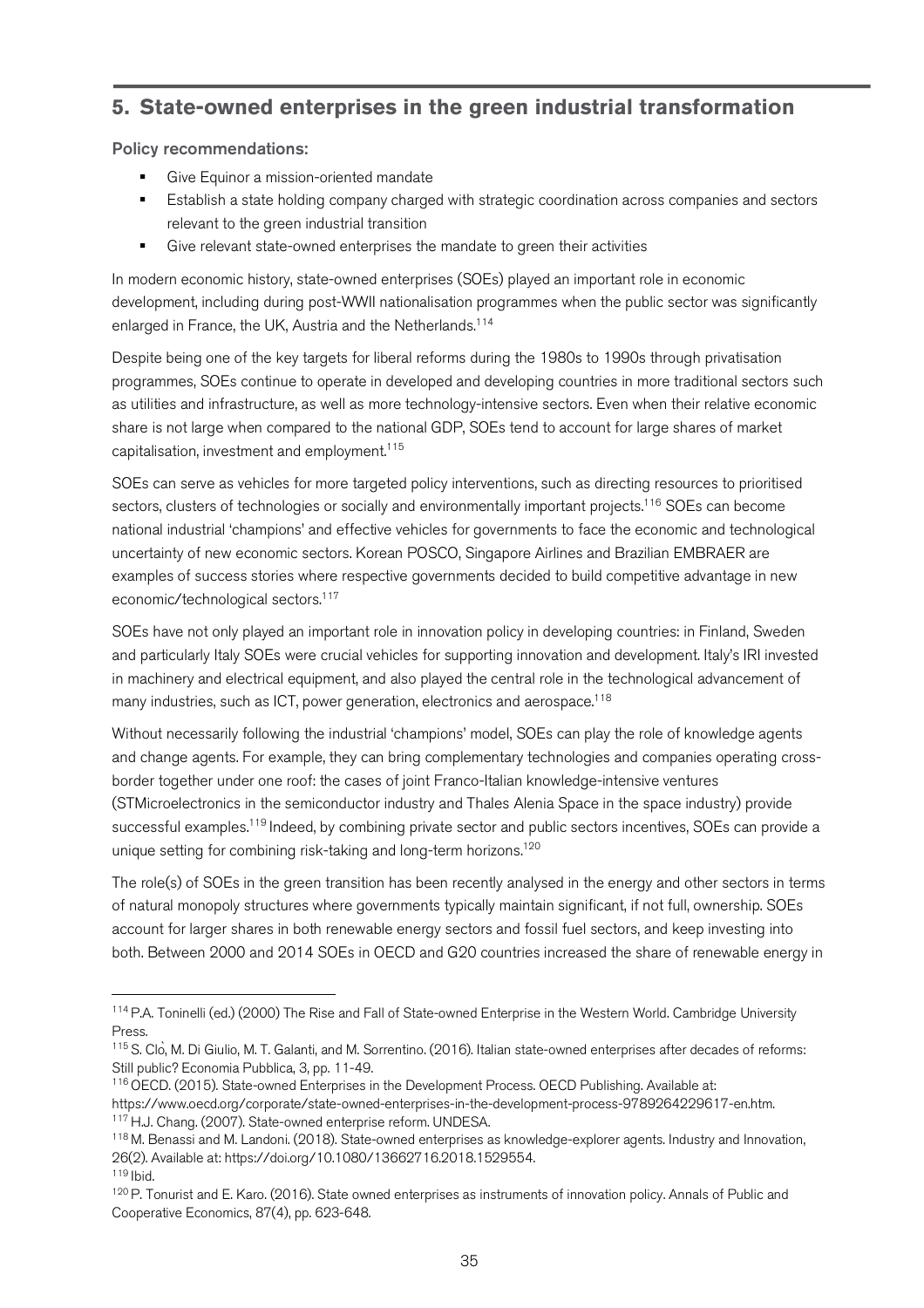their electricity capacity portfolios from 9% to  $23\%$ <sup>121</sup> At the same time, some of the SOEs operating in the carbon-intensive sectors – coal, gas and fuel – are powerful multinational corporations (such as Petrobras, Gazprom and PetroChina) and therefore it is hard to imagine a managed green transition and the development of risk models to measure *dynamic* climate-related risks without taking into account global SOEs operating in the energy sector.<sup>122</sup> Due to their proximity to economic and environmental priorities, and a typically large share in domestic markets, SOEs can become vehicles for accelerating and scaling up green projects.<sup>123</sup>

Another benefit of utilising SOEs in an innovation-led industrial strategy is that they are not limited to profitmaximisation goals and have softer budget constraints (SBCs). While SBCs have been used to explain inefficiencies in state-controlled economies, Schumpeterian economists have argued that SBCs are essential in enabling the innovation and investment required for technological shifts. In an economy under competitive pressure, SBCs can, contrary to conventional wisdom, be essential for inducing sufficient entrepreneurialism.<sup>124</sup>

Energy is a sector with significant state ownership.<sup>125</sup> Therefore, SOEs will be key agents in the transition away from fossil fuels and towards green industrial development. Norway is not an exception.

The Norwegian national innovation system is characterised by a significant share of public ownership. As in many Western countries, the capabilities of the state to engage in business activities has been reduced over the last few decades. However, the state still has a strong presence in Norwegian industry<sup>126</sup>, owning around a third of total value at the Oslo Stock Exchange and partially owning five out of the seven largest companies in 2016.127 Notably, the Norwegian state owns 67% of the petroleum giant Equinor (formerly Statoil), the flagship company in the Norwegian petroleum industry and by far the largest actor in the petroleum sector.<sup>128</sup> Hence the active use of SOEs will have to be one of the key tools for achieving a green transformation.

Historically there have been three distinct rationales for state ownership in Norway: the lack of private investors, protecting common interests and the aversion to foreign influence in the economy.129 During the first half of the 20th century, the state had to function as an 'entrepreneur of last resort' due to the lack of private investors.130 Later, when oil was found on the Norwegian continental shelf, the SOE Statoil was established

 <sup>121</sup> A. Prag, D. Röttgers and I. Scherrer. (2018). State-owned Enterprises and the Low-Carbon Transition. OECD Publishing. DOI: http://dx.doi.org/10.1787/06ff826b-en.

<sup>&</sup>lt;sup>122</sup> Po-Hsuan Hsu, Hao Liang and Pedro Matos (2020). Leviathan Inc. and Corporate Environmental Engagement. Darden Business School Working Paper No. 2960832, ECGI – Finance Working Paper No. 526/2017. DOI: http://dx.doi.org/10.2139/ssrn.2960832.

<sup>123</sup> A. Prag, D. Röttgers and I. Scherrer. (2018). State-owned Enterprises and the Low-Carbon Transition. OECD Publishing. DOI: https://doi.org/10.1787/06ff826b-en.

<sup>124</sup> Max Jerneck. (2020). When soft budget constraints promote innovation: Kornai meets Schumpeter in Japan. Industrial and Corporate Change, dtaa014. Available at: https://doi.org/10.1093/icc/dtaa014.

<sup>&</sup>lt;sup>125</sup> A. Prag, D. Röttgers and I. Scherrer. (2018). State-owned Enterprises and the Low-Carbon Transition. OECD Publishing. DOI: http://dx.doi.org/10.1787/06ff826b-en.

<sup>126</sup> OECD. (2019). OECD Economic Surveys: Norway. Available at: https://www.oecd.org/economy/surveys/Norway-2019-OECD-Economic%20Survey\_Overview.pdf (accessed: 10 May 2020); Hans Christiansen. (2011). The Size and Composition of the SOE Sector in OECD Countries. OECD Corporate Governance Working Papers No. 5. OECD Publishing. DOI: http://dx.doi.org/10.1787/5kg54cwps0s3-en.

 $127$  Einar Lie. (2016). Context and contingency: Explaining state ownership in Norway. Enterprise & Society, 17(4), pp. 904-930. doi:10.1017/eso.2016.18.

<sup>&</sup>lt;sup>128</sup> PwC. (2020). E&P transactions on the NCS. Available at: https://www.pwc.no/no/nyheter/e-and-p-transactions-onthe-ncs-2019.pdf (accessed 30 October 2020).

<sup>&</sup>lt;sup>129</sup> Einar Lie. (2016). Context and contingency: Explaining state ownership in Norway. Enterprise & Society, 17(4), p. 905. doi:10.1017/eso.2016.18.

<sup>130</sup> Ibid. p. 911.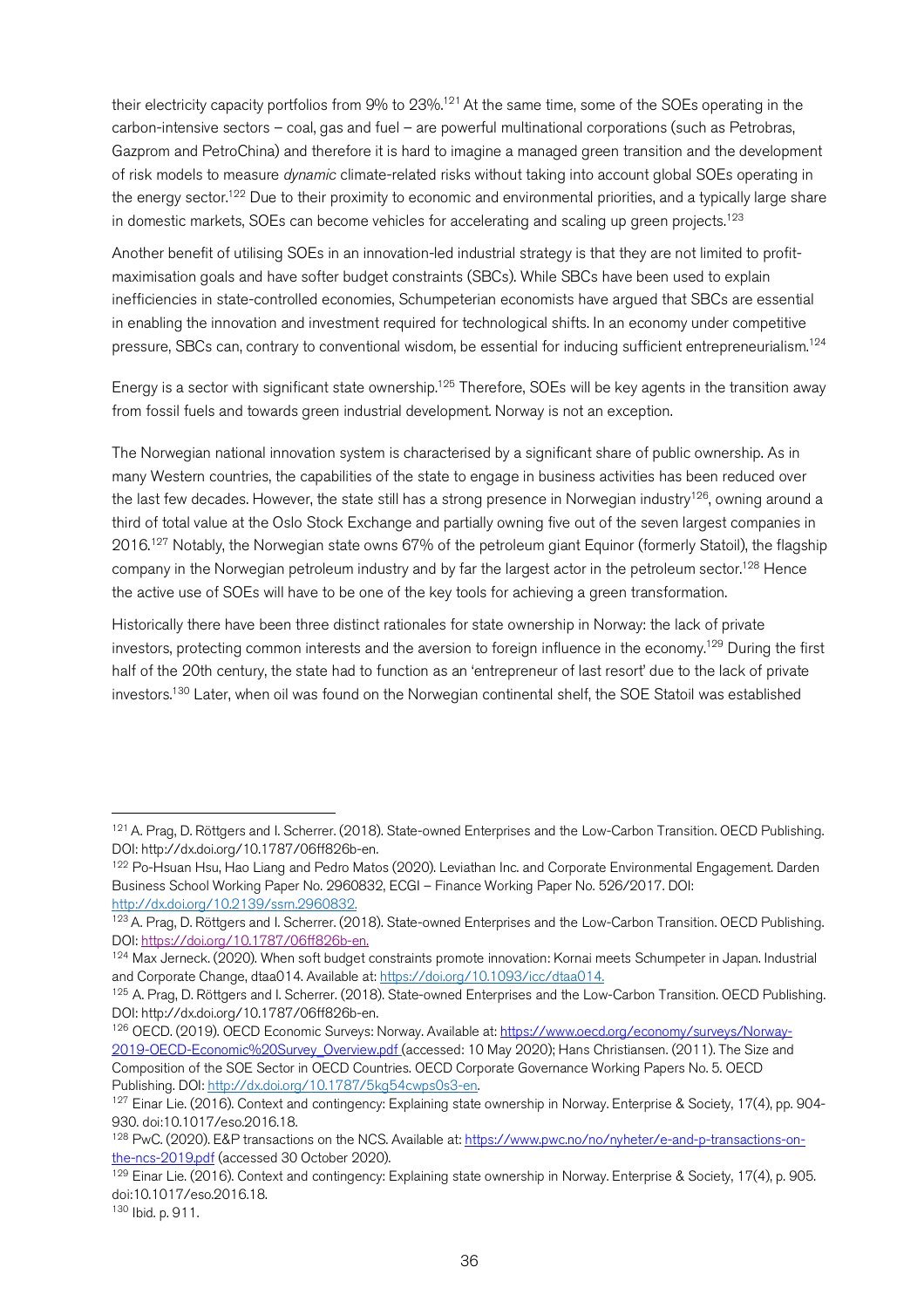explicitly to protect the state's and Norwegian interests.<sup>131</sup> And more recently, when SOEs have become partially privatised, state majority control is considered important in order to block any outsourcing abroad.132

The large share of state ownership in Norway implies that an innovation-led green industrial strategy has to utilise these operating capabilities of the Norwegian state, which can provide green investment opportunities for the financial sector. While increased financialisation risks leading to a *short-termist* tendency<sup>133</sup> within key sectors, the active use of SOEs can function as a vehicle for the state's capacity for *long-term* planning and risk-taking in the market. They can also function as coordinating and direction-setting agents within the broader national innovation system.134

SOEs have historically had a significant impact on innovation and industrial development in Norway.<sup>135</sup> The active, innovative and entrepreneurial utilisation of SOEs was key in the development of the petroleum sector and related industries. In the 1980s, however, there was a turn away from active state involvement in enterprise towards trust in the efficiency of the private sector alone. State ownership stakes were sold to finance government budget expansions, which reflects a change in the view of SOEs from an entrepreneurial arm of government to a source of revenue.<sup>136</sup> Statoil was eventually publicly listed and partially privatised, and recently renamed Equinor.<sup>137</sup> The new model for state ownership was now the 'hydro model', where the state reduces its ownership but retains a share large enough to block 'unwanted' decisions.<sup>138</sup> Thus, state ownership was no longer based on the 'positive possibilities of governance', but instead on 'negative control'. 139

This process has implied a shift away from an entrepreneurial state towards a passive state that looks to fix market failures rather than shape markets.

There was a clear divergence in the approach towards renewable energy investment and incentives between China and the EU when the Great Financial Crisis struck. While EU countries turned towards austerity and reduced their public support towards renewable energy industries, China instead chose a green industrial strategy with large-scale investment in green technologies, mainly financed by the China Development Bank.140 Before the Great Financial Crisis, the Norwegian solar PV manufacturing industry became significant, reaching a 10 to 20% world market share in various sections of the industry.<sup>141</sup> While there was significant public support in the form of tax credits, R&D funding and collaboration between industry and research institutes, the Norwegian solar PV manufacturing industry to a large extent relied on the demand-side policies of other countries. In 2012 REC, originally a Norwegian company, closed down Norwegian production facilities

<sup>&</sup>lt;sup>131</sup> Industrikomitéen. Innst. S. nr. 294. (1970-1971). Innstilling fra den forsterkede industrikomité om undersøkelse etter og utvinning av undersjøiske naturforekomster på den norske kontinentalsokkel m.m.

<sup>&</sup>lt;sup>132</sup> Ministry of Trade, Industry and Fisheries, Meld. St. 8 (2019-2020). The state's direct ownership of companies, 18.<br><sup>133</sup> Mariana Mazzucato and Carlota Perez. (2015). Innovation as growth policy: The challenge for Eur Staffan Laestadius, and Ben R. Martin (eds.). The Triple Challenge for Europe: Economic Development, Climate Change, and Governance. Oxford: Oxford University Press. DOI: 10.1093/acprof:oso/9780198747413.003.0009.

<sup>134</sup> Piret Tõnurist and Erkki Karo. (2016). State-owned enterprises as instruments of innovation policy. Annals of Public and Cooperative Economics, 87, p. 624. DOI: https://doi.org/10.1111/apce.12126.

<sup>&</sup>lt;sup>135</sup> Ole Andreas Engen. (2009). The development of the Norwegian petroleum innovation system: A historical overview. In: Jan Fagerberg, David Mowery and Bart Verspagen (eds.). Innovation, Path Dependency, and Policy: The Norwegian Case. Oxford: Oxford University Press DOI: 10.1093/acprof:oso/9780199551552.003.0007.

<sup>&</sup>lt;sup>136</sup> Einar Lie. (2012). Norsk økonomisk politikk etter 1905. Oslo: Universitetsforlaget, p. 181.<br><sup>137</sup> Tore Grønlie. (2001). Mellom politikk og marked - organisering av statlig næringsdrift. In: Tranøy Bent Sofus and Øyvi Østerud (eds.). Den fragmenterte staten – Reformer, makt og styring. Oslo: Gyldendal Akademisk, pp. 322-323.

<sup>138</sup> Ibid., p. 323.

<sup>139</sup> Ibid., p. 330.

<sup>140</sup> Mariana Mazzucato. (2015). The Green Entrepreneurial State. SWPS 2015-28. DOI: http://dx.doi.org/10.2139/ssrn.2744602.

<sup>&</sup>lt;sup>141</sup> Antje Klitkou and Helge Godoe. (2013). The Norwegian PV manufacturing industry in a Triple Helix perspective. Energy Policy, 61, pp. 1586-1594. DOI: https://doi.org/10.1016/j.enpol.2013.06.032.1588.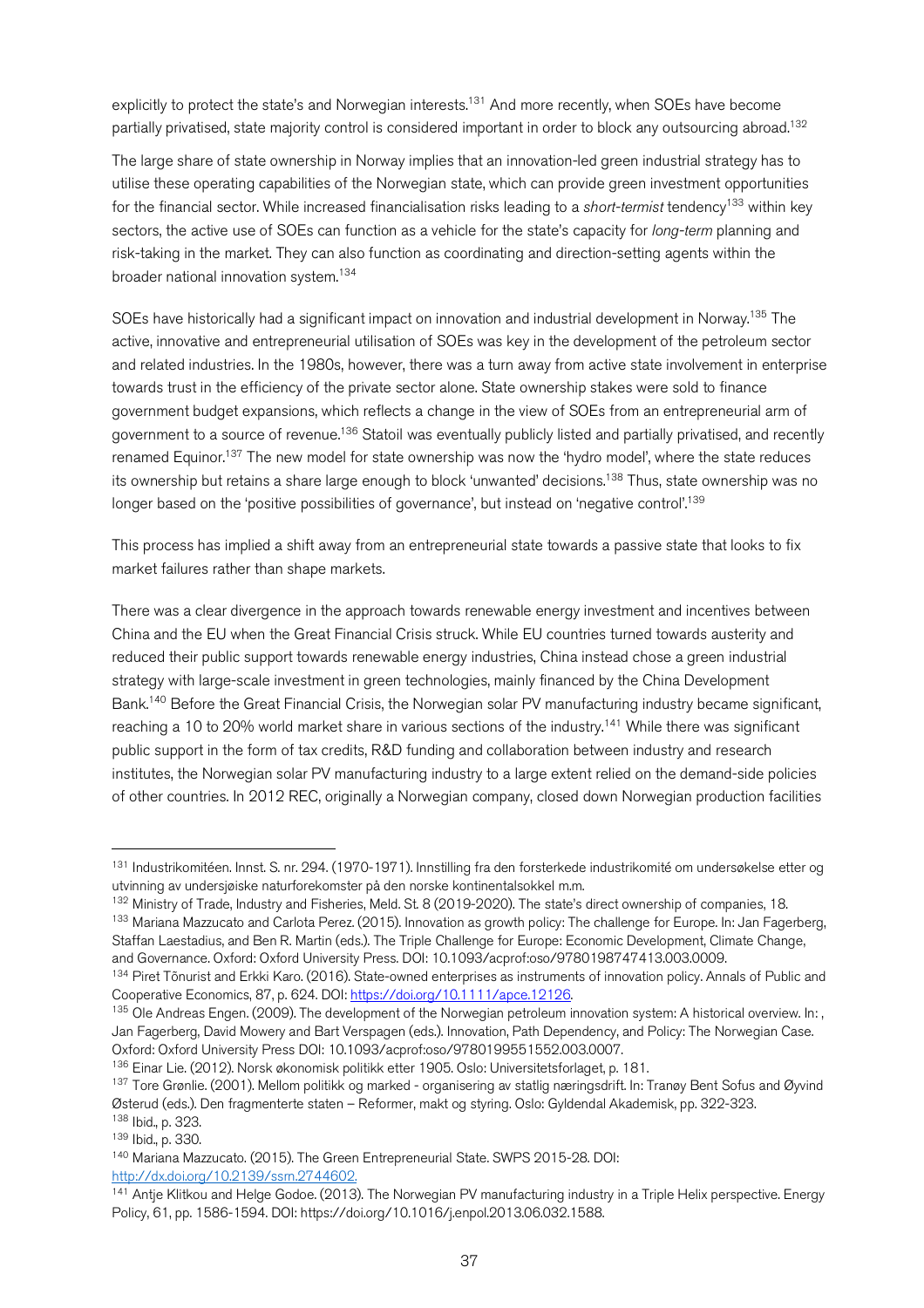while production continued in Singapore and the USA.<sup>142</sup> In 2011 Elkem Solar, another Norwegian company, was taken over by China National BlueStar and new production facilities were built in Iceland instead of Norway. China National BlueStar is owned by ChemChina, a Chinese SOE. With a greater willingness to use state ownership in strategic sectors, the Norwegian solar sector may have fared better.

Governments tend to utilise SOEs to achieve policy goals beyond profit maximisation. There is evidence that suggests that the turn to renewables, a policy goal, has therefore been driven by SOEs. OECD found that the capacity share of SOE ownership in the electricity sector has a positive effect on renewable energy investment across OECD and G20 countries.<sup>143</sup> This is driven by two factors: that SOEs tend to be directly used by states to increase investment in renewables; and that it is easier for SOEs to finance investment in renewable energy projects. Therefore, it concludes that governments cannot be passive shareholders:

These results point to an opportunity for governments with SOE holdings to make use of their shareholder influence to accelerate the low-carbon transition while retaining public service obligations (such as universal electricity provision) and financial return requirements.144

#### Recommendations

#### Utilise SOEs for the green industrial transition

The Norwegian state has historically used state ownership to promote industrial policy and innovation, a responsibility the state often had to shoulder due to the lack of private investors. To enable the green transition, the state could either establish new renewable energy companies as it did with Statoil in the petroleum industry, or direct existing SOEs towards renewable energy development. All SOEs engaged in industries that are relevant for the green transition should be given missions to spur green industrial development and enable the green transition.

#### Establish a Green Industrial State Holding Company

The Norwegian state has an inefficient and uncoordinated ownership in a variety of enterprises. To facilitate coordination between the different companies relevant for the green transition and find synergies, the government could establish a Green Industrial State Holding Company (GISHC). The GISHC should not be a passive financial actor which merely reaps a return on its equity shares in different firms, but actively and strategically coordinates activity across the different firms and plans for green industrial development. Exercise of ownership in a single entity such as a state holding company is also recommended by OECD. The GISHC should be fully state owned to avoid the pressure to distribute earnings among private shareholders and to ensure that investments are made based on industrial development and not on financial extraction.

#### Make Equinor a mission-oriented state-owned company

Making Equinor a fully state-owned company would enable the firm to focus on the big challenge facing the Norwegian economy today by removing the pressure on Equinor to distribute earnings among shareholders. The company could thereby be reoriented away from value extraction and towards green value creation. Extensive share buyback programmes in a time where significant investments in the green transformation are necessary would signal a need for a rethink in the orientation of the firm. The current arms-length distance between government and management makes it difficult to ensure political accountability for the activities of Norway's petroleum giant. Moving the firm to state ownership category 3 could be a necessary move.

<sup>&</sup>lt;sup>142</sup> Antje Klitkou and Helge Godoe. (2013). The Norwegian PV manufacturing industry in a Triple Helix perspective. Energy Policy, 61, p. 1592. DOI: https://doi.org/10.1016/j.enpol.2013.06.032.1588.<br><sup>143</sup> Ibid., p. 34.

<sup>144</sup> Ibid., p. 38.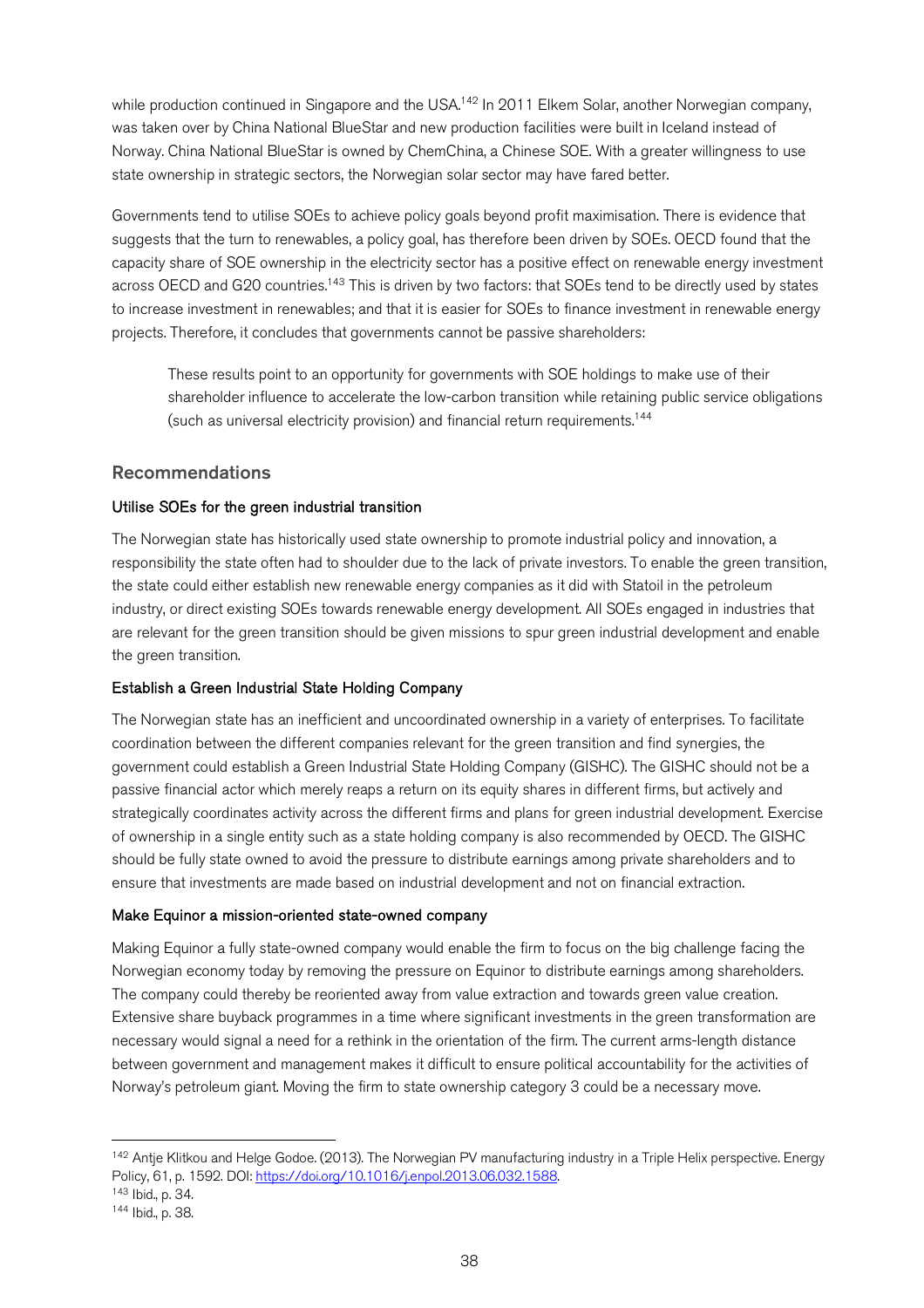## **6. Mitigating climate risks through financial regulation**

- § Encourage 'green' and penalise 'brown' in financial regulation
- A green mandate for the Financial Supervisory Authority of Norway
- § A green mandate for Norges Bank

The then Bank of England governor Mark Carney made the case that the common mainstream conceptualisation of environmental regulation as a "tragedy of the commons" is less suitable for climate change than as a "tragedy of the horizon".145 Where the horizon for monetary policy is over two to three years and financial stability regulation is for about a decade, the horizon for climate change is much longer: "In other words, once climate change becomes a defining issue for financial stability, it may already be too late."<sup>146</sup> A green transition in Norway would require that climate-related risks are analysed thoroughly and that the financial sector not only reduces its exposure to such risks, but is mobilised to finance a green transition.

There are two main types of financial risk associated with climate change: physical risks and transition risks. Physical risks are based on the effects of climate change on insured and uninsured assets, either affecting insurers or the balance sheets of the affected households or firms. Transition risks originate in the transition away from fossil fuels, risking the stranding of fossil-based assets. The question is whether financial markets have correctly priced fossil-based assets if future climate policy requires that petroleum reserves remain in the ground and that petroleum platforms, machinery and equipment are decommissioned earlier than planned. If the transition away from fossil fuels is done rapidly and in an uncontrolled fashion, it is likely that there will be large financial losses that may have system-wide effects on the entire economy.

Climate change is more a threat to Norway via transition risks than physical risks. In the Notre Dame Global Adaptation Initiative (ND-GAIN), Norway has the highest rank (minimal vulnerability relative to maximal readiness) of all countries in the evaluation.<sup>147</sup> But the large share of GDP constituted by the petroleum industry and related sectors implies large transition risks. The share of GDP constituted by the petroleum sector alone has fluctuated between 10 and 24 per cent in the last 30 years.<sup>148</sup>

The Financial Stability report of 2020<sup>149</sup> concludes that Norwegian banks have moderate lending to the sectors with the highest emissions: oil and gas, transport, manufacturing and international shipping. The falling demand for oil and gas will affect expected returns, according to the report, and such uncertainty should be included in capital requirement assessments. Norges Bank concludes that firms' reporting, regulation and supervision should be strengthened to improve assessments of climate-related risks.

The transition towards sustainable investments may require climate-aligned prudential regulation. The EU High-Level Expert Group on Sustainable Finance (HLEG) has suggested the use of capital requirements (lower for lending to the green sector) as a potential policy tool.<sup>150</sup> The suggestion has been supported by the banking community and is currently under consideration by the European Commission. It is important to note that climate-aligned financial regulations should include not only encouraging 'green', but also penalising

 $145$  Mark Carney. (2015). Breaking the tragedy of the horizon – climate change and financial stability. Available at: https://www.bis.org/review/r151009a.pdf.

<sup>146</sup> Ibid.

<sup>147</sup> Notre Dame Global Adaption Initiative Country Index. Available at: https://gain.nd.edu/our-work/country-index/ (accessed: 10 October 2020); NOU 2018:17. (2018) Klimarisiko og norsk økonomi. Oslo: Finansdepartementet, p. 67. 148 Norwegian Petroleum. The government's revenues. Available at: https://www.norskpetroleum.no/okonomi/statensinntekter/ (accessed: 20 October 2020).

<sup>149</sup> Norges Bank. (2020). Financial Stability 2020. Available at: https://static.norges-

bank.no/contentassets/b3eb84932f954041899b357b19a5259c/fs\_financial-stability-

<sup>2020.</sup>pdf?v=11/11/2020142239&ft=.pdf (accessed: 16 November 2020).

<sup>&</sup>lt;sup>150</sup> High-Level Expert Group on Sustainable Finance. (2018). Financing a sustainable economy.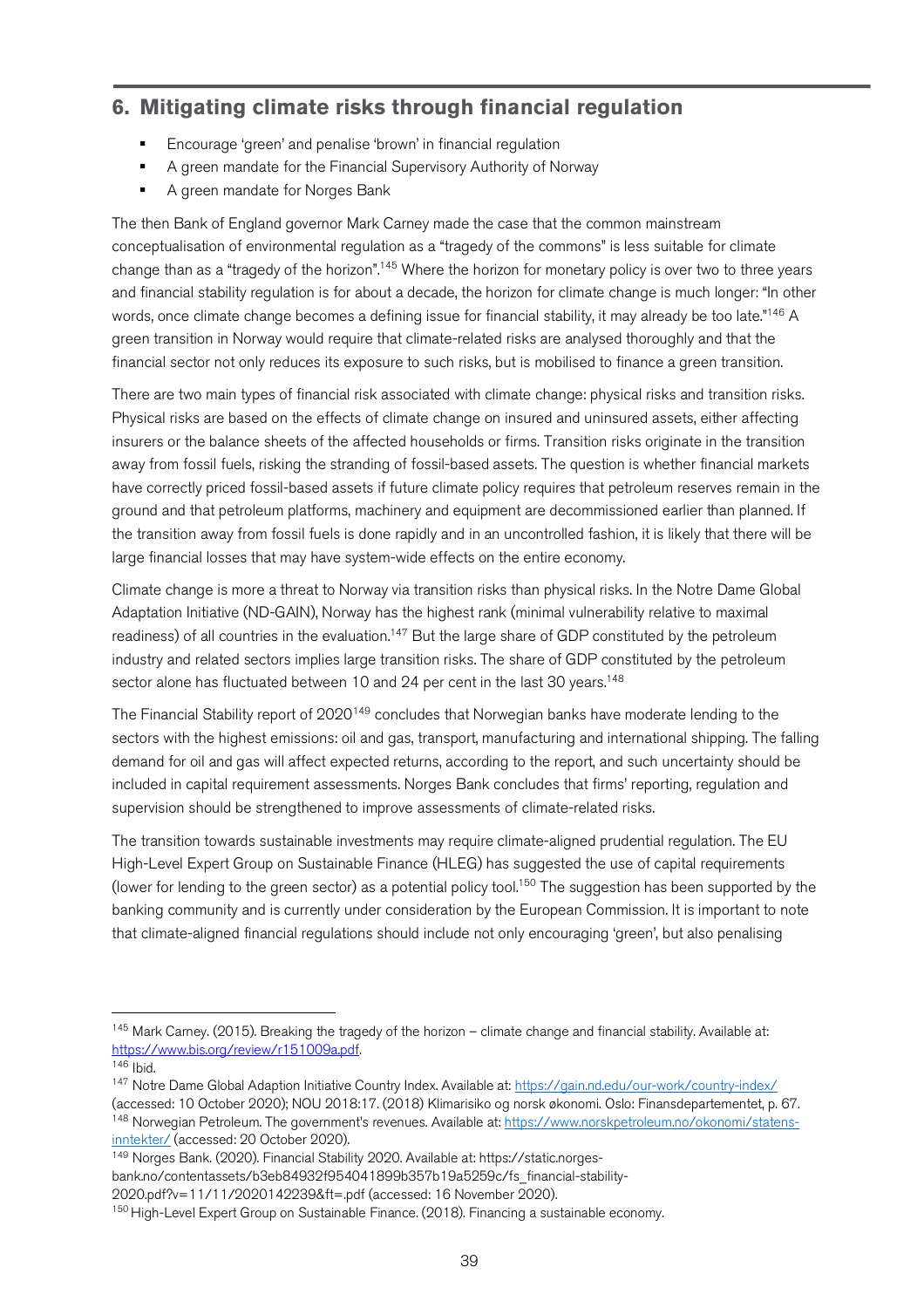'brown': there should be a mix of strictly defined taxonomy of green lending and clearly spelled out degrees of brown lending.151

Other macro prudential tools include liquidity ratios, reserve ratios, ceilings on credit growth, and restrictions on profit distribution, as well as capital adequacy ratios and incorporation of environmental, social and governance (ESG) criteria into asset risk assessment for risk-weighted capital requirements.152 Risk-weighting is important for effective correction of high-carbon bias: assigning relatively lower risk weights for low-carbon projects will help make commercial banks more willing to invest in these projects without fearing that their will balance sheets look too risky and with less liquid assets.<sup>153</sup>

Disclosure of non-financial information, such as exposure to carbon-intensive sectors, has been emphasised as an important measure for identifying and measuring the climate-related risks among financial market participants. The approach suggested by the Task Force on Climate-Related Financial Disclosure involves two main types of risk: physical (extreme climate events) and transition (devaluation of brown assets or 'stranded assets').<sup>154</sup> Yet risk disclosure goes hand in hand with accurate pricing of risks and hence substantial technical capacities for risk assessment.155 Without proper risk assessment techniques, disclosed information will result in the mispricing of risks. Yet currently financial regulators are lacking the analytical tools to adequately capture the mechanisms through which transition risks may translate into financial stability risks.<sup>156</sup>

The extent of knowledge and capacity building, especially among the central banks, has substantially grown and the Network for Greening the Financial System (NGFS) is a vivid example of how financial regulators have built a community of 'willing' central banks to promote actions to fight climate change, independently from political narratives.157 Norges Bank became one of the members of the NGFS and announced that it will be focusing on two work streams within NGFS: macro-financial and scaling up green finance.<sup>158</sup>

A recent survey by financial regulators of the types of activities supporting green finance suggests five broader groups: micro-prudential/supervisory, macro-prudential policy, monetary policy, research and capacity building, and scaling up green finance through, for example, credit guidance policies.<sup>159</sup> There are currently 390+ policy and regulatory measures adopted to facilitate green finance.<sup>160</sup> Financial regulatory and supervisory authorities worldwide have deployed various initiatives: from establishing task forces and expert groups to ESG criteria for assets to lending quotas to green QE. Appendix 1 lists various policy measures implemented by Central Banks worldwide.

Another type of monetary policy tool that can be used by central banks is the collateral framework that is applied to assets commercial banks hold and against which central banks lend cash to the commercial sector.

<sup>&</sup>lt;sup>151</sup> D. Gabor. (2020). Greening the European financial system: Three ideas for a progressive sustainable finance agenda. Policy Brief. Foundation for European Progressive Studies (FEPS). Available at: https://www.fepseurope.eu/attachments/publications/feps%20paper%20three%20ideas%20gabor.pdf.

<sup>152</sup> E. Campiglio, A. Godin, E. Kemp-Benedict and S. Matikainen. (2017). The tightening links between financial systems and the low-carbon transition. In: M. Sawyer and P. Arestis (eds.). Economic Policies since the Global Financial Crisis. Palgrave Macmillan, pp. 313-356.

<sup>153</sup> Ibid.

<sup>154</sup> See: https://www.fsb-tcfd.org/wp-content/uploads/2017/06/FINAL-2017-TCFD-Report-11052018.pdf.

<sup>155</sup> I. Monasterolo. (2020). Climate change and the financial system. DOI: http://dx.doi.org/10.2139/ssrn.3479380.

<sup>&</sup>lt;sup>156</sup> D. Gabor. (2020). Greening the European financial system: Three ideas for a progressive sustainable finance agenda. Policy Brief. Foundation for European Progressive Studies (FEPS). Available at: https://www.fepseurope.eu/attachments/publications/feps%20paper%20three%20ideas%20gabor.pdf.

<sup>&</sup>lt;sup>157</sup> S. Dikau, N. Robins and M. Täger. (2019). Building a sustainable financial system: The state of practice and future priorities. Banco de España. Revista de Estabilidad Financiera, 37, pp. 81-104. Available at:

https://www.bde.es/f/webbde/GAP/Secciones/Publicaciones/InformesBoletinesRevistas/RevistaEstabilidadFinanciera/ 19/noviembre/Building\_sustainable\_financial.pdf.

<sup>158</sup> See: https://www.norges-bank.no/en/news-events/news-publications/News-items/2018/2018-12-12-ngsf/.<br><sup>159</sup> Ibid.

<sup>160</sup> See: https://greenfinanceplatform.org/financial-measures/browse#.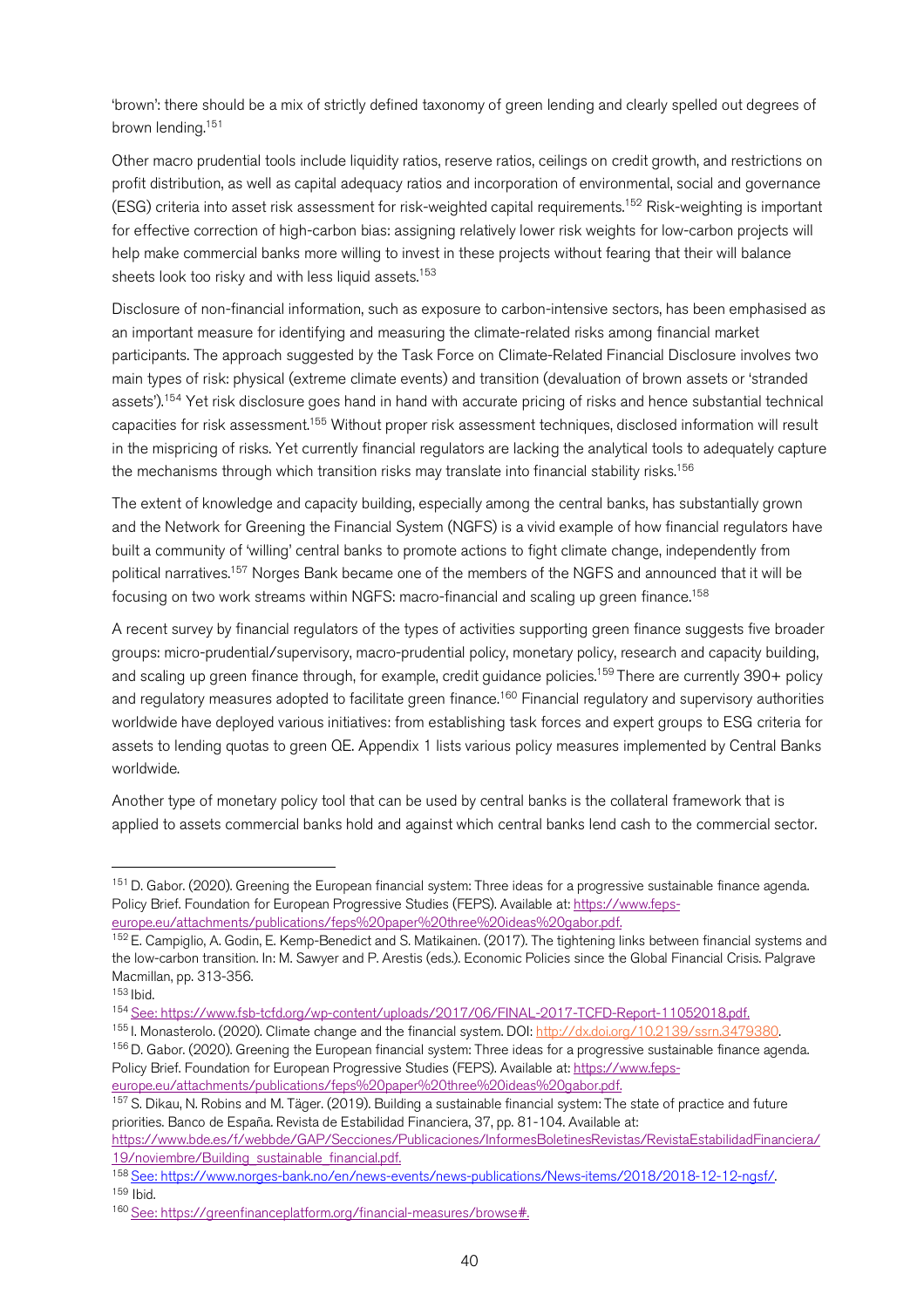The collateral framework defined by financial regulators affects the types of assets private banks hold and therefore includes low-carbon projects in the list of eligible assets.<sup>161</sup> Recently, the European Central bank announced that green bonds will be accepted as collateral from January 2021.<sup>162</sup>

Climate-aligned financial regulation and green monetary policies put additional pressures on central banks to act as responsible portfolio managers. The principles of sustainable and responsible investments (SRI) suggested by the NGFS touch upon a broad range of sustainable investment strategies, including environmental, social and governance (ESG) criteria.<sup>163</sup>

Norges Bank has two key missions: to promote economic stability by conducting monetary policy and monitoring the financial system; and to manage Norway's Oil Fund based on a separate mandate issued by the Ministry of Finance. In both areas of responsibility, the issue of understanding the risks and ensuring effective risk management is key.

Norges Bank carries out work on climate risk management within its mandate related to the management of the Oil Fund. The Oil Fund is focused on long-term financial returns and therefore Norges Bank, when assessing the companies in which it invests, takes into consideration sustainability risks from a long-term perspective. In 2019, the Bank divested from 42 companies (282 companies since 2012) based on assessments of ESG risks. 164

The mandate of Norges Bank related to the management of Norway's sovereign wealth fund reinforces the position of Norges Bank as a responsible and transparent investor. ESG guidelines for companies have been developed by Norges Bank (including the ESG database of companies since 2015) and since 2015 the bank has responsibility for decisions on the exclusion of companies, based on recommendations from the Council on Ethics.<sup>165</sup> The responsible investment mandate is included in Norges Bank's annual report and a separate Responsible Investment Report (with the detailed information on management of the Oil Fund) has been published since 2014.

Norges Bank has accumulated extensive expertise in developing and implementing ESG guidelines as part of its management of the Oil Fund, which can serve as the basis for building up the climate risks management inside the bank.166

Norwegian banks have reduced their exposure to the oil sector in recent years, but they have also experienced a period of declining oil prices (2014) combined with higher risk weights due to banks' higher exposure to oilrelated loans. This experience can be relevant for assessing the transition risks within climate-related risks, and Norges Bank's further analytical work on interdependencies between real economy, financial risks and macroeconomic stability.167

 <sup>161</sup> E. Campiglio, A. Godin, E. Kemp-Benedict and S. Matikainen. (2017). The tightening links between financial systems and the low-carbon transition. In: M. Sawyer and P. Arestis (eds.). Economic Policies since the Global Financial Crisis. Palgrave Macmillan, pp. 313-356.

<sup>162</sup> See: https://www.ecb.europa.eu/press/pr/date/2020/html/ecb.pr200922~482e4a5a90.en.html.

<sup>163</sup> See: https://www.ngfs.net/sites/default/files/medias/documents/ngfs-a-sustainable-and-responsible-investmentguide.pdf.

<sup>164</sup> See: https://www.nbim.no/contentassets/aaa1c4c4557e4619bd8345db022e981e/spu\_responsible-investments-2019\_web.pdf.

<sup>&</sup>lt;sup>165</sup> The Council on Ethics was established by the Ministry of Finance as an independent body.

<sup>166</sup> See: https://www.norges-bank.no/en/news-events/news-publications/Speeches/2019/2019-11-08-matsen/. <sup>167</sup> Norges Bank Financial Stability Report 2019. Available at: https://static.norges-

bank.no/contentassets/62ef0b6e18674ebe9f26fe10944e2512/fs\_2019\_eng.pdf?v=11/05/2019092038&ft=.pdf.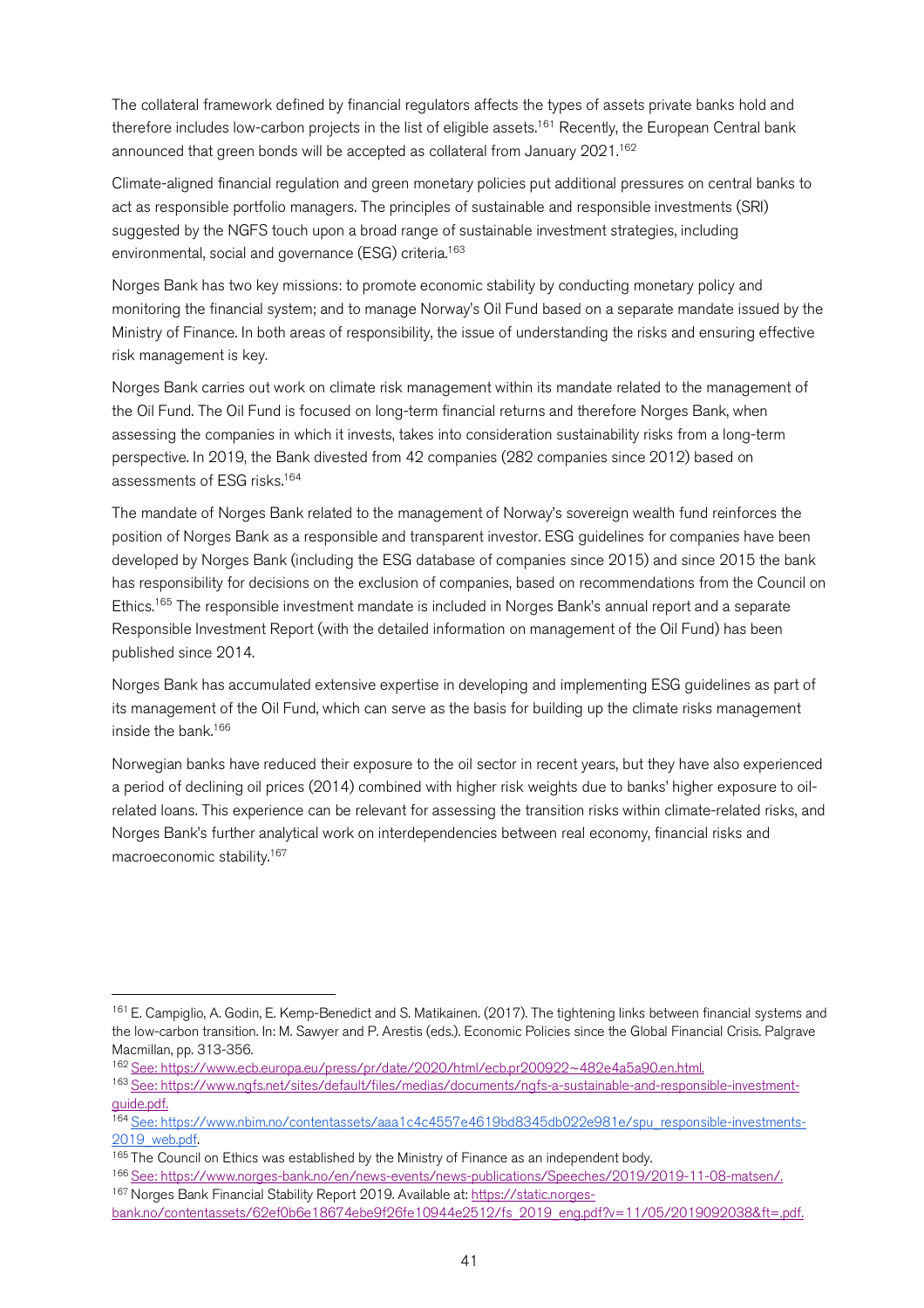#### Recommendations

■ Encourage 'green' and penalise 'brown' in financial regulation

The financial sector should support the smooth transition to a post-petroleum economy. Therefore, financial regulation has to encourage 'green' and penalise 'brown' based on a taxonomy of clearly defined green lending and degrees of brown lending.

■ A green mandate for the Financial Supervisory Authority of Norway

As suggested by Finance Norway, the Financial Supervisory Authority of Norway should be given a green mandate to ensure that climate-related risks are disclosed and monitored. Financial firms should be legally obliged to disclose non-financial information relevant for identifying and measuring climate-related risks among financial market participants. Competences relating to climate-related risks should be developed together with the financial sector.

■ A green mandate for Norges Bank

Despite the significant Norwegian exposure to climate-related risk, other central banks are taking more drastic measures to climate-align their activities. Norges Bank's strategy for 2020-2022 mentions climate change, but does not outline any actions to deal with climate-related risks or to smooth the green transition. Therefore, the Norges Bank should be given a clear climate-related mandate.

The bank should also incorporate environmental considerations into prudential regulation such as liquidity ratios, reserve ratios, ceilings on credit growth, restrictions on profit distribution and capital adequacy ratios.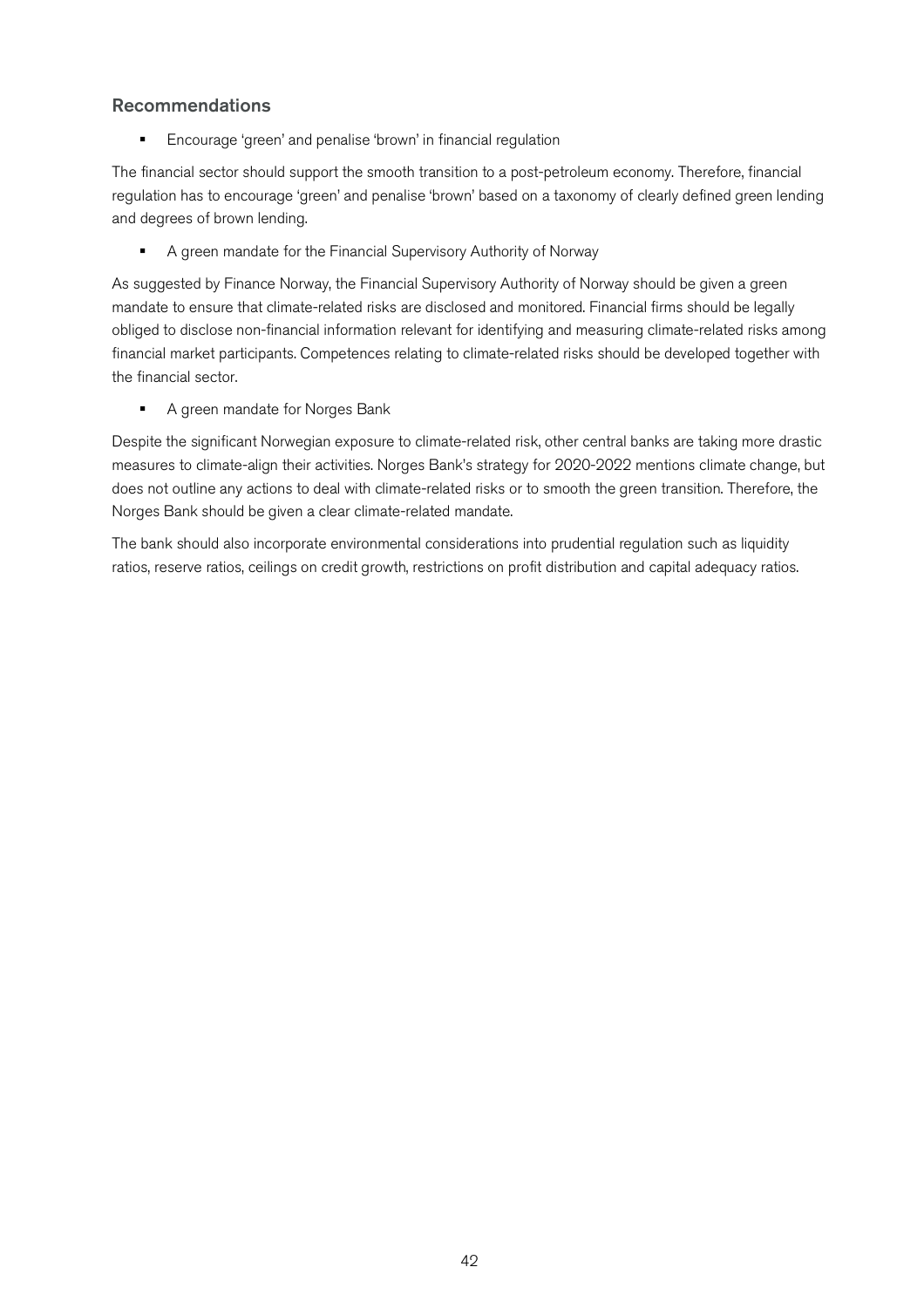## **7. Conclusions**

The Intergovernmental Panel on Climate Change states in its report *Mitigation Pathways Compatible with 1.5°C in the Context of Sustainable Development*<sup>168</sup> that with a linear decrease in emissions starting in 2018, emissions will have to reach net zero in 2038 to have a two-thirds chance of keeping temperature increase below 1.5 degrees, or zero in 2048 to keep the temperature increase below 2 degrees. Every year without emission reductions brings that final year closer and budgeting for a longer timeline in hard-to-abate sectors will require steeper emission reductions in other sectors.

The climate crisis is an enormous global challenge and petroleum-dependent economies are in a particularly difficult position. Norway now needs an industrial transition comparable to the major shifts of the 'industrial adventures' of hydropower development and the emergence of the petroleum industry. Rather than just a managed phasing out of petroleum, Norway needs a managed transition whereby labour and technology are freed up in petroleum-related industries and instead utilised in green sectors. Such a transition will require an entrepreneurial state, spurring dynamism and industrial development rather than limiting itself to maintaining stability.

In this report we have outlined a number of recommendations which delineate a green industrial strategy for Norway. By mobilising investment towards innovation and green industrial development, Norway can set a green direction of growth and accelerate key green technologies along their learning curves. Profitability across sectors is likely to shift dramatically as green technologies mature and global energy demand shifts. Strategic industrial policy now will be needed to reap opportunities of such shifts in the future and to ensure a fair distribution of both risk and reward in the green transition.

It is unlikely that there will be immediate political majority support for all proposals in this report, which span fiscal, monetary and ownership policy. However, the dual challenge of Norway's carbon lock-in and the urgency of ambitious climate action requires a willingness to rethink established convention. We hope that our recommendations will contribute to the essential debate on how Norway could realistically transition its economy in line with the Paris Agreement, and also help other countries do the same. By learning from the historical lessons of hydro-powered and petroleum-powered industrialisation in the 20<sup>th</sup> century, Norway will be able to utilise its financial strength and productive capacity towards the grand challenge of the  $21<sup>st</sup>$  century. Through reducing global greenhouse emissions by way of developing green industrial jobs, yesterday's Fossil Ogre could become the Green Giant of tomorrow.

 <sup>168</sup> IPCC. (2018). Mitigation Pathways Compatible with 1.5°C in the Context of Sustainable Development, 107. Available at: https://www.ipcc.ch/site/assets/uploads/sites/2/2019/02/SR15\_Chapter2\_Low\_Res.pdf.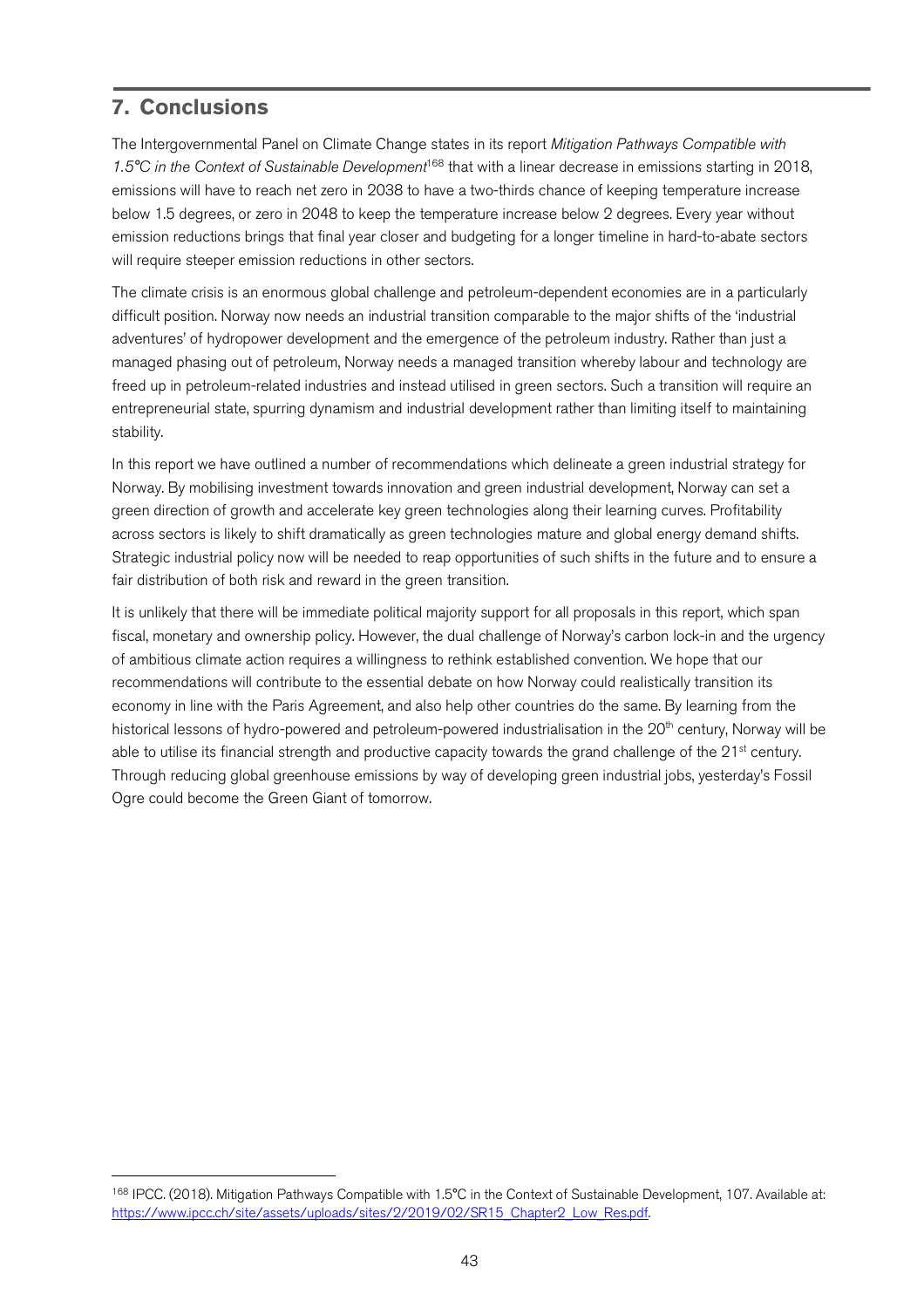|  |  |  | 8. Appendix 1. Environment and financial regulators |  |  |  |
|--|--|--|-----------------------------------------------------|--|--|--|
|--|--|--|-----------------------------------------------------|--|--|--|

| Type of intervention          | Concept                                                                     | Selected current applications                                                  |  |  |  |  |  |  |  |
|-------------------------------|-----------------------------------------------------------------------------|--------------------------------------------------------------------------------|--|--|--|--|--|--|--|
| Research                      |                                                                             |                                                                                |  |  |  |  |  |  |  |
| Assessment of climate-related | Develop and apply methodologies to identify and measure climate-related     | DNB <sup>169</sup> , Bank of England <sup>170</sup> , French supervisory       |  |  |  |  |  |  |  |
| financial risks               | risks to financial institutions                                             | authority <sup>171</sup>                                                       |  |  |  |  |  |  |  |
| Macroeconomic modelling of    | Develop modelling tools to assess the wider impact of climate risks and     | Only outside central banks and regulations (private                            |  |  |  |  |  |  |  |
| low-carbon transition         | the transition                                                              | sector and academia)                                                           |  |  |  |  |  |  |  |
| Policy                        |                                                                             |                                                                                |  |  |  |  |  |  |  |
| Support to international      | Enhance knowledge, cooperation and diffusion of good practices              | G20 Green Finance Study Group <sup>172</sup> , Sustainable                     |  |  |  |  |  |  |  |
| activities on green finance   |                                                                             | Insurance Forum <sup>173</sup> , NGFS <sup>174</sup> , ASEAN Sustainability    |  |  |  |  |  |  |  |
|                               |                                                                             | Bond Standards <sup>175</sup>                                                  |  |  |  |  |  |  |  |
| Disclosure of climate-related | Enforce or encourage disclosure of climate-related financial risks by firms | FSB Task Force on Climate-related Financial                                    |  |  |  |  |  |  |  |
| financial risks, including    | and investors                                                               | Disclosures <sup>176</sup> , French Energy Transition Law <sup>177</sup> , New |  |  |  |  |  |  |  |
| classification systems        |                                                                             | Zealand's External Reporting Board <sup>178</sup> , EU <sup>179</sup>          |  |  |  |  |  |  |  |
| Environmental aligned         | Incorporate environmental considerations into prudential regulation         | Banque du Liban <sup>180</sup> , Banco Central do Brasil <sup>181</sup>        |  |  |  |  |  |  |  |
| prudential regulation policy  |                                                                             |                                                                                |  |  |  |  |  |  |  |

<sup>&</sup>lt;sup>169</sup> G. Schotten, S. van Ewijk, M. Regelink, D. Dicou and J. Kakes. (2016). Time for Transition—An Exploratory Study of the Transition to a Carbon-Neutral Economy. Netherlands Central Bank. 170 M. Scott, J. Van Hulzen and C. Jung. (2017). The Bank of England's Response to Climate Change 98-109. Bank of England.

<sup>&</sup>lt;sup>171</sup> ACPR – Banque de France. Climate Change: which risks for banks and insurers? Available at: https://acpr.banque-france.fr/sites/default/files/medias/documents/as\_cover\_note\_en.pdf.

<sup>&</sup>lt;sup>172</sup> J. McDaniels, N. Robins and B. Bacani. (2017). Sustainable Insurance: The Emerging Agenda for Supervisors and Regulators. UN Environment Inquiry.

<sup>&</sup>lt;sup>173</sup> Priority Sector Lending—Targets and Classification (2015). Reserve Bank of India.

<sup>&</sup>lt;sup>174</sup> Central Bank and Supervisors Network for Greening the Financial System Joint Statement by the Founding Members of the Central Banks and Supervisors Network for Greening the Financial System. (2017). (Banco de México, Bank of England, Banque de France, De Nederlandsche Bank, Deutsche Bundesbank, Finansinspektionen, Monetary Authority of Singapore, The People ́s Bank of China).

<sup>175</sup> By ASEAN capital market forum (2018). Available at: https://www.sc.com.my/api/documentms/download.ashx?id=3c4f768f-a290-4722-b9d1-ef55942fbfde.

<sup>&</sup>lt;sup>176</sup> S. Dietz et al. (2017). Management Quality and Carbon Performance of Cement Producers: A Commentary. Transition Pathway Initiative.

<sup>&</sup>lt;sup>177</sup> C. Aspin. (2017). The Missing 55%. Voting Records for the 10 Largest Utility Investors Show Divergence on Climate Risk. Preventable Solutions.

<sup>178</sup> Ongoing – see: https://www.mfe.govt.nz/climate-change/climate-change-and-government/mandatory-climate-related-financial-disclosures.

<sup>179</sup> The Taxonomy Regulation. (2020). European Parliament. Available at: https://eur-lex.europa.eu/legal-content/EN/TXT/?uri=CELEX%3A32020R0852.

<sup>180</sup> Intermediate Circular 236. (2010). Banque du Liban. Available at: http://climatechange.moe.gov.lb/viewfile.aspx?id=216.

<sup>181</sup> Circular 3, 547 of 7 July 2011: Establishes Procedures and Parameters Related to the Internal Capital Adequacy Assessment Process (ICAAP). Banco Central do Brasil; China Monetary Policy Report—Quarter Four 2017 (2018). People's Bank of China.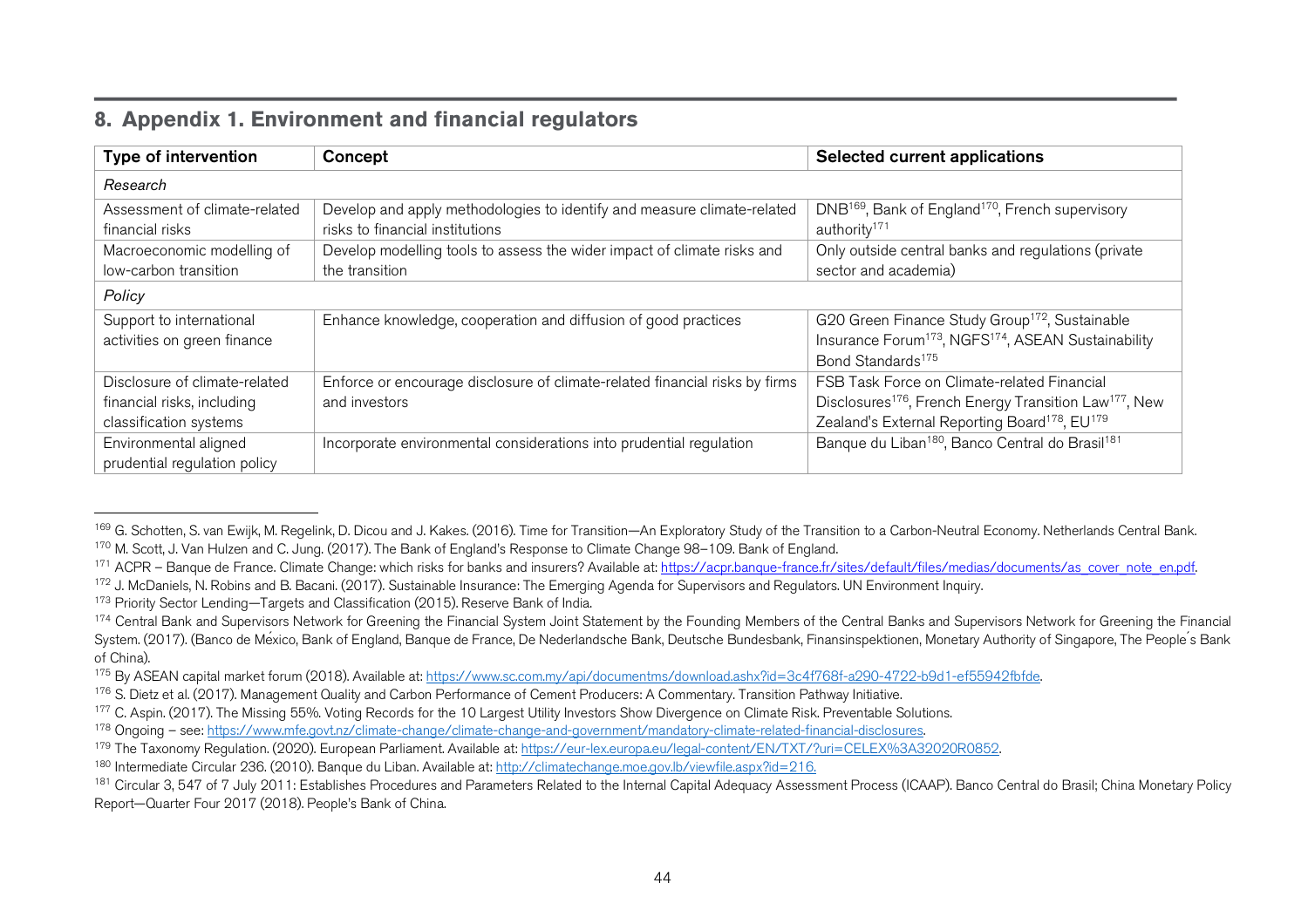| Type of intervention             | Concept                                                                    | Selected current applications                                                           |
|----------------------------------|----------------------------------------------------------------------------|-----------------------------------------------------------------------------------------|
| Green central bank financing     | Provide additional/subsidised liquidity to banks that lend to environment- | Bangladesh Bank <sup>182</sup> , Bank of Japan <sup>183</sup>                           |
|                                  | friendly activities                                                        |                                                                                         |
| Lending quotas                   | Impose a minimum proportion of bank lending to flow to environment-        | Reserve Bank of India <sup>184</sup> , Bangladesh Bank <sup>185</sup>                   |
|                                  | friendly sectors                                                           |                                                                                         |
| ESG factors in asset eligibility | Include ESG criteria in the evaluation of the overall risk of an asset     | Only for own purchase, for example, DNB <sup>186</sup> , Norges                         |
| criteria, ESG integrated into    | purchased or accepted as collateral                                        | Bank <sup>187</sup> , Banca d'Italia <sup>188</sup> , Banque de France <sup>189</sup> , |
| own investment portfolio         |                                                                            | DNB <sup>190</sup> , Banco de Mexico <sup>191</sup> , People's Bank of                  |
| management                       |                                                                            | China <sup>192</sup>                                                                    |
| Green quantitative easing        | Purchase green assets as part of quantitative easing programmes            | Assets purchased only if they meet the central bank's                                   |
|                                  |                                                                            | eligibility criteria, such as EIB bonds <sup>193</sup>                                  |
| Green bond portfolio/fund        | Create a green bond portfolio (including within foreign exchange           | Magyar Nemzeti Bank <sup>194</sup>                                                      |
|                                  | reserves)                                                                  |                                                                                         |

*Source: adapted from Campiglio* et al. *(2018)*<sup>195</sup>*; updated based on recent policy measures*

esg/index.html?com.dotmarketing.htmlpage.language=1.

192 PBOC accepts loans with AA rating as collateral in medium-term loan facility. (2018). Available at: http://voxchina.org/show-3-178.html.

<sup>193</sup> Bonds and Climate Change: The State of the Market in 2017. (2017). Climate Bonds Initiative.

<sup>&</sup>lt;sup>182</sup> A. Barkawi and P. Monnin. (2015). Monetary Policy and Sustainability—The Case of Bangladesh. UNEP Inquiry into the Design of a Sustainable Financial System.<br><sup>183</sup> Principal Terms and Conditions for the Fund-Provision

of Japan.

<sup>184</sup> C. A. E. Goodhart. (2011). The changing role of central banks. Financial History Review, 18, pp. 135–154.

<sup>&</sup>lt;sup>185</sup> Principal Terms and Conditions for the Fund-Provisioning Measure to Support Strengthening the Foundations for Economic Growth Conducted Through the Loan Support Program (2010). Bank of Japan.

<sup>186</sup> 2016 Annual Report. (2017). De Nederlandsche Bank.

<sup>&</sup>lt;sup>187</sup> Observation and Exclusion of Companies. (2017). Norges Bank. Available at: https://www.nbim.no/en/responsibility/exclusion-of-companies.

<sup>188</sup> Information on new ESG criteria. (2019). Banca d'Italia. Available at: https://www.bancaditalia.it/media/approfondimenti/2019/informativa-

<sup>&</sup>lt;sup>189</sup> Responsible Investment Charter. (2018). Banque de France. Available at: https://www.banque-france.fr/sites/default/files/media/2018/03/29/818080 -charteinvest\_en\_2018\_03\_28\_12h12m41.pdf.

<sup>&</sup>lt;sup>190</sup> Responsible Investment Charter. (2019). De Nederlandsche Bank. Available at: https://www.dnb.nl/en/binaries/DNB%20Responsible%20Investment%20Charter\_tcm47-382883.pdf

<sup>&</sup>lt;sup>191</sup> Sustainable Responsible Investment practices were adopted within fixed-income holdings in Banco de Mexico's portfolio. Available at:https://www.banxico.org.mx/publicaciones-vprensa/discursos/%7BA975ABA4-4DB3-1CA3-64D7-88F1B494A964%7D.pdf.

<sup>194</sup> See: https://www.mnb.hu/en/pressroom/press-releases/press-releases-2019/magyar-nemzeti-bank-among-the-first-central-banks-to-create-a-dedicated-green-bond-portfolio-withinforeign-exchange-reserves.

<sup>&</sup>lt;sup>195</sup> E. Campiglio, Y. Dafermos, P. Monnin, J. Ryan-Collins, G. Schotten and M.Tanaka, M. (2018). Climate change challenges for central banks and financial regulators. Nature Climate Change, 8 (6), pp. 462-468.